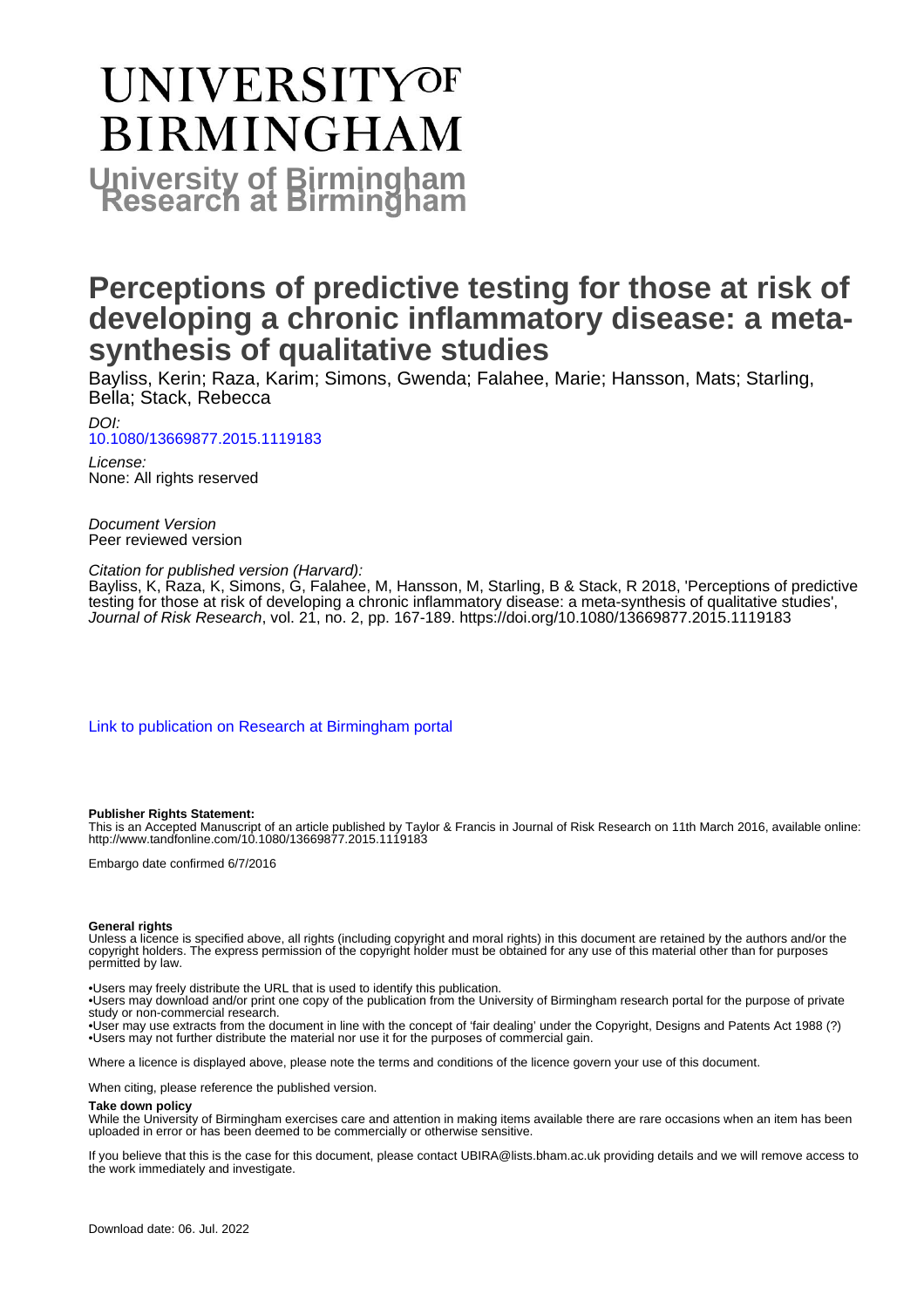# **Perceptions of predictive testing for those at risk of developing a chronic inflammatory disease: a meta-synthesis of qualitative studies.**

Kerin Bayliss<sup>1</sup>, Karim Raza<sup>2,3</sup>, Gwenda Simons<sup>2</sup>, Marie Falahee<sup>2,3</sup>, Mats Hansson<sup>4</sup>, Bella Starling<sup>1</sup>, Rebecca Stack<sup>2,5,</sup>

1 Public Programmes Team, Central Manchester University Hospitals NHS Foundation Trust, University of Manchester, Manchester Academic Health Science Centre, Manchester, UK.

2 Centre for Translational Inflammation Research, College of Medical and Dental Sciences, University of Birmingham, UK

3 Sandwell and West Birmingham Hospitals NHS Trust, Birmingham, UK

4 Centre for Research Ethics and Bioethics, University of Uppsala, Sweden

5 Division of Psychology, School of Social Sciences, Nottingham Trent University, UK

Kerin Bayliss (Corresponding author)

Tel: +44 (0)161 276 6614

Email: [Kerin.bayliss@manchester.ac.uk](mailto:Kerin.bayliss@manchester.ac.uk)

Professor Karim Raza

Email: [k.raza@bham.ac.uk](mailto:k.raza@bham.ac.uk)

Dr Gwenda Simons

Tel: [+44 \(0\)121 371 3265](tel:+44%20121%20371%203265)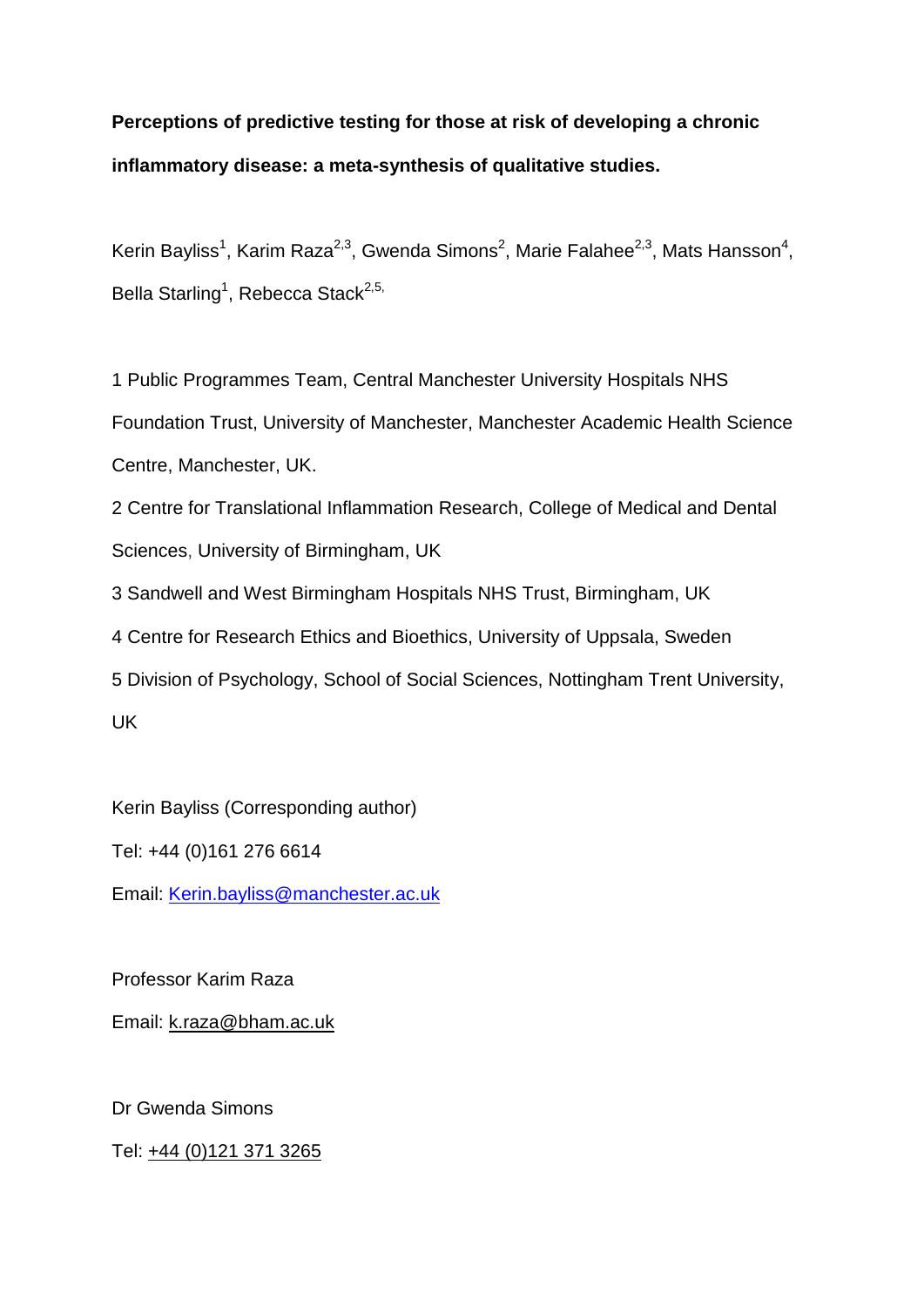#### Email: [g.simons@bham.ac.uk](mailto:g.simons@bham.ac.uk)

Dr Marie Falahee

Email: m.falahee@bham.ac.uk

Professor Mats Hansson

E-mail: [Mats.Hansson@crb.uu.se](mailto:mats.hansson@crb.uu.se)

Dr Bella Starling

Tel: +44 (0)161 276 6614

Email: [bella.starling@cmft.nhs.uk](mailto:bella.starling@cmft.nhs.uk)

Dr Rebecca Stack

Tel: [+44 \(0\)121 371 3265](tel:+44%20121%20371%203265)

Email: [r.stack@bham.ac.uk](mailto:r.stack@bham.ac.uk)

This research was conducted at Central Manchester University Hospitals NHS Foundation Trust, University of Manchester, Manchester Academic Health Science Centre, Manchester, M13 9WU, UK.

#### **Acknowledgements**

This work was supported within the FP7 HEALTH programme under the grant agreement FP7-HEALTH-F2-2012-305549 (Euro-TEAM) and by Riksbankens Jubileumsfond (The Swedish Foundation for Humanities and Social Sciences) under Grant M13-0260:1 'Mind the Risk'. The authors would like to thank the seven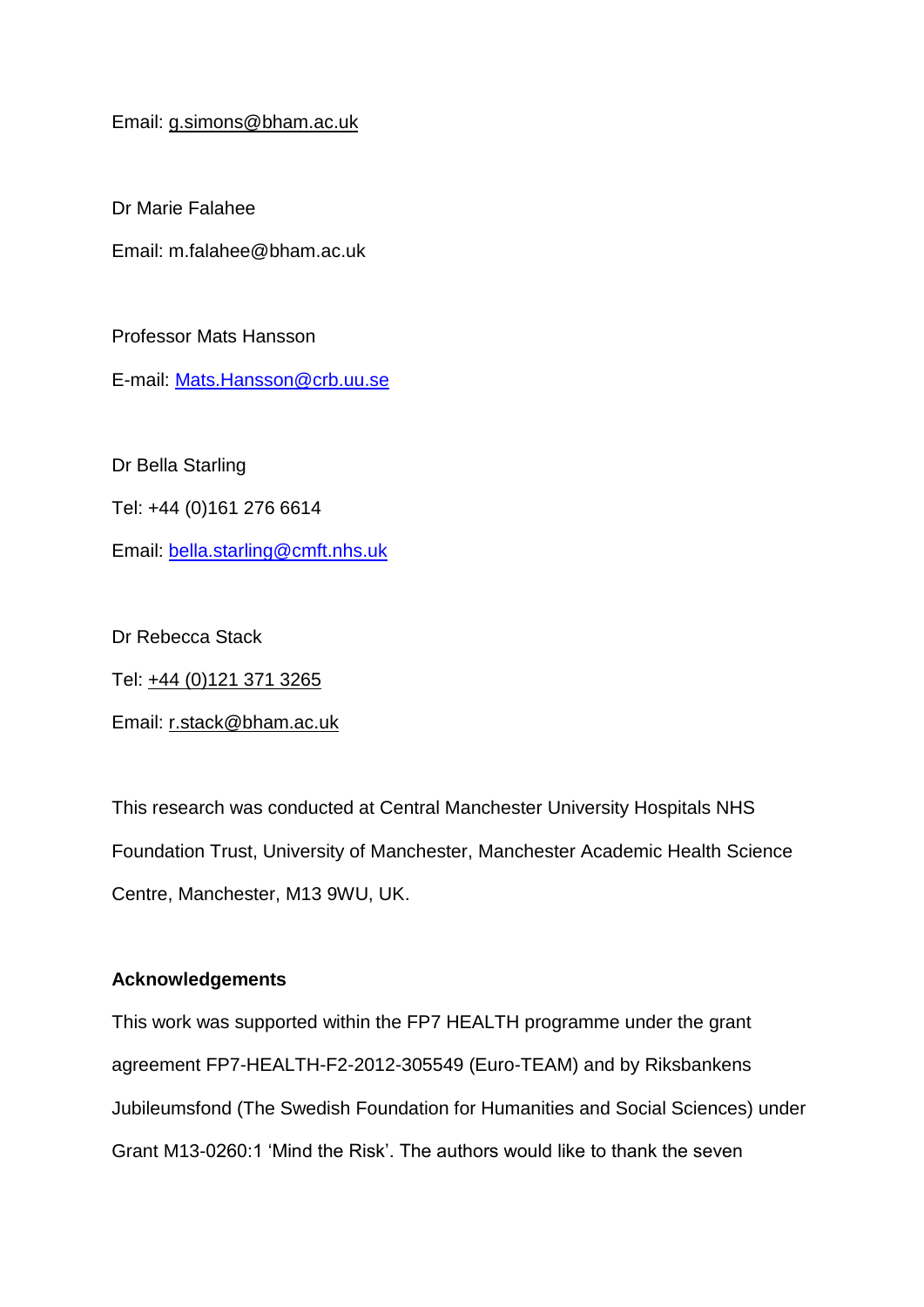EuroTeam patient partners: Codruta Zabalan, Daniela Winkels, Di Skingle, Eva Johansson, Hayley Marie Rose, Tina Jasinski, Marie Fincher; and also Susan Moore (University of Manchester RA user group) for their involvement in this metasynthesis.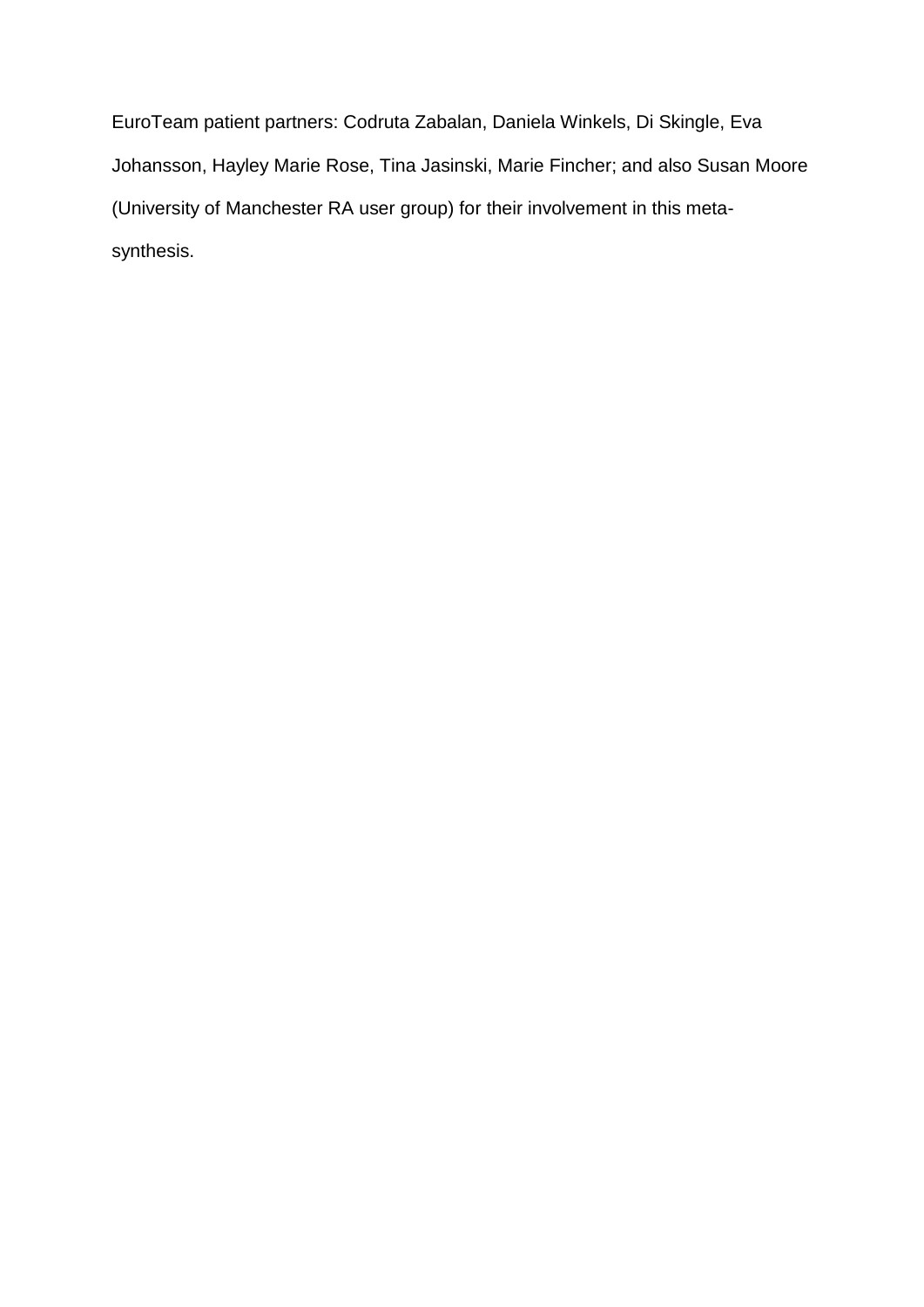#### **Abstract**

Background: The availability of tests to predict the risk of developing chronic diseases is increasing. The identification of individuals at high risk of disease can trigger early intervention to reduce the risk of disease and its severity. In order for predictive tests to be accepted and used by those at risk, there is a need to understand people's perceptions of predictive testing.

Method: A meta-synthesis of qualitative research that explored patient and public perceptions of predictive testing for chronic inflammatory diseases was conducted. Studies were coded by researchers and patient research partners, and then organised into common themes associated with the acceptability or use of predictive testing.

Results: Perceived barriers to predictive testing were identified including a concern about a lack of confidentiality around the use of risk information; a lack of motivation for change; poor communication of information; and a possible impact on emotional wellbeing. In order to reduce these barriers, the literature shows that a patient centred approach is required at each stage of the testing process. This includes the consideration of individual needs such as accessibility and building motivation for change; readily available and easy to understand pre- and post-test information; support for patients on how to deal with the implications of their results; and the development of condition specific lifestyle intervention programmes to facilitate sustainable lifestyle changes.

Conclusion: Patients and members of the public had some concerns about predictive testing, however, a number of strategies to reduce barriers and increase acceptability are available. Further research is required to inform the development of a resource that supports the individual to make an informed decision about whether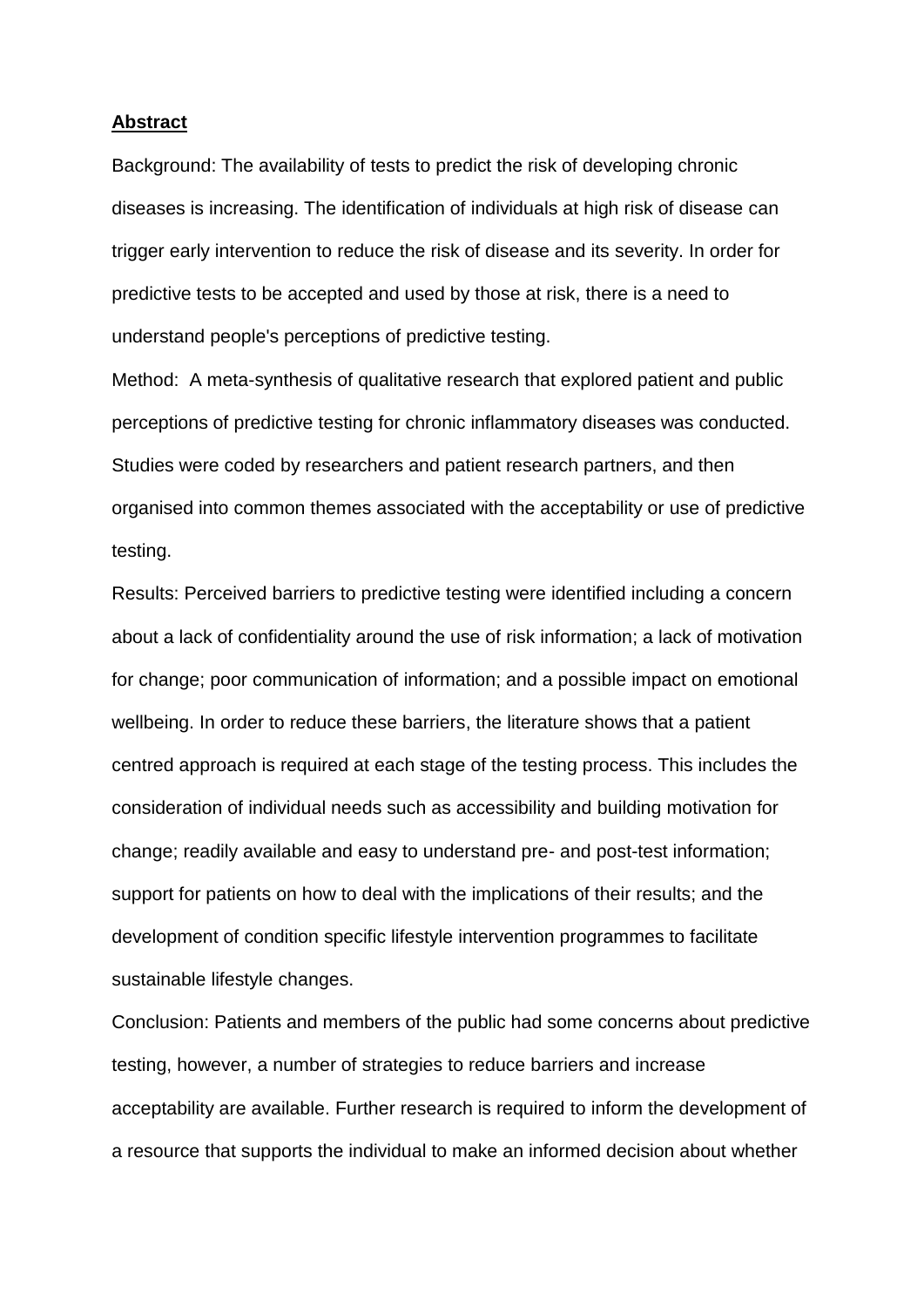to engage in a predictive test, what test results mean, and how to access post-test support.

### **Key words**

Chronic disease; predictive testing; perceptions; risk; qualitative research; synthesis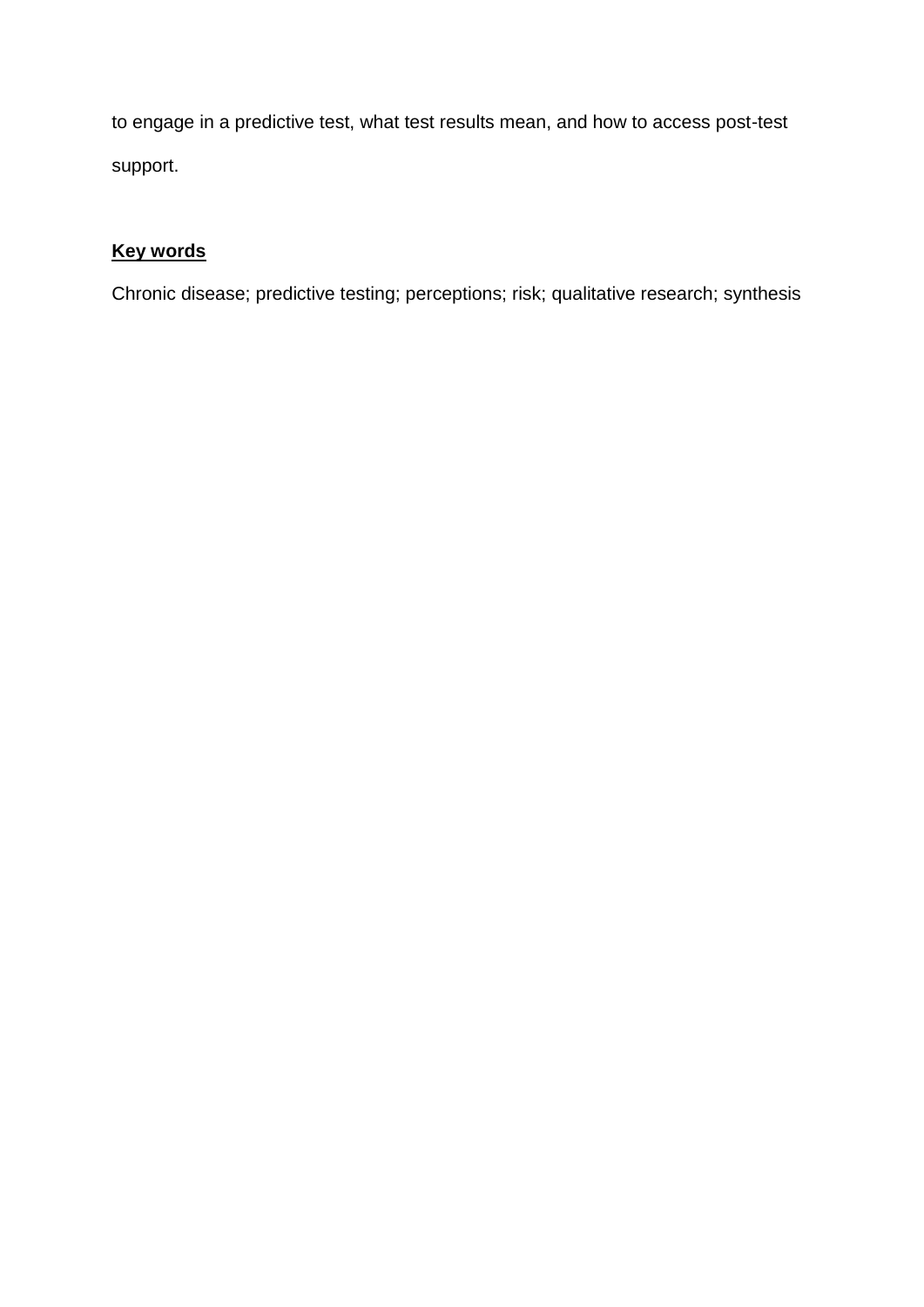#### **Background**

Chronic diseases with an inflammatory aetiology, such as inflammatory bowel disease (IBD), rheumatoid arthritis (RA), cardiovascular disease (CVD) and diabetes are typically characterised by dysregulation of the immune system and long-term activation of inflammatory processes. Over time, long-term inflammation can lead to damage in affected tissues (1). For many types of chronic inflammatory disease, early intervention has substantial benefits for the disease outcome (2,3), although help seeking and referral of patients after symptom onset are often delayed (4,5).

Interest is emerging in the idea that treating people at risk of disease before symptoms appear can reduce the severity and consequences of future symptoms and may even reduce the risk of the disease developing (6,7,8). This has resulted in a drive to identify susceptibility markers in an attempt to identify individuals at risk of developing such diseases through predictive testing (i.e. genetic testing and nongenetic risk assessments). For example, diagnostic and predictive genetic tests for maturity-onset diabetes of the young (MODY) are now available for many at risk families (9). Similarly, in RA, research is increasingly focusing on methods of identifying diagnostic biomarkers and disease mechanisms which predict the transition from health to RA (4,10,11,12).

The availability of tests to predict the development of chronic inflammatory diseases is rapidly increasing, with a range of predictive tests available in various healthcare settings as well as directly available to the consumer from private companies in the form of home self-testing kits (13). Consequently the number of individuals at risk of developing a chronic inflammatory disease, who may be faced with the prospect of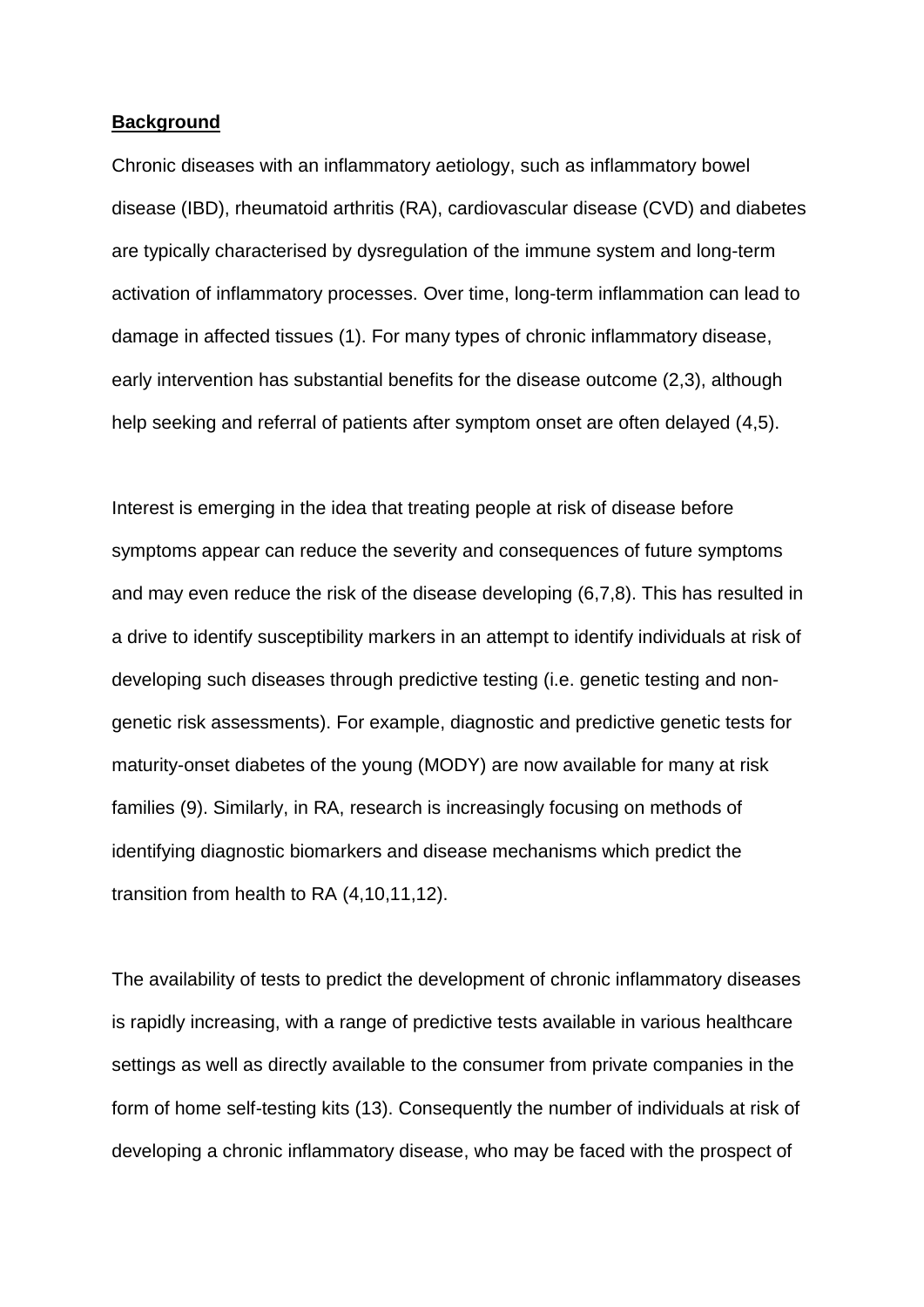predictive testing, is increasing (14). The decision whether to engage in predictive testing may be driven by personal preferences for the management of risk and risk related information, understanding of risk and the meanings associated with being labelled as an 'individual at risk' (15).

Previous qualitative research studies have been undertaken to explore perceptions of genetic risk in individuals at risk of developing certain illnesses, generating a broad range of themes and topics potentially important to consider before introducing new predictive testing. In particular, reviews of the qualitative literature have been undertaken within the field of cancer genetics where predictive testing is seen as important for the early detection and treatment of disease (16,17). This may, in part be driven by public perceptions about the severity of cancer and the need for early identification and intervention (18,19). Public perceptions of chronic inflammatory diseases such as RA, diabetes and CVD are more diverse (20,21,22), but often these diseases are thought to be less serious (22). Such beliefs might in turn negatively influence perceptions regarding the need for early detection and intervention for these diseases.

Understanding people's perceptions of predictive testing is paramount if these are to be accepted and utilised by those at risk. However, no review of the qualitative literature on public perceptions of predictive testing for common chronic inflammatory diseases has been undertaken to date. The aim of the current study was therefore to identify research papers which have used qualitative methods to explore the perceptions of predictive testing held by members of the public and people at risk of developing chronic inflammatory non-malignant disease for which there are genetic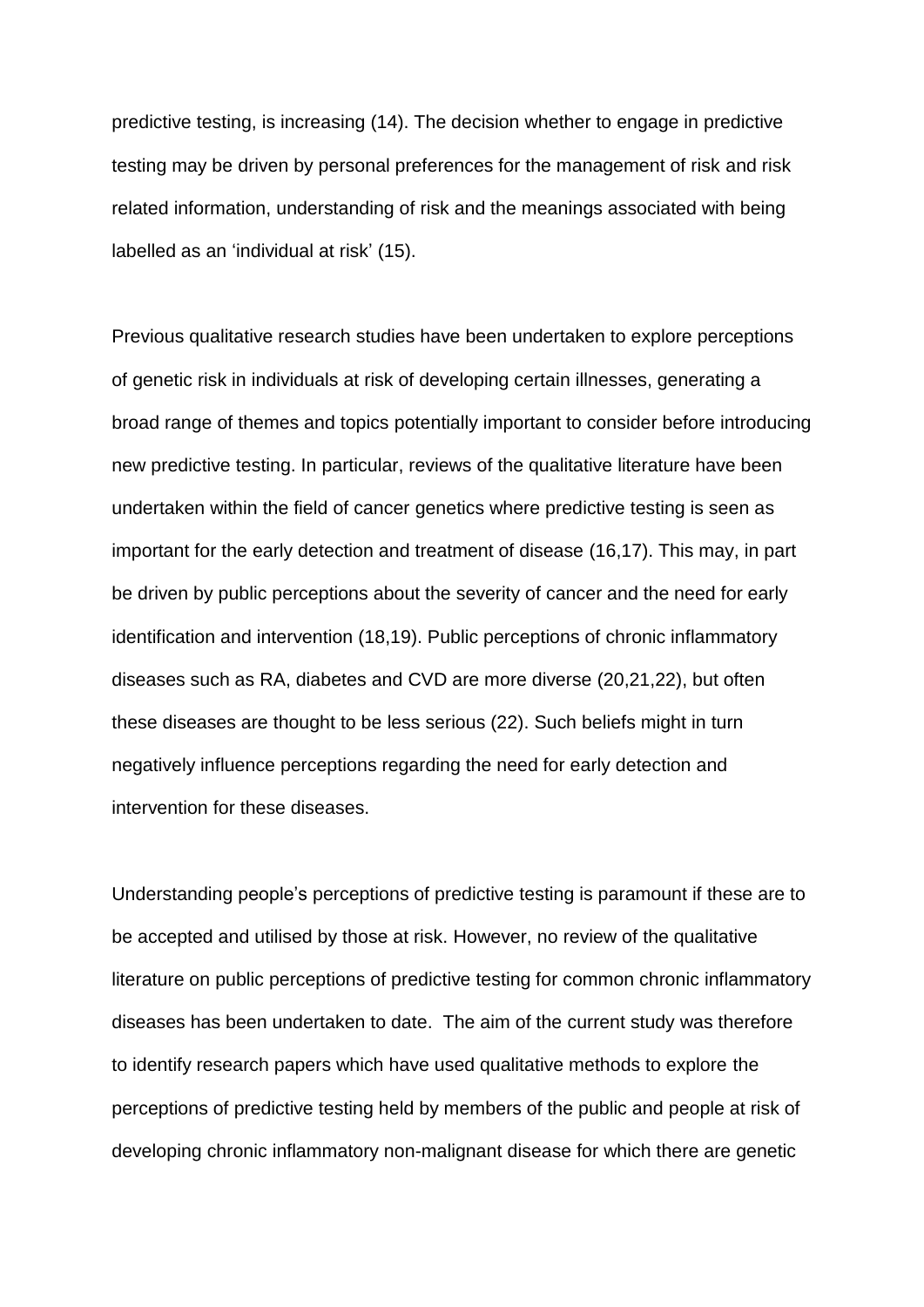and environmental risk factors. Meta-synthesis methods were used to investigate common themes and implications for future predictive testing programmes.

#### **Methodology**

#### **Meta-synthesis**

A literature search was performed using Medline/PubMed, PsycINFO, CINAHL and Google Scholar. Only peer-reviewed papers published between 1989 and 2014 were included and the search was limited to articles published in English. The search concentrated on articles looking at predictive testing and screening for chronic inflammatory disease, including diabetes, CVD, IBD, common inflammatory rheumatic diseases (RA, ankylosing spondylitis, Sjogren's syndrome), asthma, multiple sclerosis and psoriasis. The search terms, inclusion criteria and the procedure for generation of the final sample of 11 articles presenting qualitative data relating to diabetes ( $n=7$ ), CVD ( $n=3$ ), and IBD ( $n=1$ ) can be found in Figure 1. No relevant articles relating to any other disease were identified.

To assess the quality of the identified papers KB and RS independently carried out quality appraisals, using an existing quality appraisal framework based on a modified version of the Critical Appraisal Skills Programme (23) qualitative checklist. Each paper was rated using a three point scale  $(0 =$  Serious methodological issues;  $1 =$ Minor methodological issues;  $2 =$  Robust) for each of the following criteria 1) How relevant was the paper was to the present study's research question? 2) To what extent did the paper add value to answering the research question? 3) How methodologically robust was the study?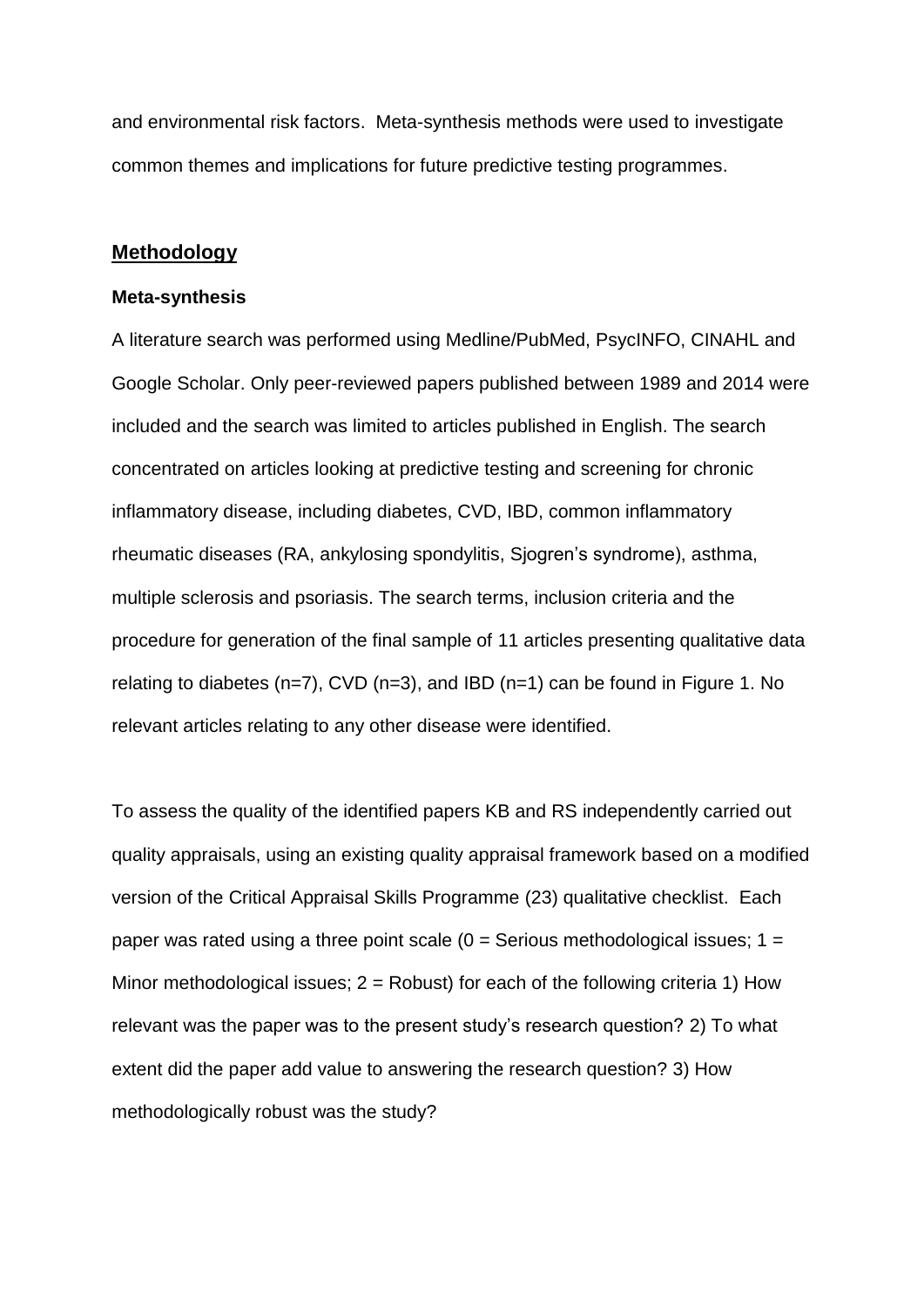On the basis of these ratings each paper was then independently categorised as 'key', 'adequate and relevant' or 'flawed or not relevant'. There were no disagreements between researchers and none of the 11 papers identified were classed as 'flawed or not relevant'. As a result all 11 papers were included in the meta-synthesis.

#### **Meta-synthesis: Data analysis and interpretation**

Meta-synthesis methods were used to identify interrelated themes from the published qualitative studies (24-26). The meta-synthesis focused on two substantive areas. The first was the major themes and findings related to the perception of testing to quantify the risk of developing a chronic inflammatory disease in a) family members of patients with the disease**;** b) patients with early symptoms; and c) the general population. The second focus was on the implications and recommendations for practice that are suggested by these findings.

KB and RS independently read and analysed each of the selected articles. The data extracted from each paper were based on the original authors' interpretation of the primary qualitative data. The themes derived from these primary data are termed first order constructs (27; Box 1). A thematic approach was then taken, grouping first order constructs from each paper into core themes. The researchers recorded which papers contributed to each theme, in terms of relevant data or contradictory or contrasting results. KB and RS then discussed and agreed on emergent themes, and their relevance to the review's primary aims. The initial thematic framework was subsequently validated by a second round of coding of three of the 11 papers selected at random. This validation coding was conducted by three patient research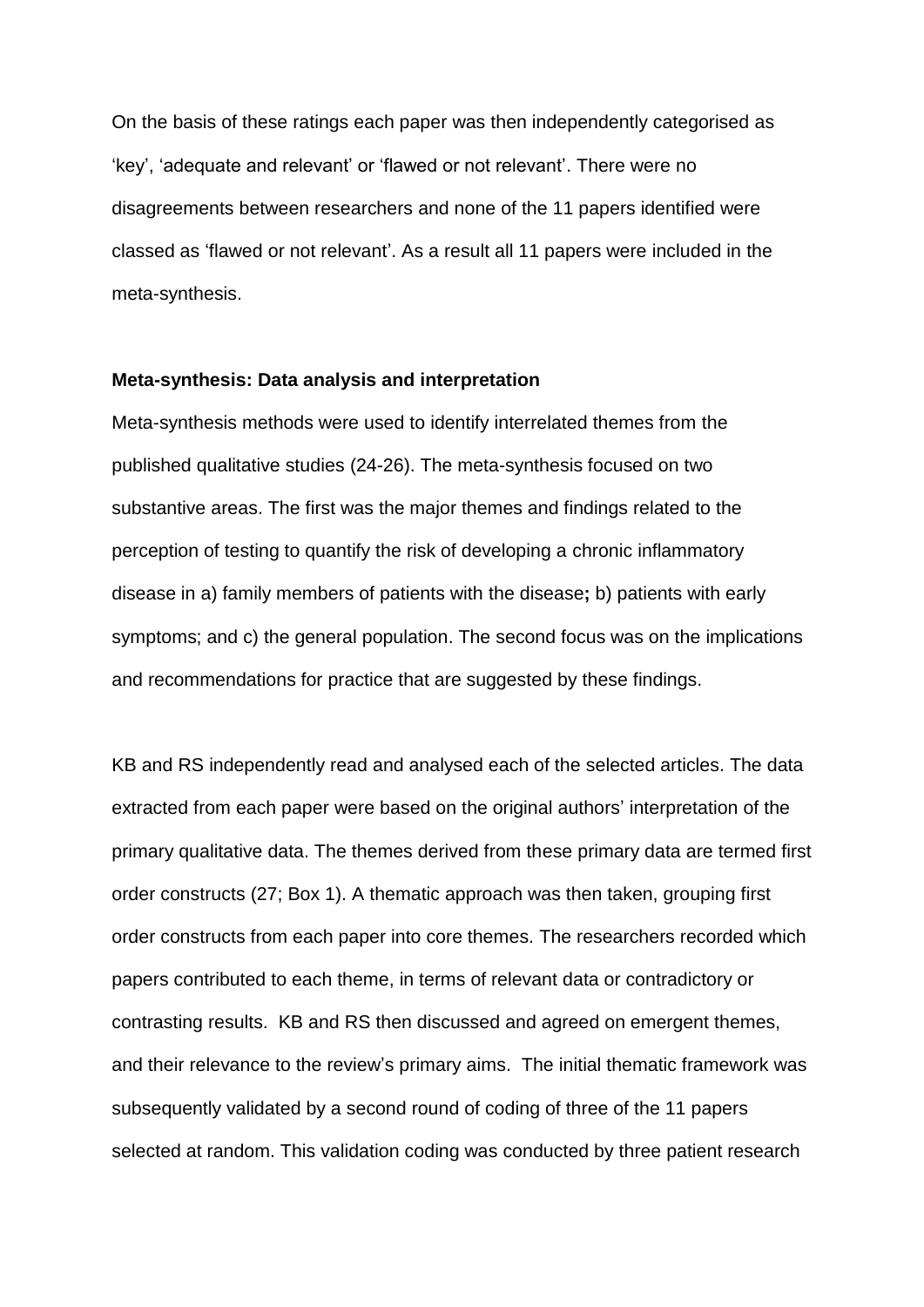partners with a chronic inflammatory disease (two EuroTEAM patient research partners with RA and one patient with RA from the University of Manchester RA Research User Group). Their feedback and recommendations supported the initial thematic framework and no substantial changes were made.

Once the draft themes had been identified, the authors conducted a focus group with seven patient research partners (six RA patients and one patient relative recruited from the UK, Sweden, Estonia and Romania) in order to refine, prioritise and validate the themes. Two of these six individuals had also been involved in the initial validation coding of the data. During the 1.5 hour focus session the draft themes and corresponding quotes were presented and the following questions were discussed with the focus group members:

1) Do these themes and subthemes look logical?

2) Based on your experience as a patient or relative do these themes reflect reality? 3) Do you think there are any important concepts described within these subthemes? 4) Do you think that the overall themes or subthemes can be changed in anyway? 5) Do you think that our meaning/interpretation of the quotes within the papers can be changed?

6) What could be the implications of these findings for those at risk of developing a chronic illness in the future?

The answers to these questions supported the themes presented by the researchers and highlighted the need to report clear recommendations for practice in this paper. These themes are termed second-order constructs as they are interpreted from the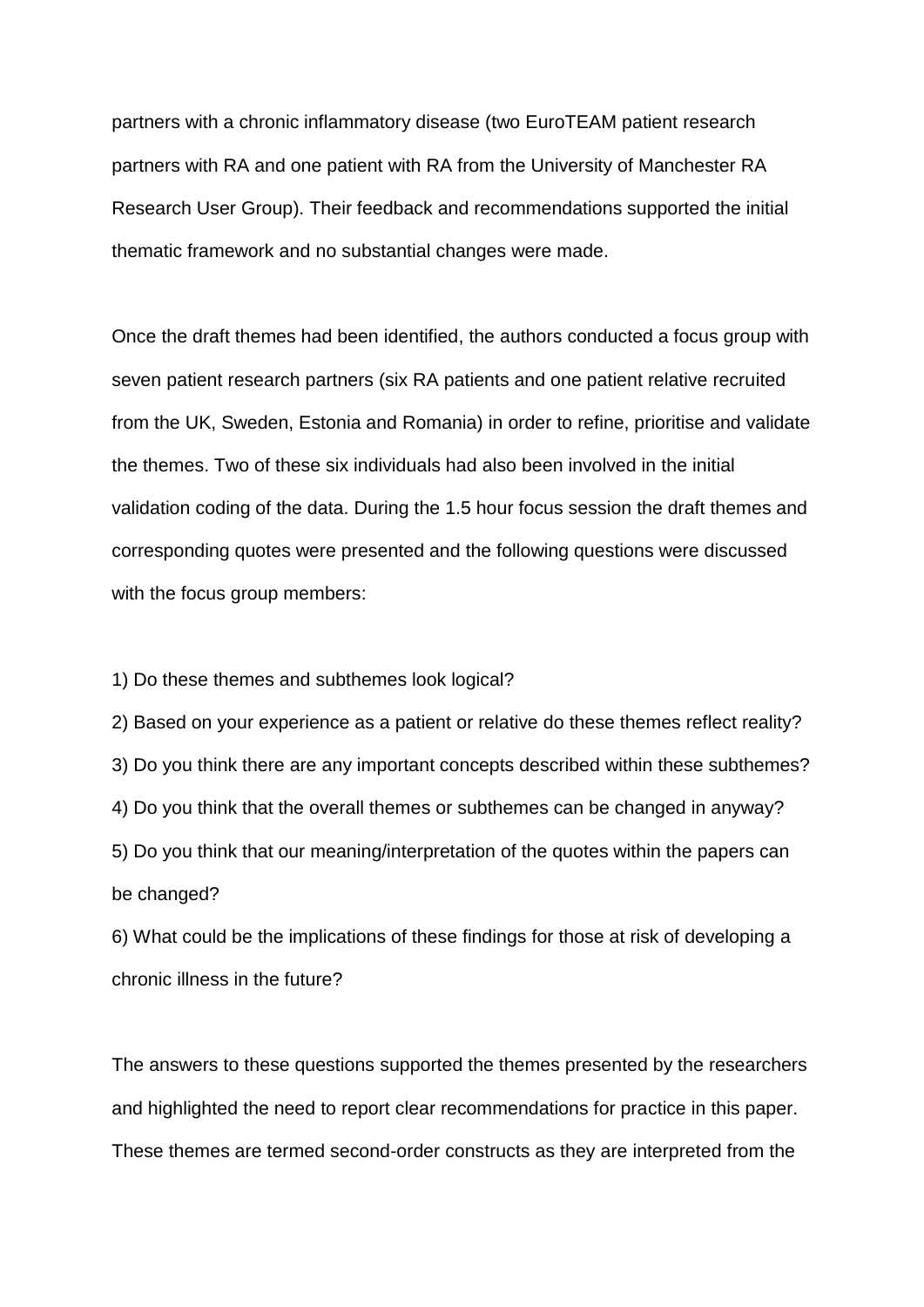analysis of first order analysis of the primary data. These constructs were then interpreted and extended in the context of the wider research literature in an attempt to develop a conceptual framework (third order constructs; Box 1).

#### **Box 1: Synthesizing Qualitative Studies (27)**

**First order constructs:** The themes presented in papers identified by the literature search. These constructs are derived from the original authors' interpretation of the primary qualitative data.

**Second order constructs:** First order constructs from each paper are grouped into core themes to form second order constructs. These are presented in the results section of the present qualitative meta-synthesis.

**Third order constructs:** Second order constructs are interpreted and extended in the context of the wider research literature in an attempt to develop a conceptual framework and recommendations for practice.

#### **Results**

Table 1 provides an overview of the participants in each stud, the methodological strategies and the quality appraisal score for each of the articles included in the meta-synthesis. Of the studies included in this metasynthesis all were conducted in either Europe (n=8) or the USA (n=3). The synthesis of themes is presented in three sections (Box 2). The first section describes five themes which represent patient and public perceptions of predictive testing to quantify risk of disease development. The second section describes four themes that explore recommendations for practice. Relevant quotes for each theme are included with details of the person providing the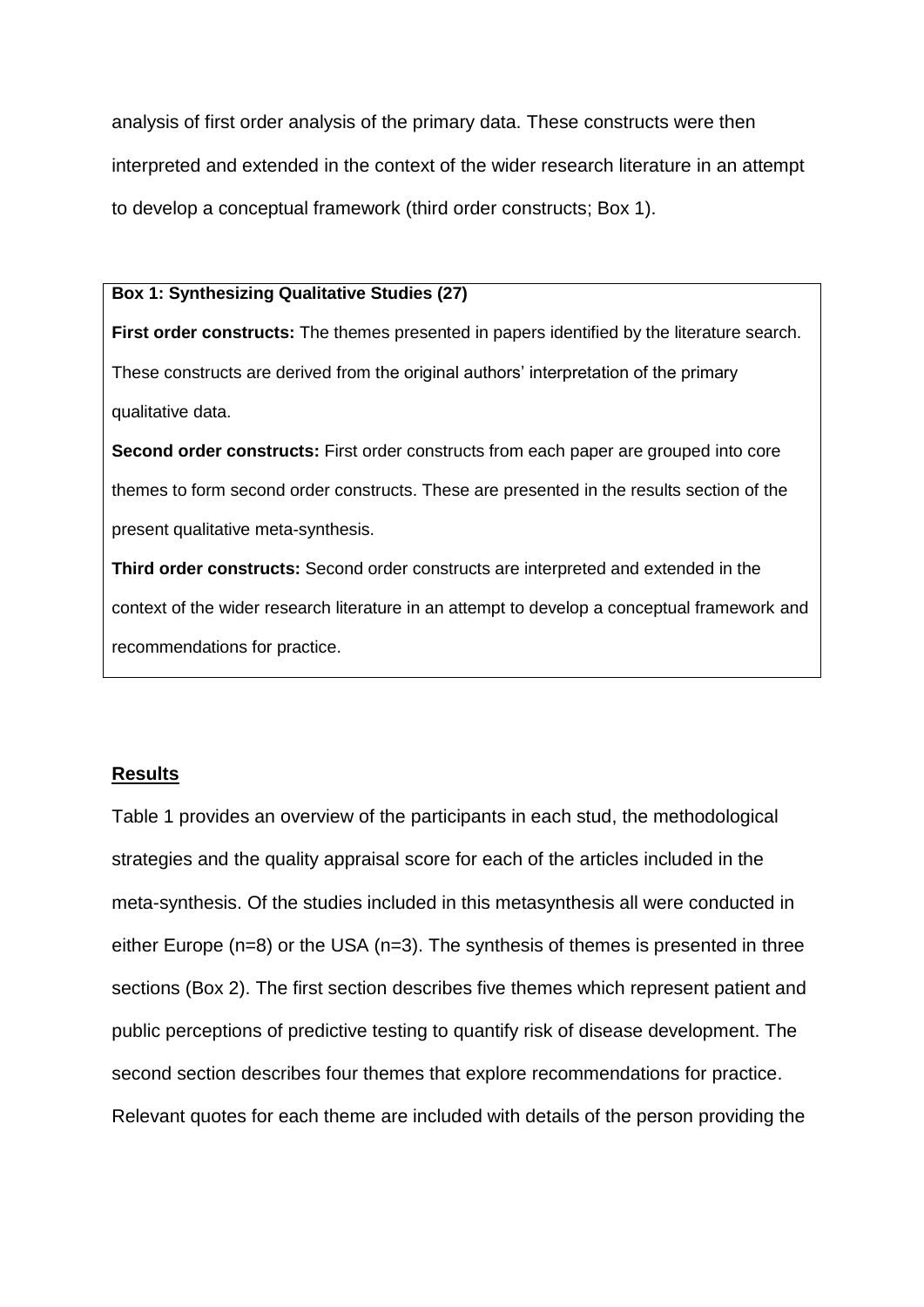quote where available. The final section outlines the priorities of the patient partners

derived from the focus group convened to discuss the themes.

# **Box 2: Themes 1. Perceptions of predictive testing** 1.1 The perceived value of testing to establish the risk of disease development 1.2 Perceived barriers to predictive testing 1.3 The use of test information to change behaviour and modify environmental risk 1.4 Communication and understanding of information regarding risk and genetic testing 1.5 Impact of genetic testing and screening on emotional wellbeing **2. Recommendations for practice** 2.1 Educating patients and their families about predictive testing 2.2 Considering the most appropriate location for and method of the test 2.3 Improving communication and the delivery of results 2.4 Supporting patients to engage in health behaviours to reduce their risk **3. The priorities of patient partners**

### **1. Perceptions of predictive testing**

The five themes related to the perceptions of predictive testing covered the perceived value of testing; the perceived barriers to testing; the use of risk information to change behaviour and modify environmental risk; the communication and understanding of information regarding risk and genetic testing; and the impact of genetic testing and screening on emotional wellbeing.

#### **1.1The perceived value of testing to establish the risk of disease development**

Many 'at risk' individuals believed that predictive tests are reliable and effective at quantifying the risk of disease development (28). For diabetes, genetic predictive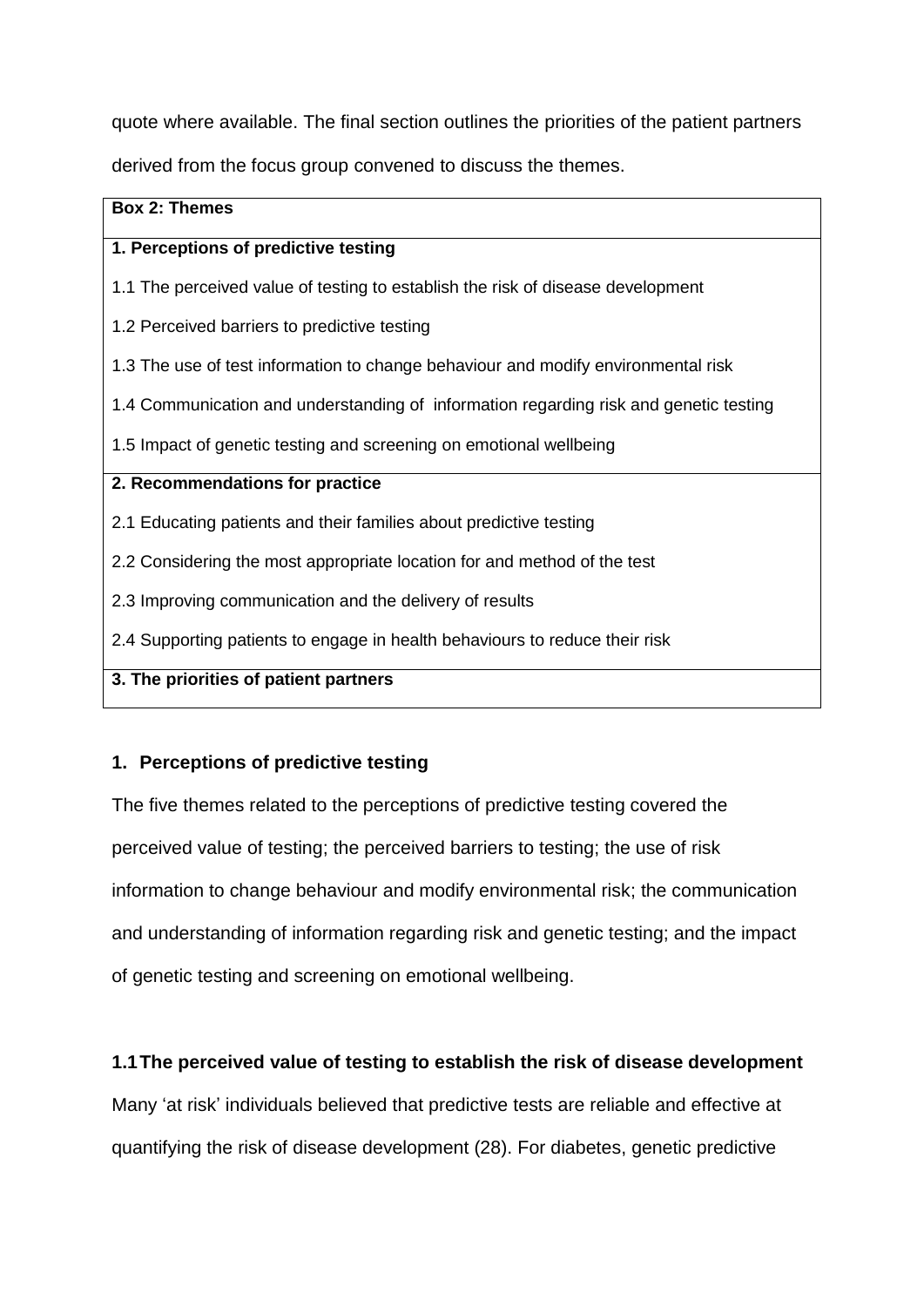testing was thought to be more certain, factual and scientific than either non-genetic risk assessment (e.g. abnormal fasting glucose or obesity) or relying on an individual's knowledge of their family history (28-30).

*You know it instantly [whether you're at risk], by taking some blood. Do I have a predisposition, yes or no? Brief and effective; it's [DNA test] a good test.* (Female, 53, No family history of diabetes; Page 1474, Netherlands (28))

On the other hand, some participants thought that there was potential for health professionals to give false results (28), while others thought the advice on behaviour change and risk following screening was often contradictory and should therefore not be trusted (31). These participants clearly saw less value in the outcomes of predictive testing.

*I mean there are all sorts of tosh on television telling you should eat this, you should eat that, and then, you know, in a couple of years time, I mean they were banging on about eggs being bad for you and it all comes to light that you can eat as many eggs as you like … I mean I'm 59 this year and I think all throughout my time there has been this, there has been that and you think to yourself oh God I just want it to go away you know what I mean, leave you to your own devices.* (Male, 59, high CVD risk; Page 4, UK (31))

*If they want to prove that someone is at risk, they can manipulate the results. I don't know how, since it's quite new, quite precarious.* (Female, 69, grandmother with diabetes; Page 1478, Netherlands(28))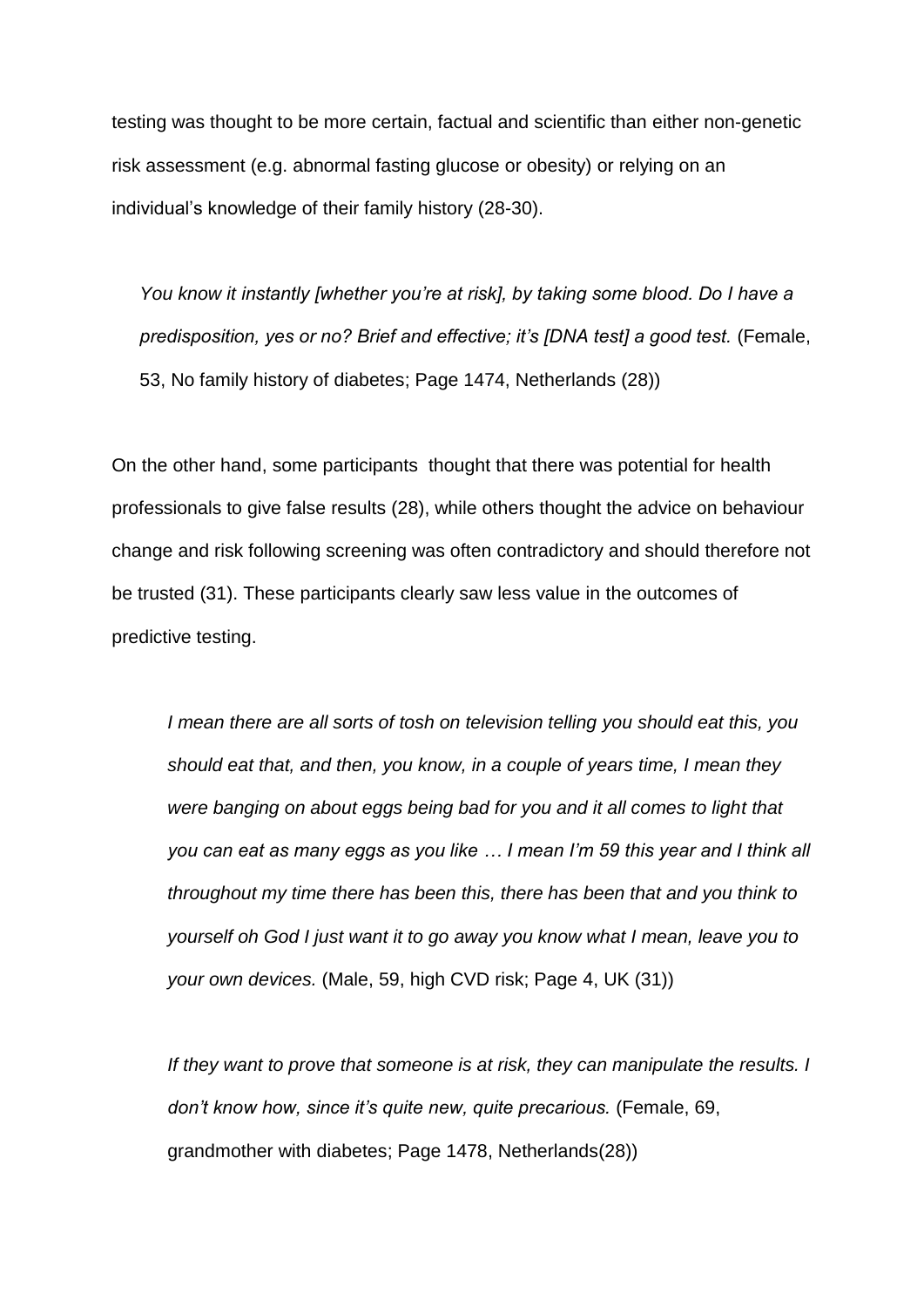#### **1.2Perceived barriers to predictive testing**

Participants identified a number of barriers to predictive testing. A common concern about testing related to the confidentiality of the information and the potential for results to be used by insurance companies and employers to discriminate against individuals (28,30,32,33). There was a fear that testing may become obligatory and affect access to life or holiday insurance (33). Participants thought that this was particularly unfair as a high risk result from a test does not guarantee that you will develop the disease in question (32). In addition to being concerned about their data being shared with employers and insurers, some patients were concerned about receiving the results of a test via the post in case someone else opened the letter (34).

*The fact that you have predisposition for it, let's say it's in your genes, it doesn't mean it has to be there so why should you be singled-out before you actually have it…. You know, why should I be turned down beforehand before it actually manifests itself?* (IBD patient, age and gender not recorded; Page 498, USA (32))

Predictive testing was not seen as appropriate or relevant for all people. For example, personal traits such as age, heredity, lifestyle, and physical build were seen to influence the decision to take a genetic test for type 2 diabetes (33). Eastwood and colleagues (35) further reported that people from South Asian populations have a culture of using alternative therapies for common ailments and the prevention of ailments. A GP is only visited when someone is ill and not as a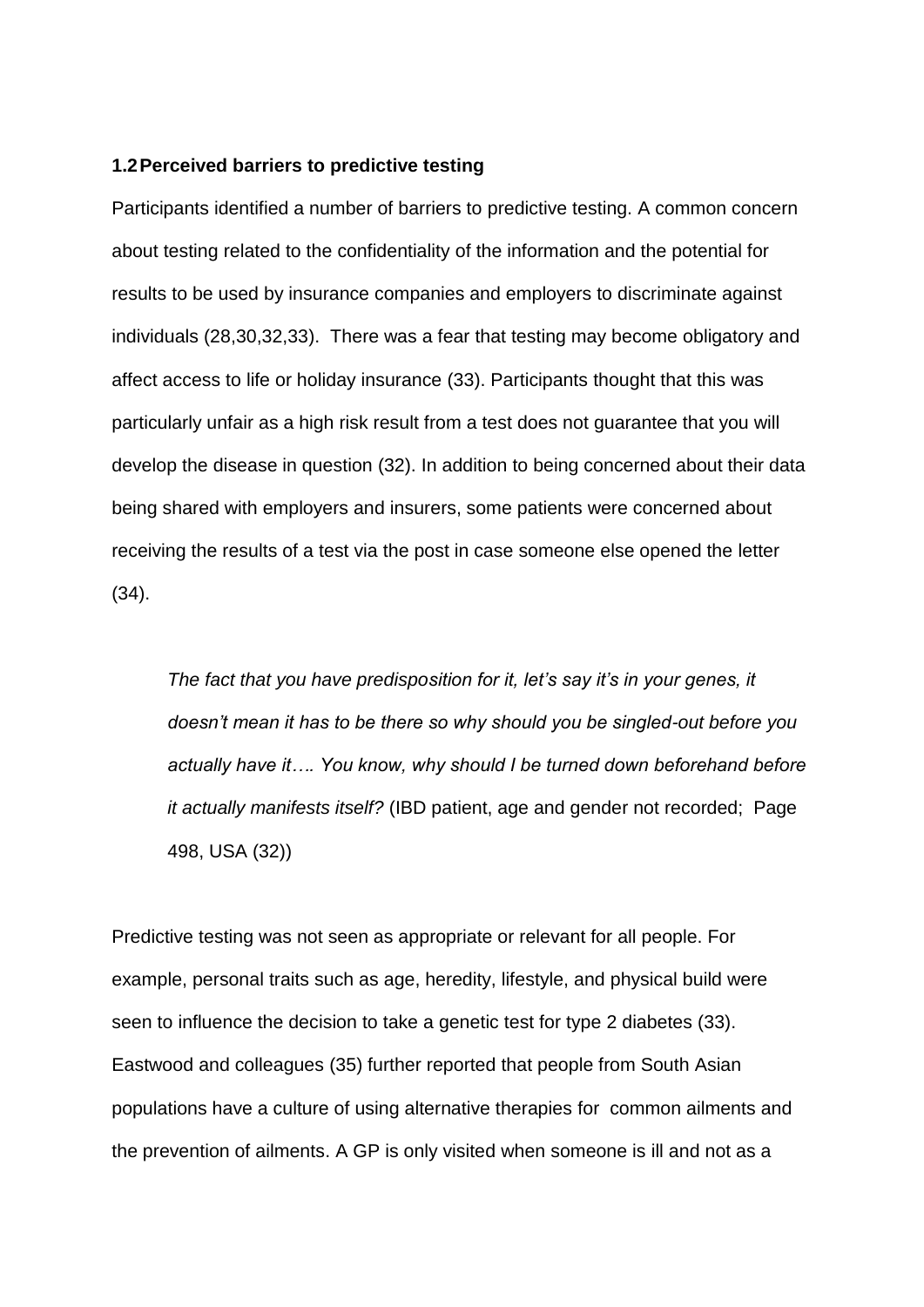preventative measure so individuals from such backgrounds may be less likely to access genetic tests. In addition, in a study of South Asians, it was highlighted that family commitments might interfere with GP visits, predictive testing and other health promoting activities.

*There is a common saying that one should only visit a doctor if one is ill, otherwise doctors will put false doubts in one's mind. That is an understanding of people.* (South Asian female, 35, had CVD risk assessment; Page 469, UK (35))

*... It's probably the pace of life and the stress and if they've got children as well, that plays a big factor ... so I find that people tend to neglect their own health and lifestyle ... and sometimes I find with the Indian community, I mean they might have a father-in-law or a mother-in-law, and a lot of their time's taken up with that ... so even if they did want to go to a keep-fit class or whatever, they might not be able to do it because of commitments.* (South Asian female, 45, had CVD risk assessment; Page 469, UK (35))

Some people believed that predictive testing should be focussed on certain subgroups, suggesting for example that only people with increased risk, as determined by easily accessible clinical information, or early symptoms should be tested. Certain conditions such as diabetes were not perceived to be 'severe' enough to justify genetic predictive testing (28,36).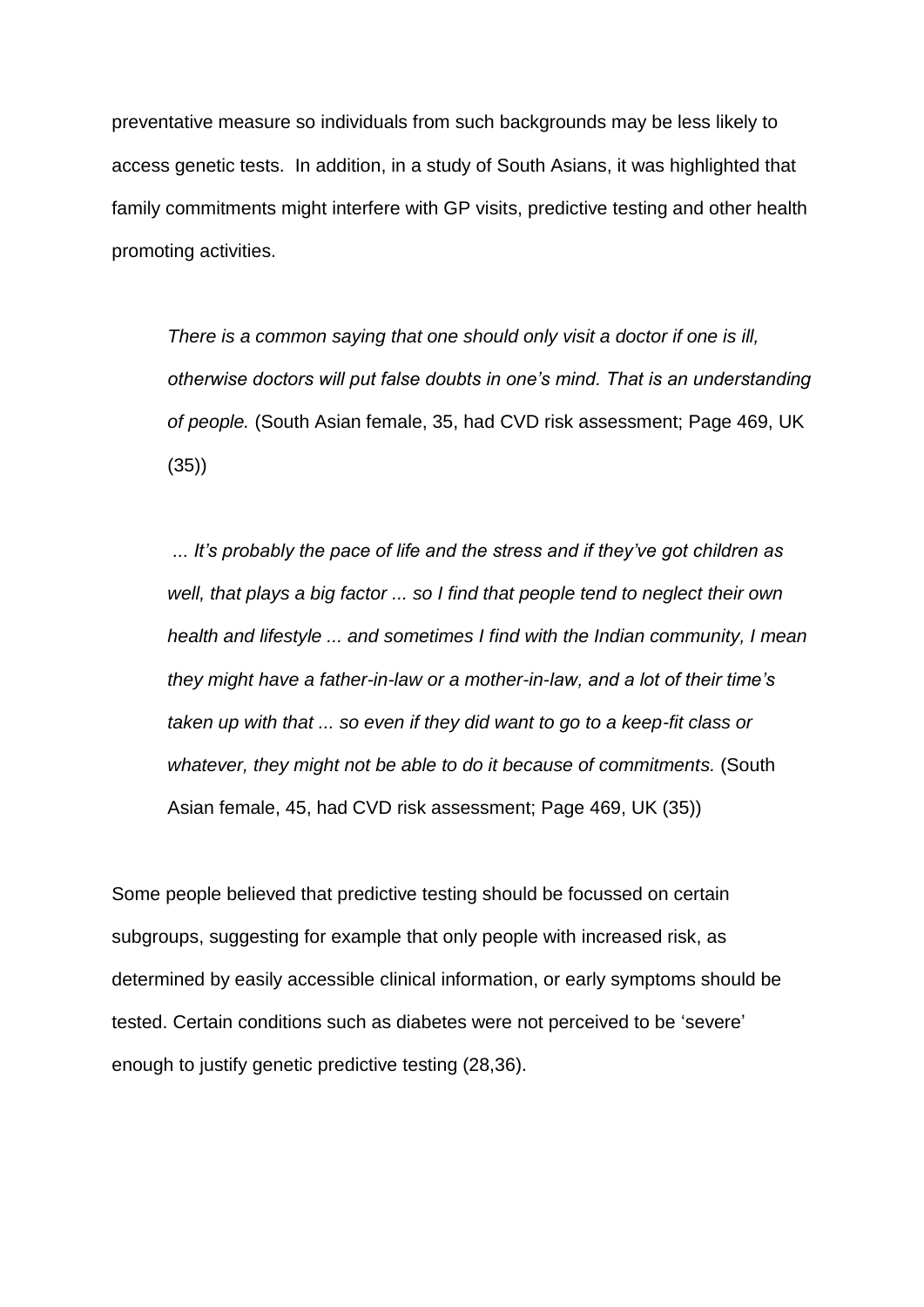*I* don't think that people will think it concerns them. People will only respond to *risk information when they have physical complaints and only then they will think "Now I have to be careful".* (Female, 65, mother with diabetes; Page 1475, Netherlands (28))

*Genetic testing is [more than for diabetes] for serious diseases like cystic fibrosis, cancer, kidney diseases. Having a family member with one of these diseases can be a reason to have a genetic test.* (Female, 69, grandmother with diabetes; Page 1474, Netherlands (28))

Negative perceptions of the test itself, including inconvenience and discomfort were also cited in some of the studies (29,33). For example, the need to fast prior to the test, having blood taken, or attending an early appointment would represent barriers, for some, to the uptake of predictive testing (33). Lengthy appointments and a long wait between tests meant that some participants in the study conducted by Adriaanse and colleagues (29) saw the process as burdensome.

*I can't think there's many people, erm, you know, who have got busy lives, who are gonna give up, er, 2 or 3 hours to go and have the test unless they feel ill.* (Male, 40–49, did not attend CVD screening; Page 208, UK (33))

# **1.3The use of test information to change behaviour and modify environmental risk**

Test results were perceived as empowering by several participants as they have the potential to motivate a person to make changes to their lifestyle to reduce their risk of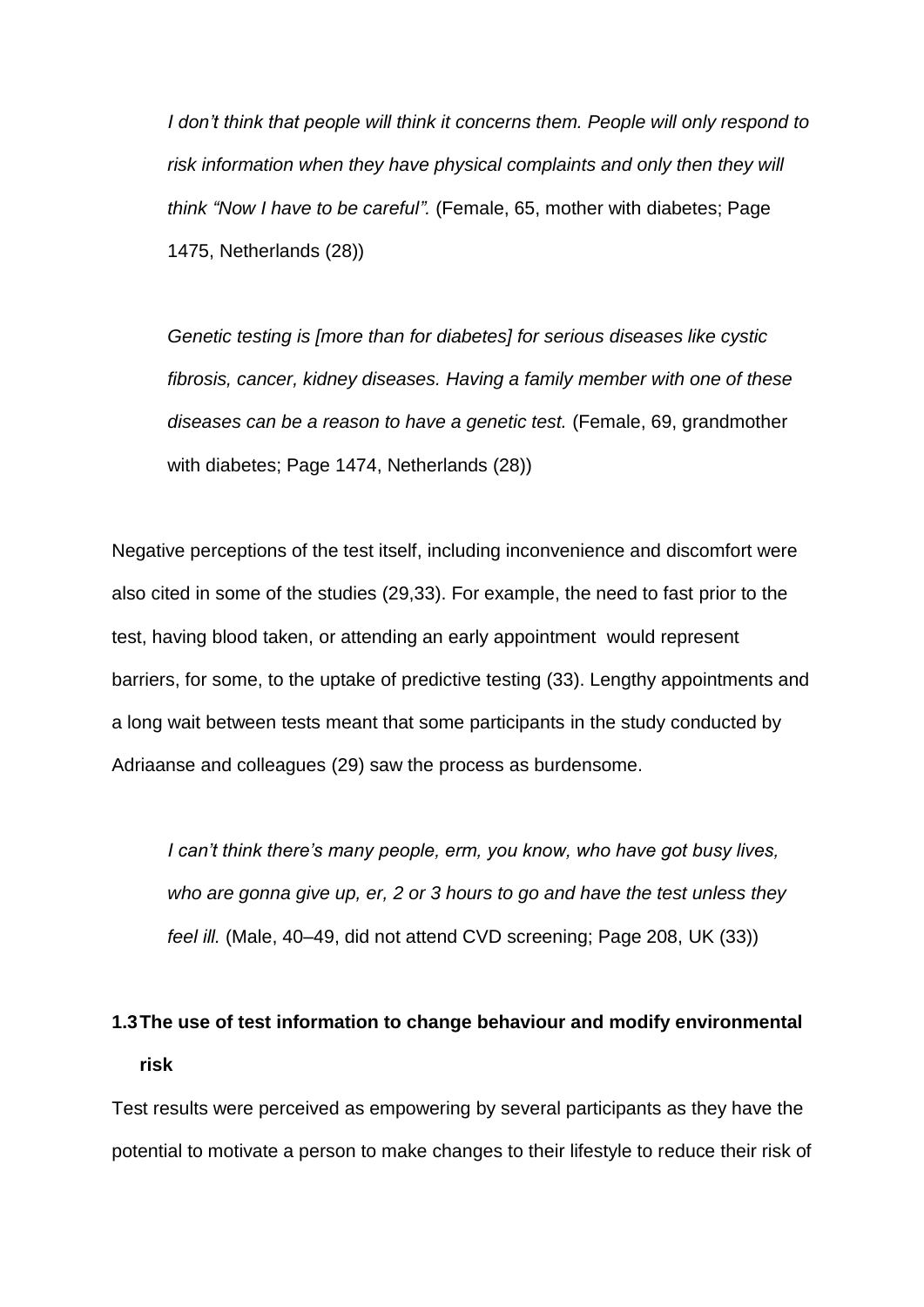ill health (32,35,37). A high risk result was seen to add a sense of urgency to engage in healthy behaviours which exceeded the impact of receiving information about familial risk (28,30).

*The DNA test gives the hardest "push" to live healthier. It will frighten me more than a test based on a family history, because it is the strongest evidence.* (Male, 51, father and 2 brothers with diabetes; Page 1475, Netherlands (28))

Honey and colleagues (31) reported that a high level of commitment to behaviour change was achieved when the patient was shown how their risk score was calculated on a computer screen. By presenting the information in this way, participants could see how their risk would decline if they were to improve their lifestyle.

*That (risk score) has terrified me...and I will quit smoking. My intentions are to eat healthy, stop smoking altogether.* (Male, 60, high CVD risk; Page 5, UK (31))

When considering how a low risk result is perceived, Markowitz and her colleagues (30) reported that some patients at risk of diabetes would continue to try and reduce their risk of developing the condition regardless of whether the test results were low or high. This suggests that a predictive test might have a positive impact on health behaviour irrespective of the result.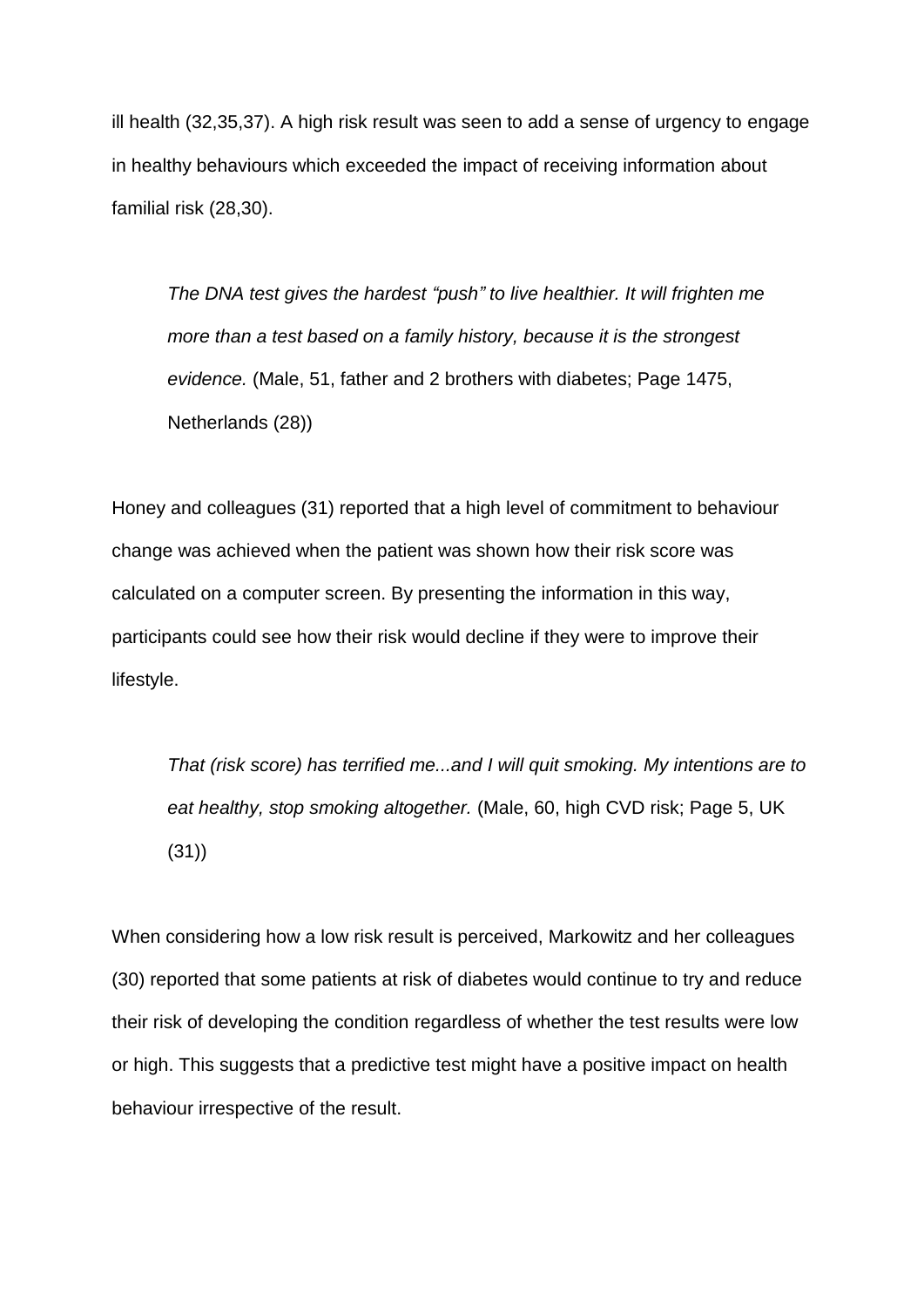*Getting a 'low' genetic risk result would make me feel safer, but I would probably still do the exercise and the diet.* (Patient at high phenotypic risk of type 2 Diabetes, age and gender not recorded; Page 571, USA (30))

On the other hand, for some participants, receiving a low risk result would probably result in a reduction in the level of motivation to engage with healthy behaviours (28).

*I can eat what I want, being fat is no problem, and being physically active, I prefer sitting behind the computer all day.* (Female, 57, no family history of diabetes; Page 1476, Netherlands (28))

An individual's pre-test motivation to lead a healthy lifestyle also influenced how they perceived their level of risk and their motivation to change their behaviour following the test result (30). For example, personal experiences with a chronic inflammatory disease, such as seeing a relative or friend suffer as a result of the condition, meant that an individual was more likely to change their lifestyle (28). Alternatively, if an individual had low motivation to engage in healthy activities prior to taking a (genetic) test, this might not necessarily change as a result of learning their test results; in some cases behavioural change would only follow the development of the relevant disease (31). Others would procrastinate, for example waiting for better weather or until after a special occasion (31).

*I'm not motivated ... I'm not afraid. I don't think it's at that point where I've got to, you know, "rally the troops and let's get after it".* (Patient at high phenotypic risk of type 2 diabetes, age and gender not recorded; Page 570, USA (30))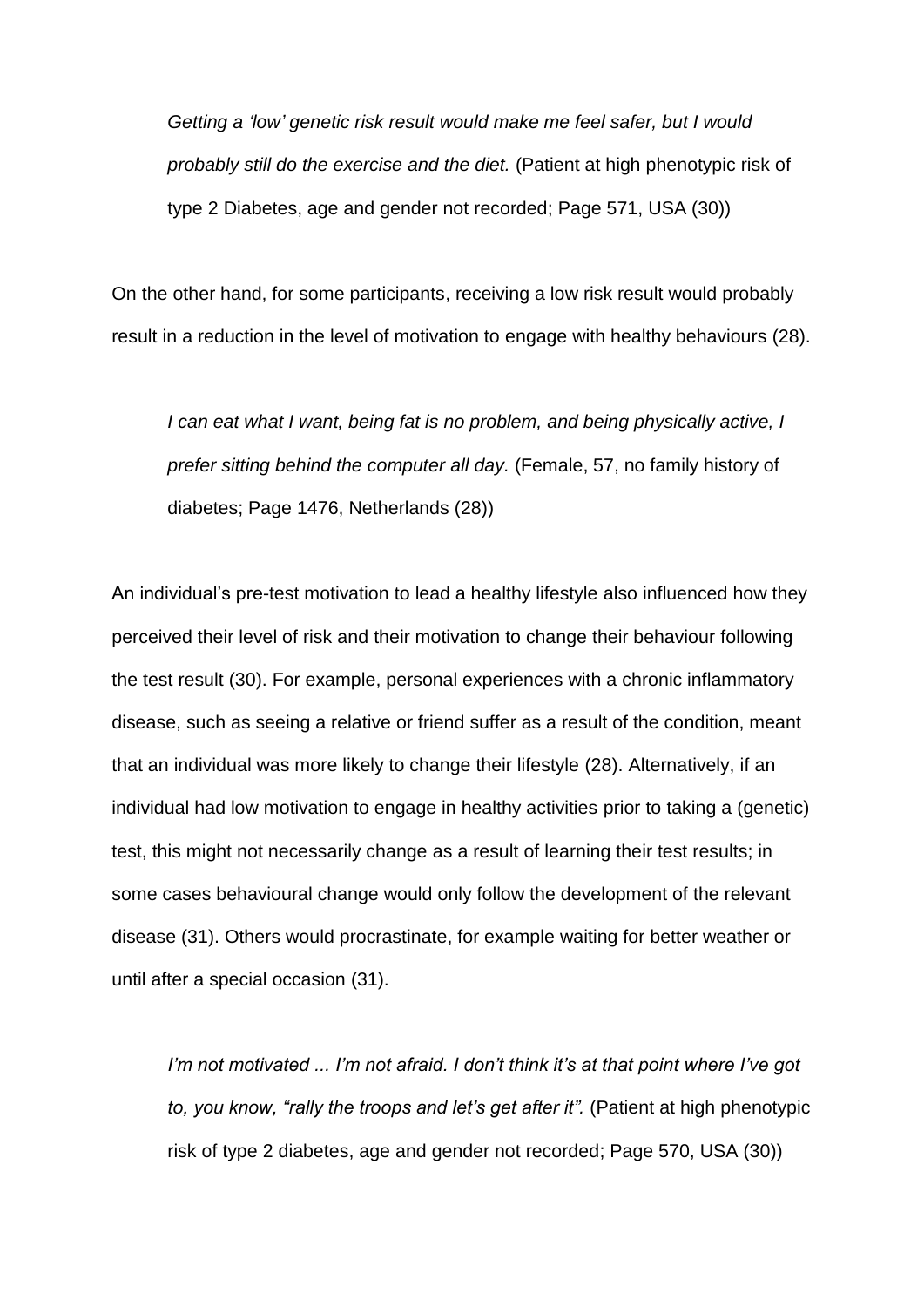Rosedale and colleagues' (34) study raised the issue of participants' choice related to knowing their risk of developing a chronic disease such as diabetes. *S*ome people do not want to know whether they are at risk, preferring not to have to engage with the results of the predictive testing and make lifestyle changes. For example, several people did not see the test results as a prompt to lower their cardiovascular risk because they believed death from a heart attack would be preferable to dying from a protracted illness or living into extreme old age (31). This group also resisted change because they believed that a short life of indulgence was better than a long life of denial. Those participants who believed that health outcomes are already predetermined or a matter of luck, were also less motivated to change (30,31).

*I know I am naughty because I quite like cream, you know, and things like that but I think gosh I am not going to be long on this mortal coil, I am not going to make myself miserable to the point of being really ultra miserable to maybe extend my lifespan by one or two years.* (Male, 73, high CVD risk; Page 5, UK (31))

*You can be as careful as you want; you can eat as healthily as you want; you can do all the exercise you want and you could still get ill. It is like J's mother who lived to be 101, smoked like a trooper, never had a cigarette out of her hand and she died of something silly. But you see it's just jovial isn't it? That is why I say it is just fate. You can do all the right things and still pick things up.*  (Male, 74, high CVD risk; Page 6, UK (31))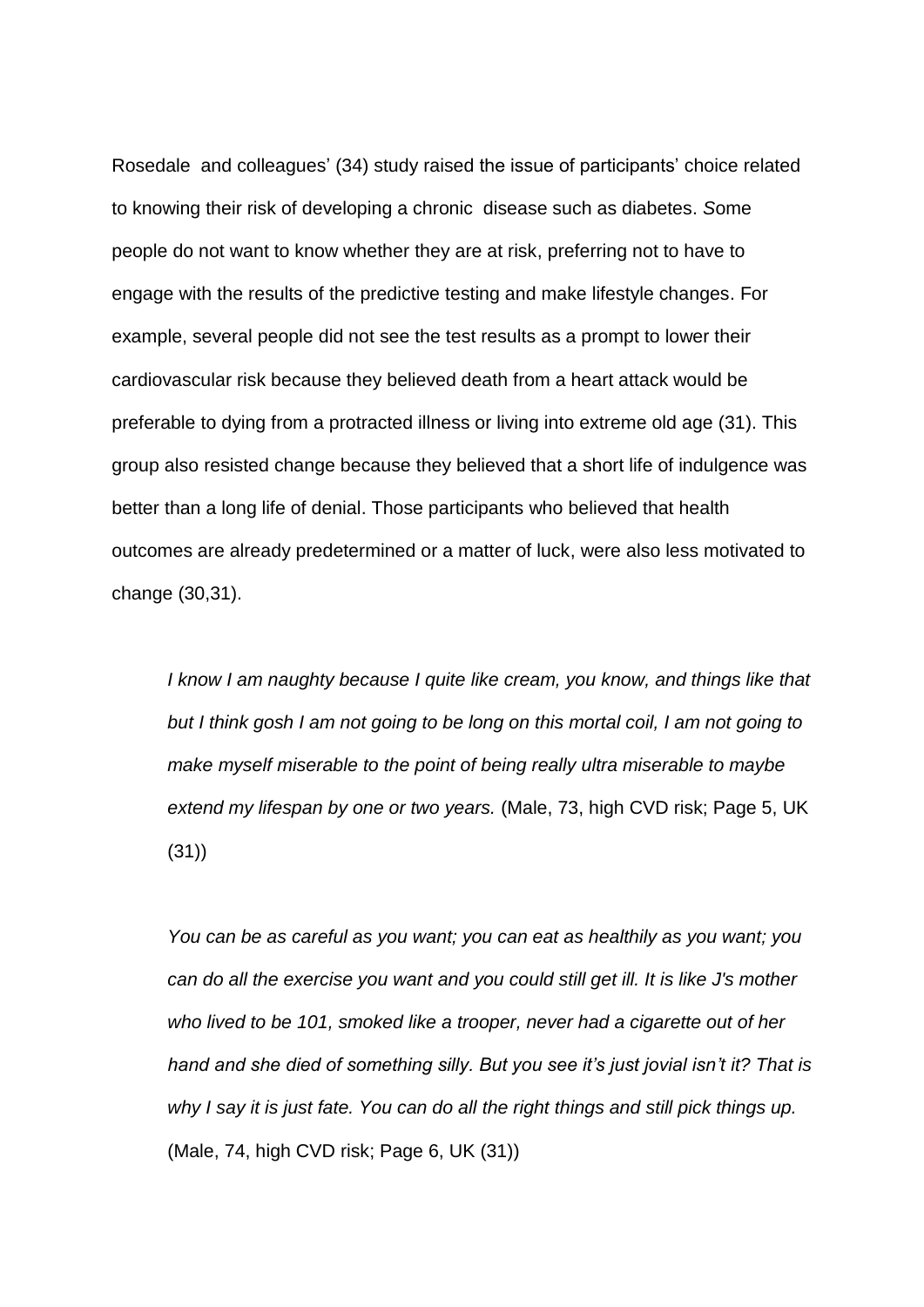## **1.4Communication and understanding of information regarding risk and genetic testing**

Some participants were unclear about the roles of environmental and hereditary factors in disease development and the integration of data relating to these variables into predictive testing strategies (30). For example, Honey and colleagues (31) stated that one of their participants was sceptical about the accuracy of test results as they did not understand how the probabilities of disease were calculated.

*I don't know whether bringing this data together into one score is a very realistic thing to do…there might be methodological problems...I don't think you can add things like that together.* (Male, 66, high CVD risk; Page 5, UK (31))

Participants invited to take part in actual screening programmes were not always aware of the reasons for their screening invitation and as a result some chose not to attend (30).

*I don't know [why I was invited]. I thought diabetes had something to do with sugar, too, and . . . I'm not a sugar person.* (Patient at high phenotypic risk of type 2 diabetes, age and gender not recorded; Page 570, USA (30))

Understanding of the actual test results also had an impact on health behaviour. Honey and colleagues (31) found that poor communication within the consultation can be a problem, as some high risk patients did not remember receiving a detailed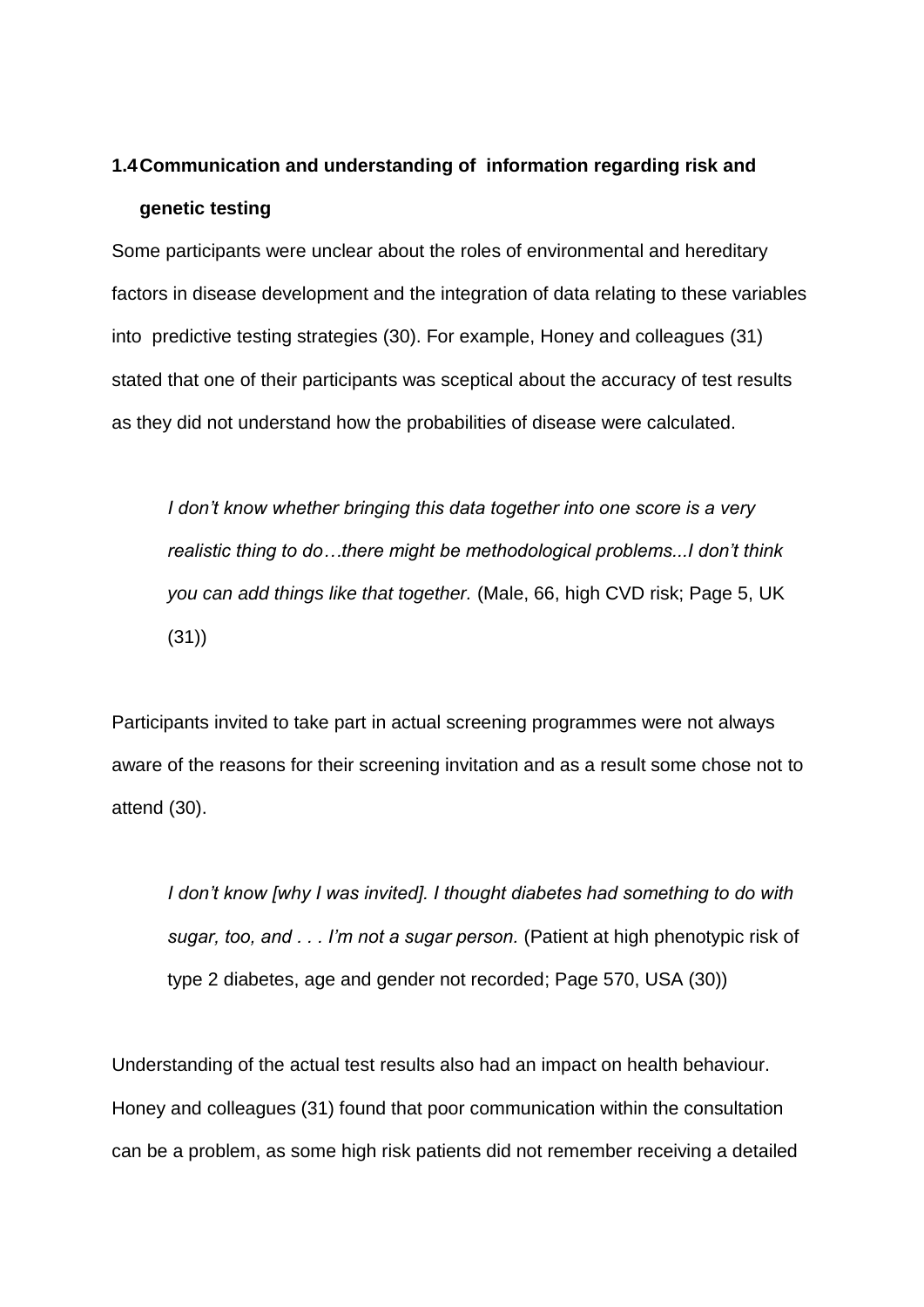explanation about their risk score or what it meant. Participants also reported confusion if they did not have any relatives with the condition, or knew little about the condition they were being tested for (29,32). Other people found positive test result difficult to conceptualise if they had no current symptoms (36). Without a real understanding of the test results, participants felt they were unable to make meaningful changes to their lifestyle.

*I have this piece of knowledge; it makes little or no difference to physically how I am. So how helpful is it, it's not helpful is it in a way...* (Female, age not recorded, HCM gene positive (CVD); Page 90, UK (36))

#### **1.5Impact of genetic testing and screening on emotional wellbeing**

Most participants felt that testing for whether they were at risk of disease would not have a significant impact on their emotional wellbeing (26). For example, Adriaanse and colleagues (29) found that none of their participants were alarmed by their risk of type 2 diabetes as they believed that this was a manageable condition. Similarly, Wijdenes-Pijl and colleagues (28) found that genetic testing for diabetes caused very little or no psychological harm. Emotional impact was lowest when participants knew someone that was managing the condition well. Personal experience of a condition therefore influences how individuals respond to the results of a predictive test (9;37).

*If you've got diabetes and you, you listen to what people tell you, you can control that … I'm aware that diabetes in, in our current age, is quite treatable, hopefully, erm, so therefore, you know, even if I was diagnosed with diabetes,*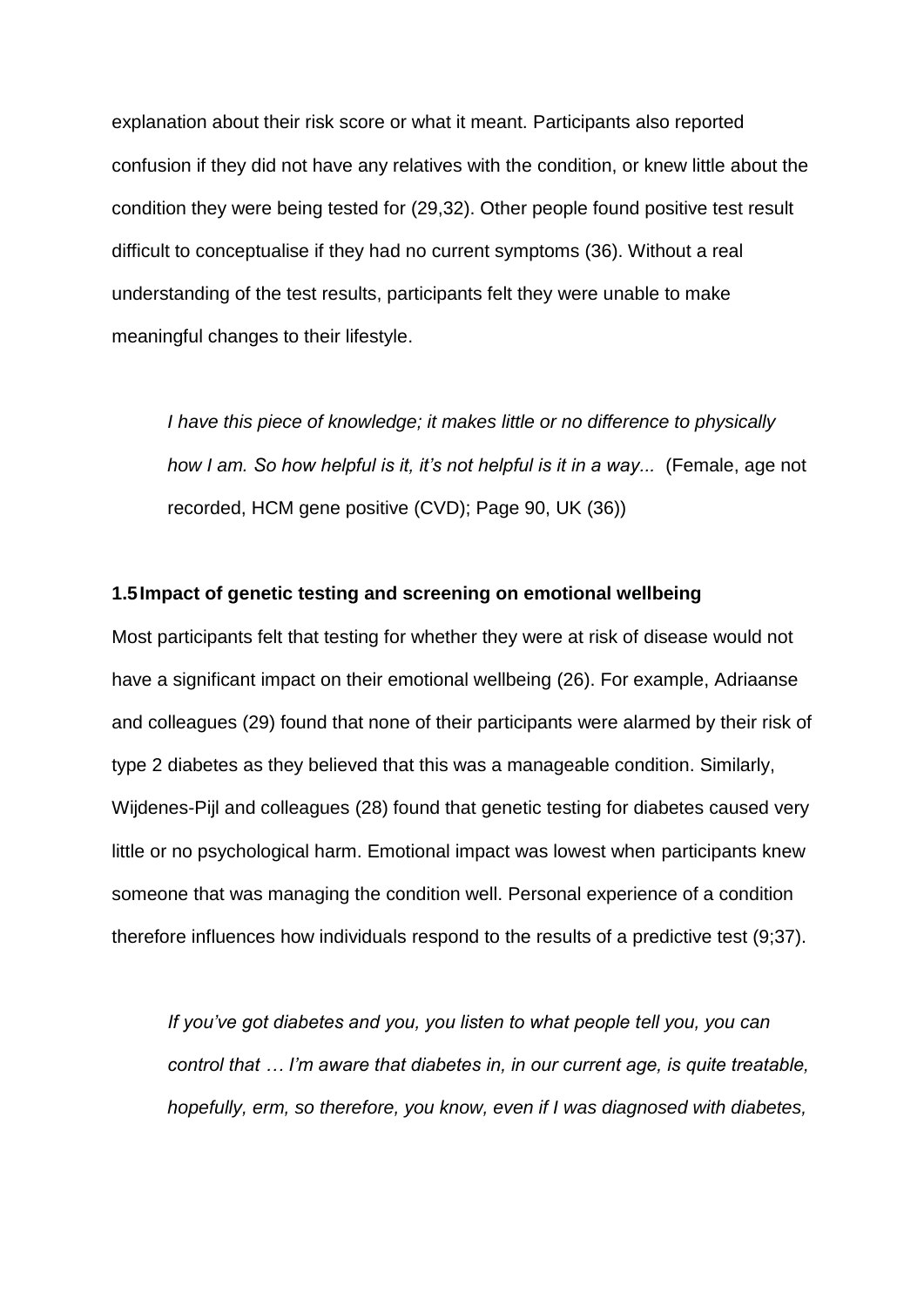*there's ways and means that I could continue to live a normal life.* (Male, 40– 49, did not attend CVD screening; Page 207, UK (33))

*Familial risk information will not necessarily lead to worry [about disease risk], but it can raise awareness about the risk.* (Female, 64, mother and brother with diabetes; Page 1476, Netherlands (28))

Some, participants also described how they believed that genetic predictive testing can in fact reduce anxiety (9). Participants who believed they were at a high risk due to hereditary factors describe a substantial relief and a feeling of safety when they received a low risk result (30). Many of those who perceived themselves to be at a low risk chose to take the test with the expectation of getting a 'negative' result so they did not have to worry about getting the condition. Genetic testing was therefore seen as a way to put their mind at rest (36).

*I'd want to know whatever. You're better knowing and then you can plan, or at least get it straight in your mind, and then once it comes along you're ready for it, instead of really worrying. I mean it's always worse not knowing.* (Middle aged white male with diabetes, father of a child at risk of diabetes; Page 249, UK (9))

However, Ormondroyd and colleagues (36) have warned that health professionals need to manage the expectations of those undergoing testing, as some people in their study who had thought they were low risk were shocked by how they felt when they received a high risk result. Others reported that a positive result led to stress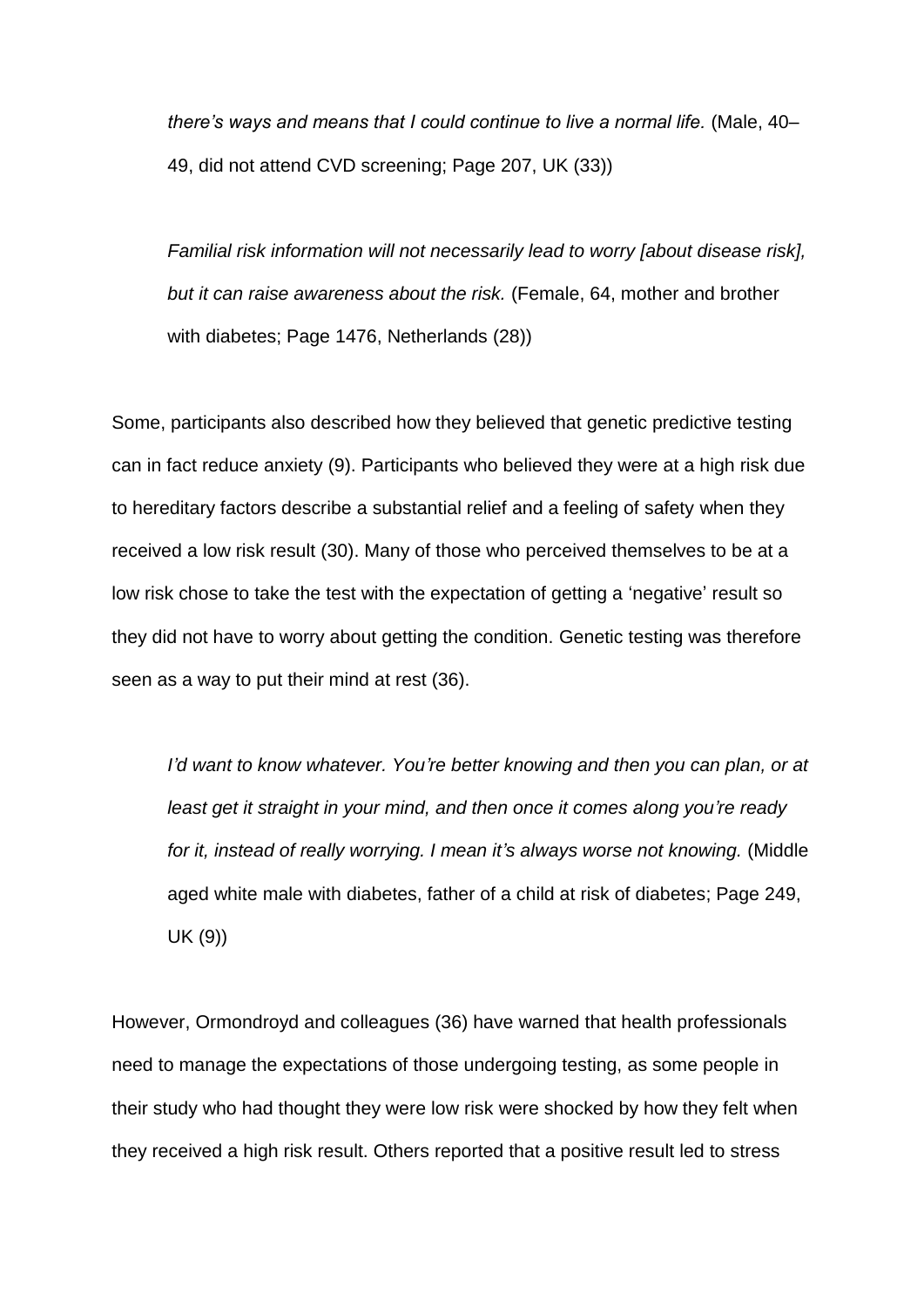among patients and family members, especially if the person was otherwise asymptomatic (32).

*Really and truly, I was absolutely horrified when it came back and said that I had it. I mean I really was horrified... It was a dreadful shock* (Female, age not recorded, HCM gene positive (CVD); Page 90, UK (36))

Some participants were not comfortable with the uncertainty associated with predictive test results for multifactorial diseases, and the potential for unnecessary anxiety and behavioural change (35,36).

*You see, as far as I'm concerned, it's actually become a bit of a nuisance*  really, unless they, until they can tighten it down to a specific thing. I didn't *realise how wide, just because you have it doesn't mean you're going to get it and that's the problem isn't it?* (Female, age not recorded, HCM gene positive (CVD); Page 90, UK (36))

A stepwise approach, for example where participants visit their health professional three times to complete a genetic test for diabetes, could be effective at reducing anxiety for those undergoing predictive testing. Participants in the study conducted by Eborall and colleagues (37) perceived initial tests to be routine and rarely expected to receive a high risk result. Having three tests also allowed the participants to prepare for the results and build a rapport with the health professionals.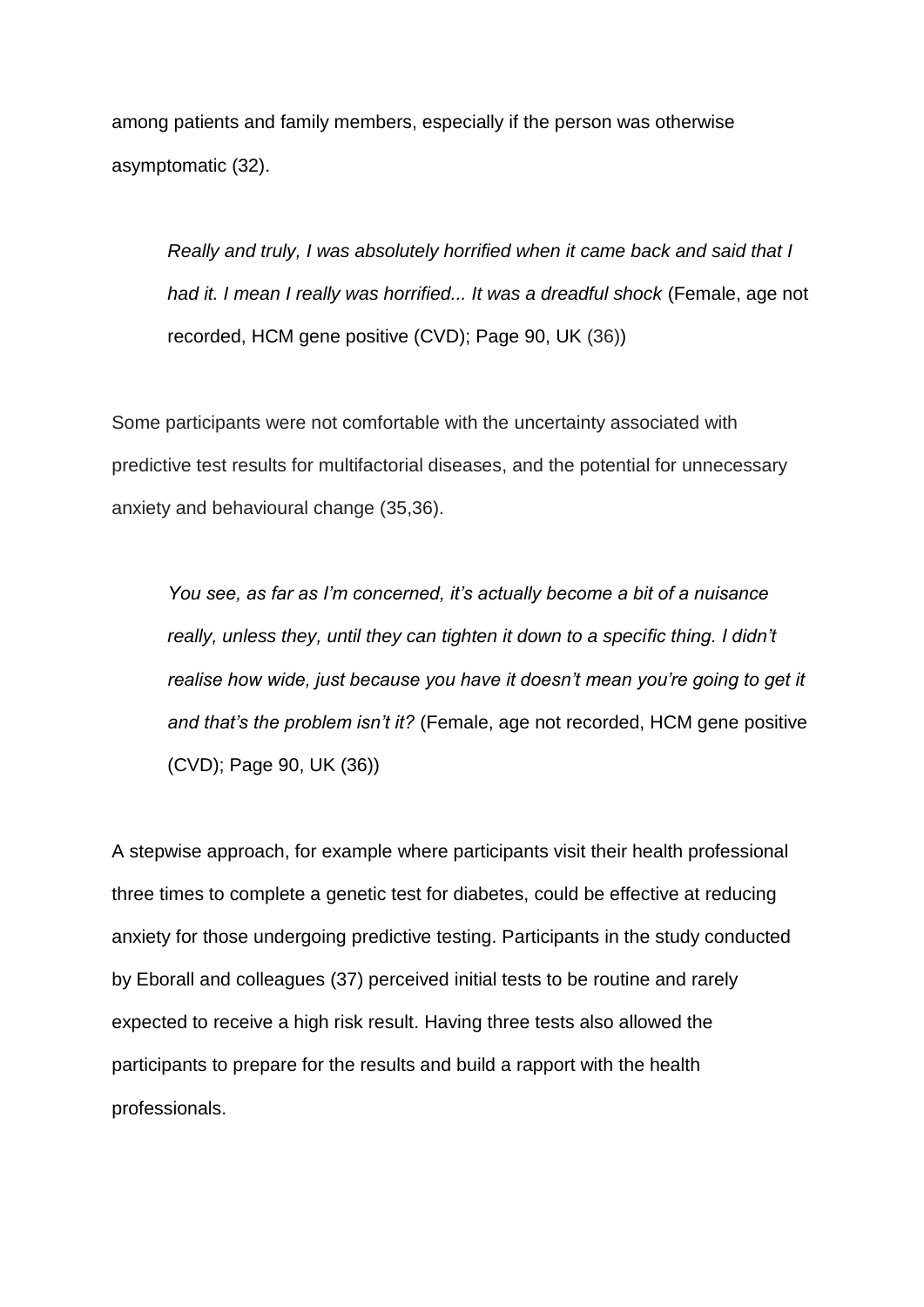*So I go for number one, I go for number two and then I have to go to number three. So it's a build up all the time, making me think, well OK there's a possibility you know . . . there's a strong possibility you know' in that sense [...] you've gone through the three, so your brain's adjusted anyway.* (Female, 64, impaired glucose tolerance (predictive testing for diabetes); Page 3, UK (37))

When considering the impact of testing on personal relationships, a number of positive outcomes were highlighted. For example, Wijdenes-Pijl and colleagues (28) found that participants felt that a high risk result acted as a facilitator to prompt discussions within the family, encouraging the development of a support network for those who are affected. Families also benefit when a low risk result was given as this helped to reduce anxiety within a family about the participant's health. The predominant motivation for coming forward for pre-symptomatic testing was the 'need to know' (36).

*I think that when you're aware of diabetes running in your family, it can help to talk about it with each other. I notice that the relationships in our family are not distorted. We talk about it [diabetes in the family] with each other. Not that we get anxious about it, but more to be supportive for other family members. It's no longer a taboo.* (Female, 47, no family history of diabetes; Page 1477, Netherlands (28))

*Well I suppose it's better knowing if you've got something, if it's treatable...it was a sort of joint decision really I said yes I'd go but mum and dad said*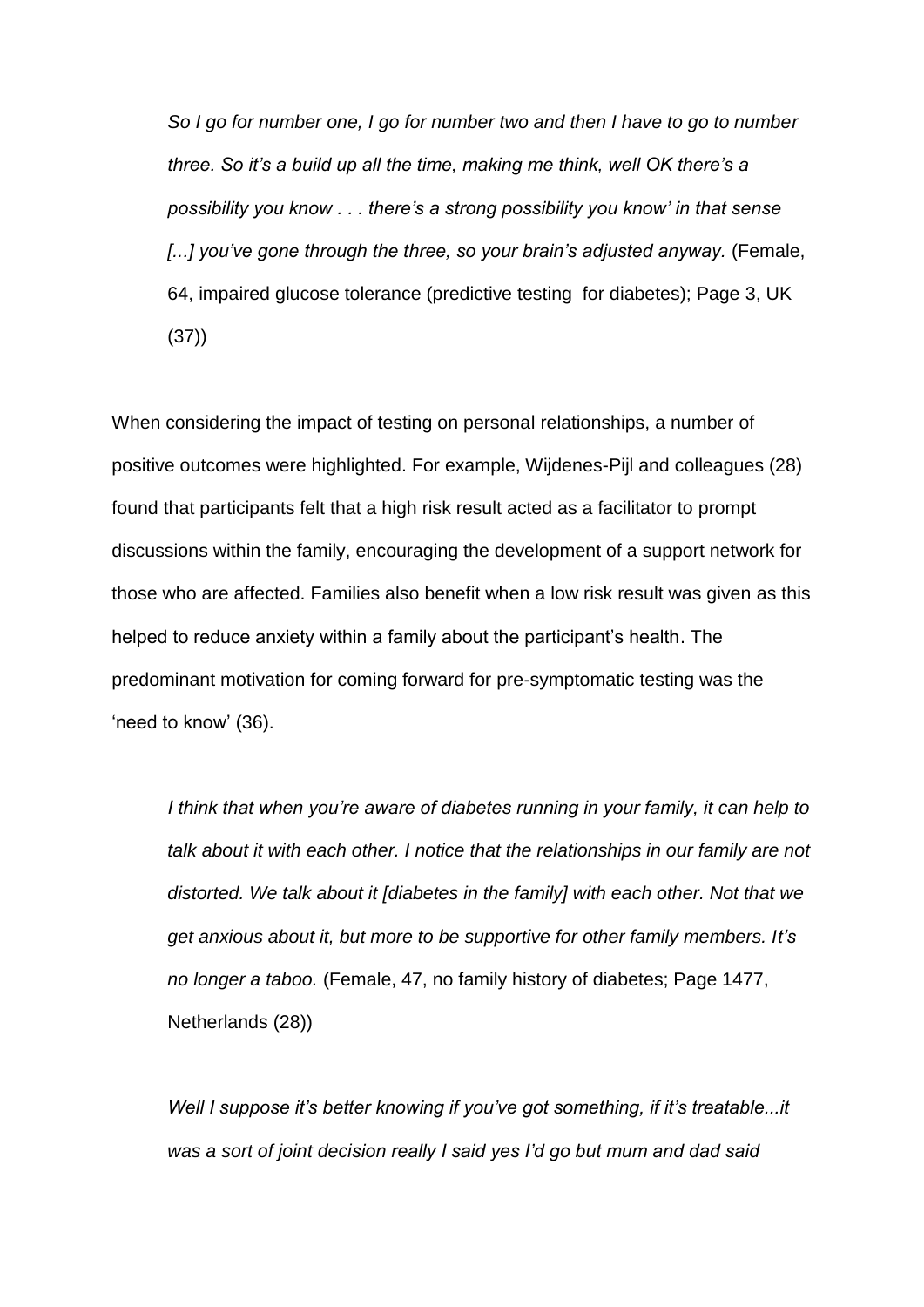*you're going anyway, so I didn't get much choice in it which is fair enough.* (Male, age not recorded, HCM gene positive (CVD); Page 90, UK (36))

However, the potential for a negative impact on family relationships was also highlighted. Some participants were concerned that a positive test result may cause people to worry about the health of their children (28). Sharing results was also an issue if other family members did not want to know that they may be at risk. Finally there was the concern that someone with a high risk of developing a chronic disease may be blamed for the potential risk for other family members (28).

*My relatives will get anxious [if our family history is assessed]. [...] There are some who would rather not know that. So, I think that it can cause anxiety for some people.* (Female, 57, no family history of diabetes; Page 1477, Netherlands (28))

#### **2. Recommendations for practice**

Four themes were identified that related to recommendations for practice. These were: educating patients and their families about predictive testing; considering the most appropriate location for and method of the test; improving communication and delivery of results; and lastly supporting patients to engage in healthy behaviours to reduce their risk.

#### **2.1Educating patients and their families about predictive testing**

Many members of the public lack the knowledge and understanding of (genetic) predictive testing that is necessary to be able to make an informed decision about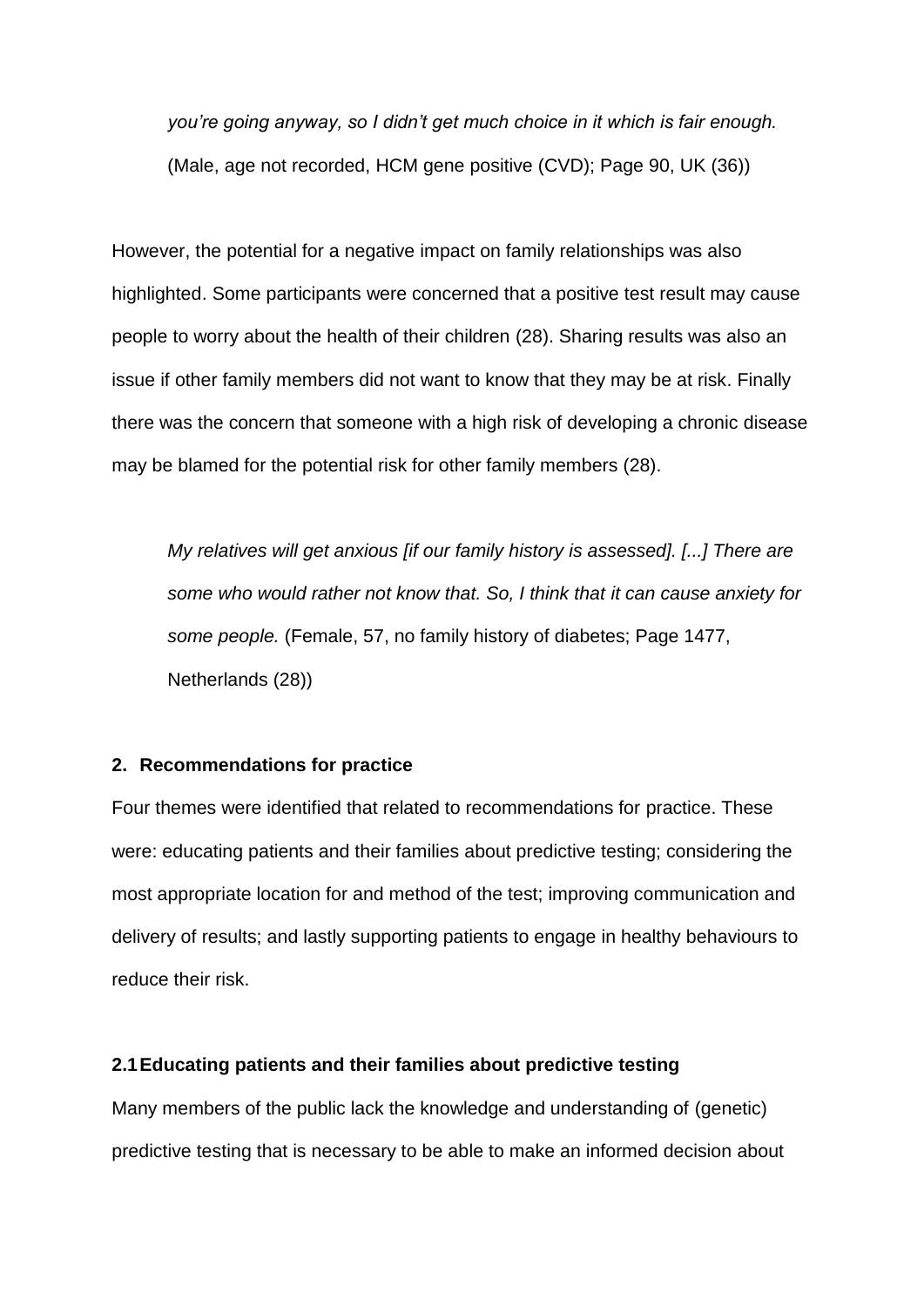whether to take part in such testing and engage with test results (9,28,34,36). It is therefore important for individuals to receive intelligible pre-test information on the condition they are being tested for (34). The information should cover the risks and benefits of the test, technical aspects of testing, the implications of their results for themselves and family members, treatment options, referral information, post-test counselling and support groups (32,34). Individuals should also be made aware of the risk factors that led to their screening invitation in the first place (37). For example, when this information was provided before a genetic test for IBD (32), participants reported a reduction in fear and anxiety about testing and an increase in understanding of the test results.

*I thought I'd be more upset about it, but I didn't seem upset. I think because we've spoken so much to everyone about it that we knew that's what we wanted to do.* (Mother of child at risk of diabetes; Page 254, UK (9))

Health professionals should also focus on motivation for testing and how the participant perceives the condition and the testing process (9). This discussion will also highlight any misconceptions about genetics and inheritance which should be addressed as well as increasing confidence in the results of genetic tests (9) and other forms of predictive testing.

#### **2.2Considering the most appropriate location for and method of the test**

Eastwood and colleagues (35) report that certain patient groups are more likely to engage in testing if it is conducted outside of primary or secondary care. For example, South Asian populations were found to benefit from CVD screening in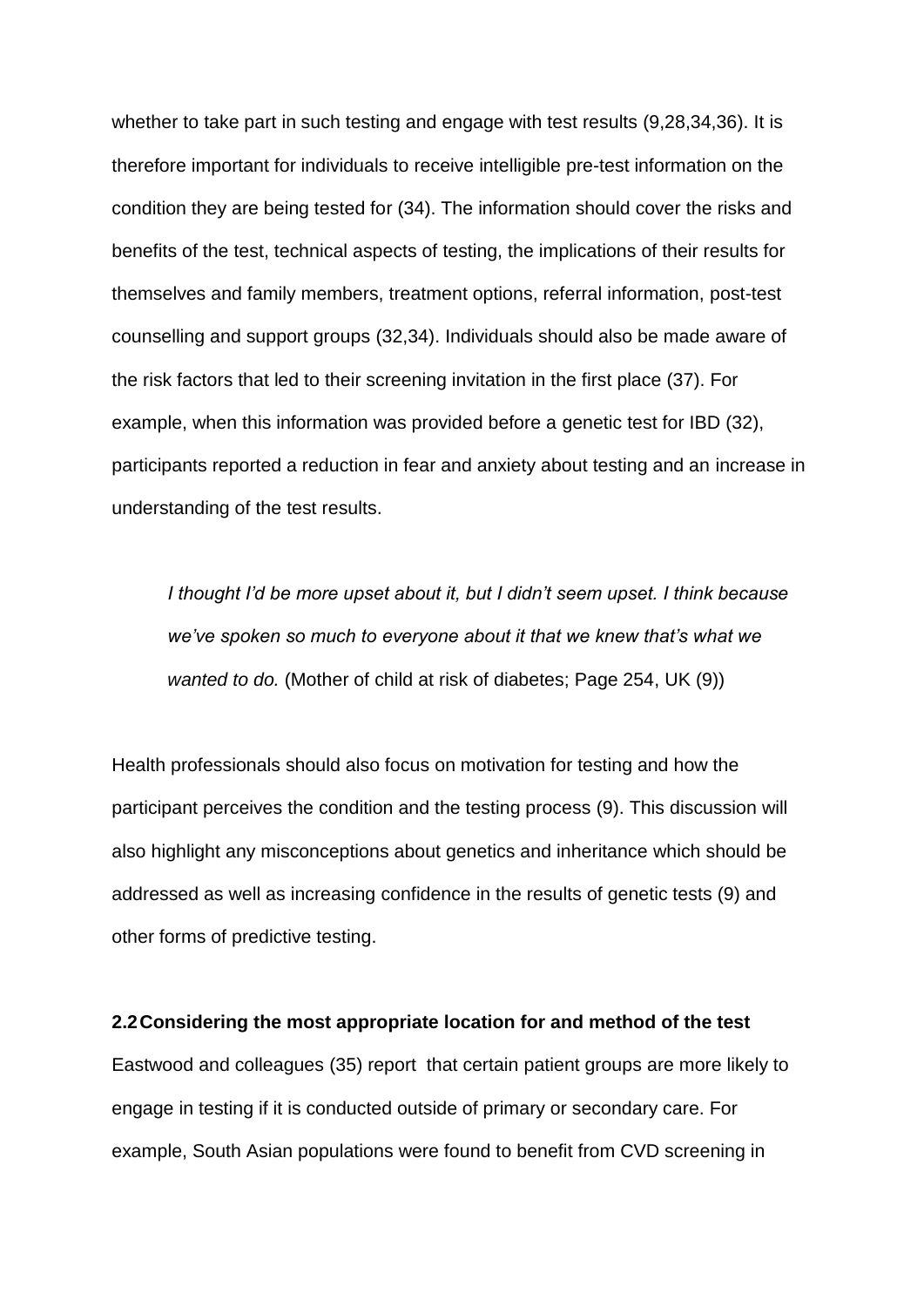religious and community settings rather than at their GP practice. These locations offered increased accessibility and the community reported a positive perception of the test if the health professionals were organised in their approach and gained the support of a respected community member (35).

*We're screening between sixty to eighty people [in a single session] and if we're not organised it's difficult. So the first thing we did was identify someone in the temple who will take that responsibility. We will be seen as outsiders going in and imposing restrictions. So we have Dr X, who is a good organiser from the temple who is seen as a senior in the temple... along with the clinical lead from the temple for this project who* is *Dr Y.* (Clinical staff involved in CVD risk assessment, age and gender not recorded; Page 469, UK (35))

An American study by Rosedale and colleagues (34) found that diabetes screening in a dental setting encouraged patients, who would normally not have considered testing, to take part. Collecting oral blood during a routine dental examination was preferred to drawing blood from the finger as would be carried out in more traditional testing. The researchers observed that:

*The screening approach wasn't intimidating to the patient and actually was very pleasant... according to most of the patients. Most of the patients were used to sitting in the dental chair and getting a cleaning, so the collection of oral blood wasn't a problem. Many patients stated how much they hated finger sticks because of the pain and this made potential subjects hesitant to participate.* (Page 285, USA (34))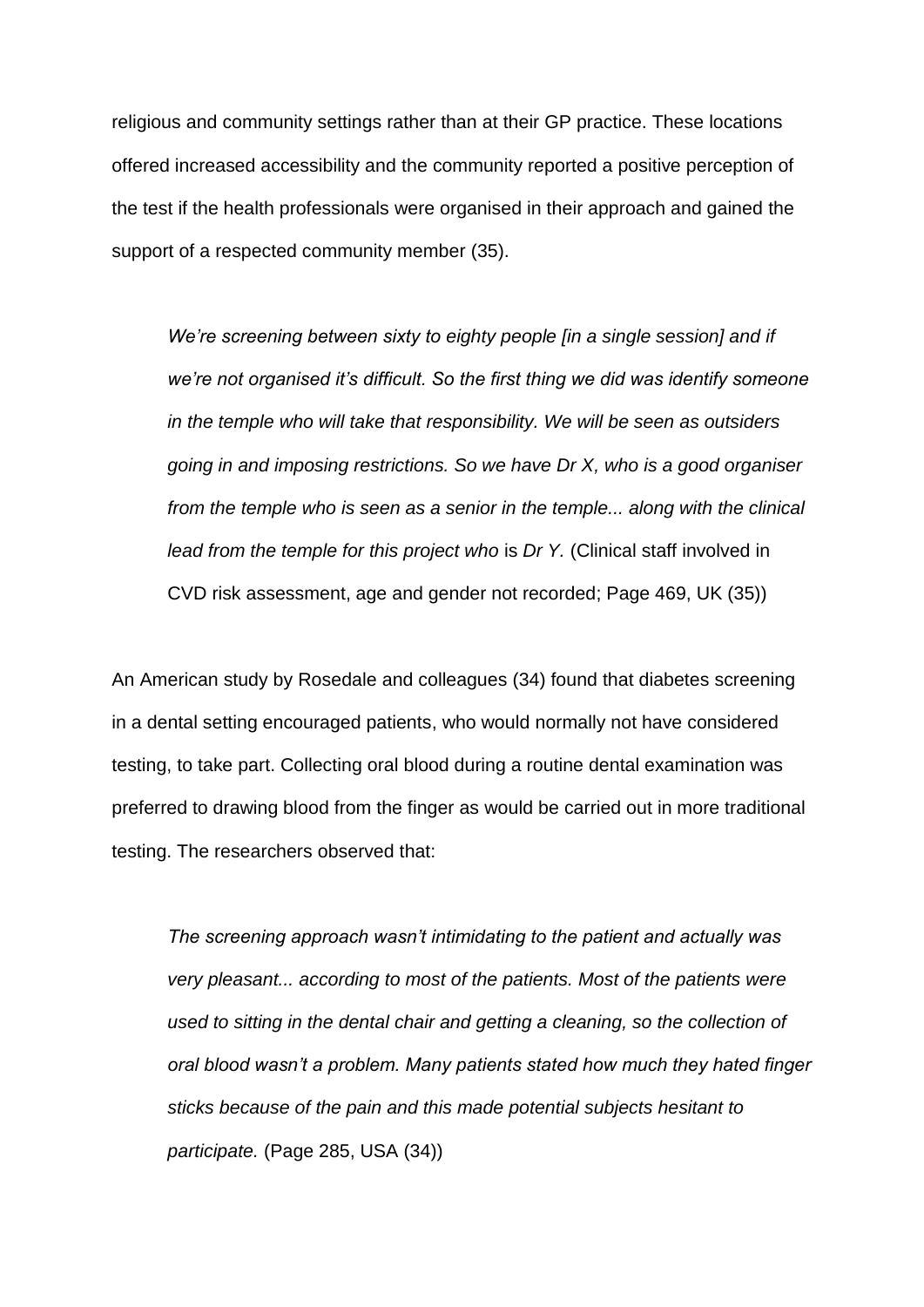Some participants further remarked that it was easier to talk with staff at the dental practice, rather than other medical professionals. Education about diabetic risk provided in the dental office was therefore invaluable. Participants further reported that the location was convenient, would encourage more regular testing and that they would be happy to be tested for other conditions.

*Today, I have time and am relaxed. I go to the doctor maybe once a year for a routine check but why wait?* (Participant diabetes screening at dentist, age and gender not recorded; Page 284, USA (34))

#### **2.3Improving communication and the delivery of results**

The manner in which information about their screening result is conveyed to participants is key to their understanding of the results and their implications (28,31). Honey and colleagues (31) found that for most participants it was acceptable to be informed about their cardiovascular risk status in person or by telephone, whereas receiving test results in a letter caused confusion for some participants as they were unable to ask questions.

*I got a letter from the doctor's saying "as you are at a high risk of a stroke or heart attack"...well I nearly died, and I thought 'well what have my results come up as?* (Male, 66, High CVD risk; Page 3, UK (31))

Honey and colleagues (31) argue that the communication style of health professionals can also play a role in the level of motivation for behaviour change.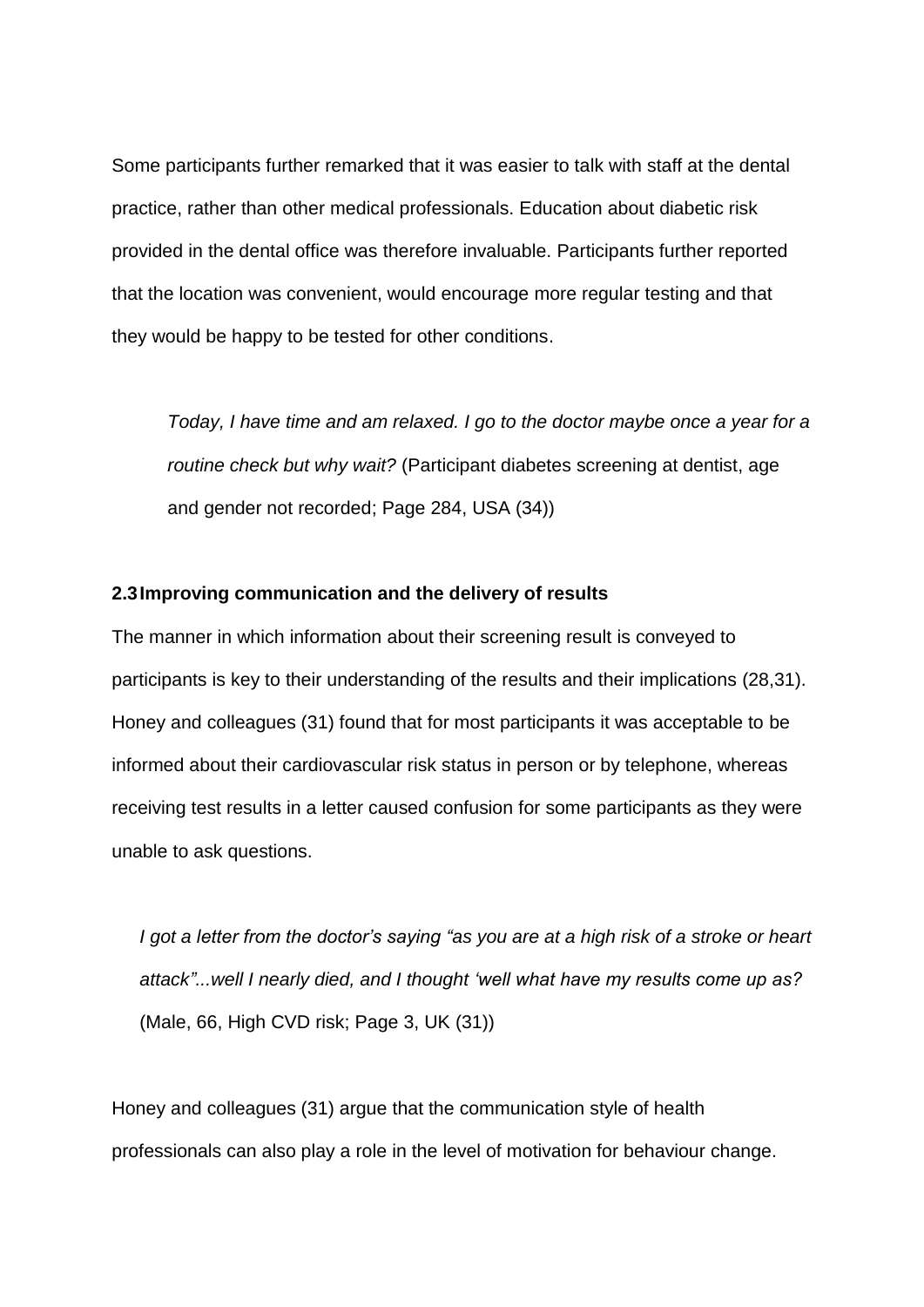Participants were less motivated when the health care professional was seen to 'downplay' a high risk score by using phrases such as, 'it is only slightly higher', or make light of the risk by using humour. It is therefore important that the level of risk is accurately communicated to the patient. The person who delivers a test result also appears to have an impact on the person's understanding of these results and their level of motivation for behaviour change (31). Lewis and colleagues (32) reported that several respondents indicated that they would prefer to receive pre and post-test information from a specialist rather than their GP.

*They [specialists] are probably more in tune to different markers, symptoms than maybe just a regular primary care physician would be.* (Unaffected firstdegree relative of IBD patient, age and gender not recorded; Page 498, USA (32))

*I think if the results are positive that they did have the disease, they are more susceptible to it, then the GI specialist, of course, should give the results.*  (IBD patient, age and gender not recorded; Page 498, USA (32))

Some members of the public also believed that they should not have the responsibility of telling family members about possible risk (36). They felt that this should be done by health professionals who could also explain the risk and options for genetic testing.

*I think it isn't perhaps something that should be left to the family to communicate because we all have our own perceptions as to whether X or Y*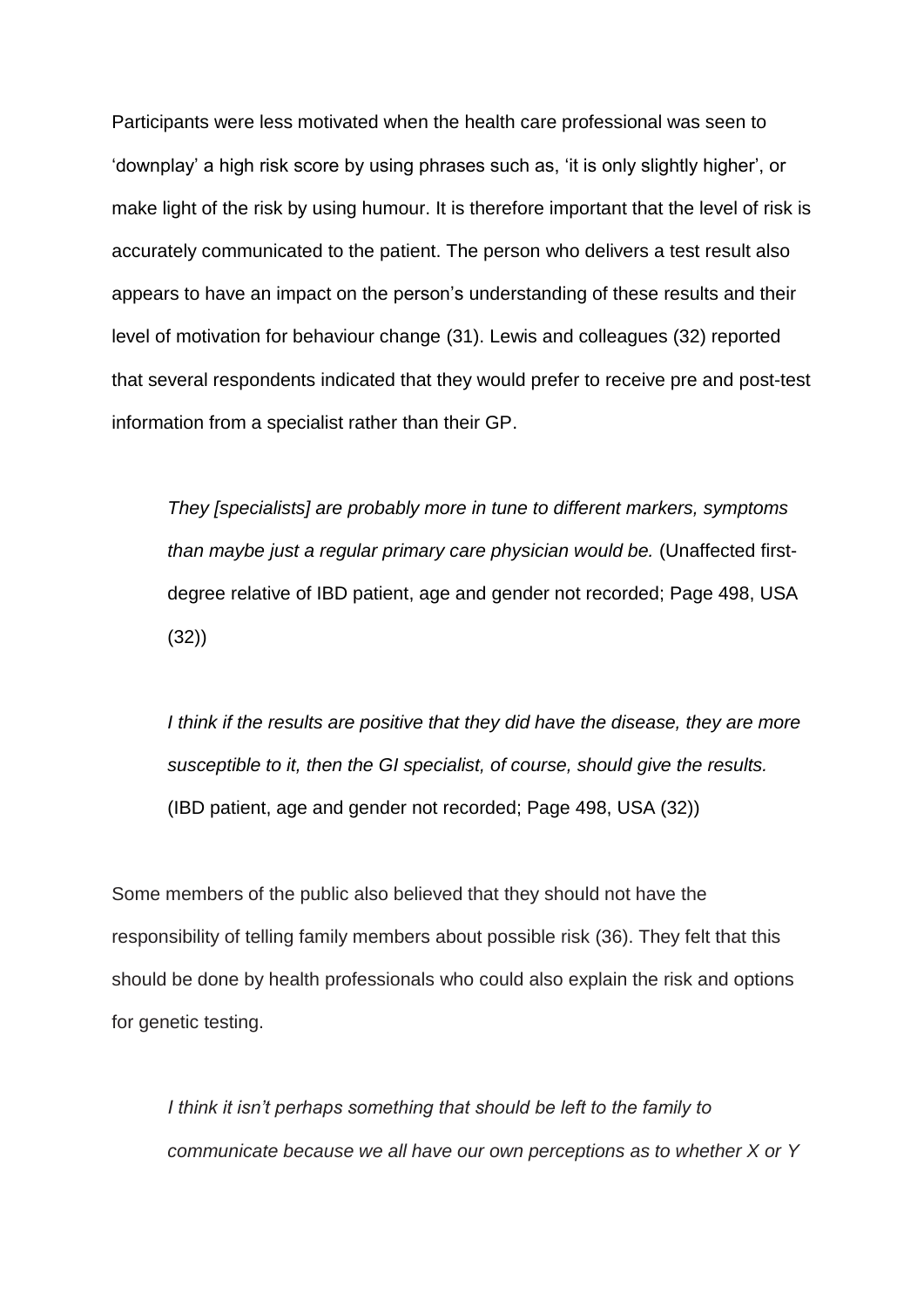*is healthy or needs to have a test. How on earth do we know, when we are not qualified to make that decision.* (Female, age not recorded, HCM gene positive (CVD); Page 91, UK (36))

#### **2.4Supporting patients to engage in health behaviours to reduce their risk**

A study by Markowitz and colleagues (30) suggested that testing for type 2 diabetes should be individualised and based on each patient's risk perception and current level of motivation to engage in health behaviours to prevent diabetes. By considering current levels of motivation, the health professional can work with the patient to promote or maintain lifestyle changes when faced with a low or high risk result. It is also important for the health professional to consider how they can convey enough information about the potential consequences of the disease to justify lifestyle change, without raising anxiety to such an extent that it causes disengagement (28).To optimise motivation, the decision to undertake a predictive test should be linked with the opportunity to enrol in a lifestyle intervention programme to provide structure, education and support to facilitate sustainable lifestyle changes (30).

#### **3. The priorities of patient partners**

When considering the literature, patient partners believed that the greatest barrier to genetic testing for chronic inflammatory diseases was a current lack of knowledge about the need for testing (9,28,34). Patient partners agreed that a staged approach was required, starting before the test was administered with clear, succinct and easy to read information about the condition, and the reasons for testing (31,37). The focus group highlighted the need for health professionals to take the time to explain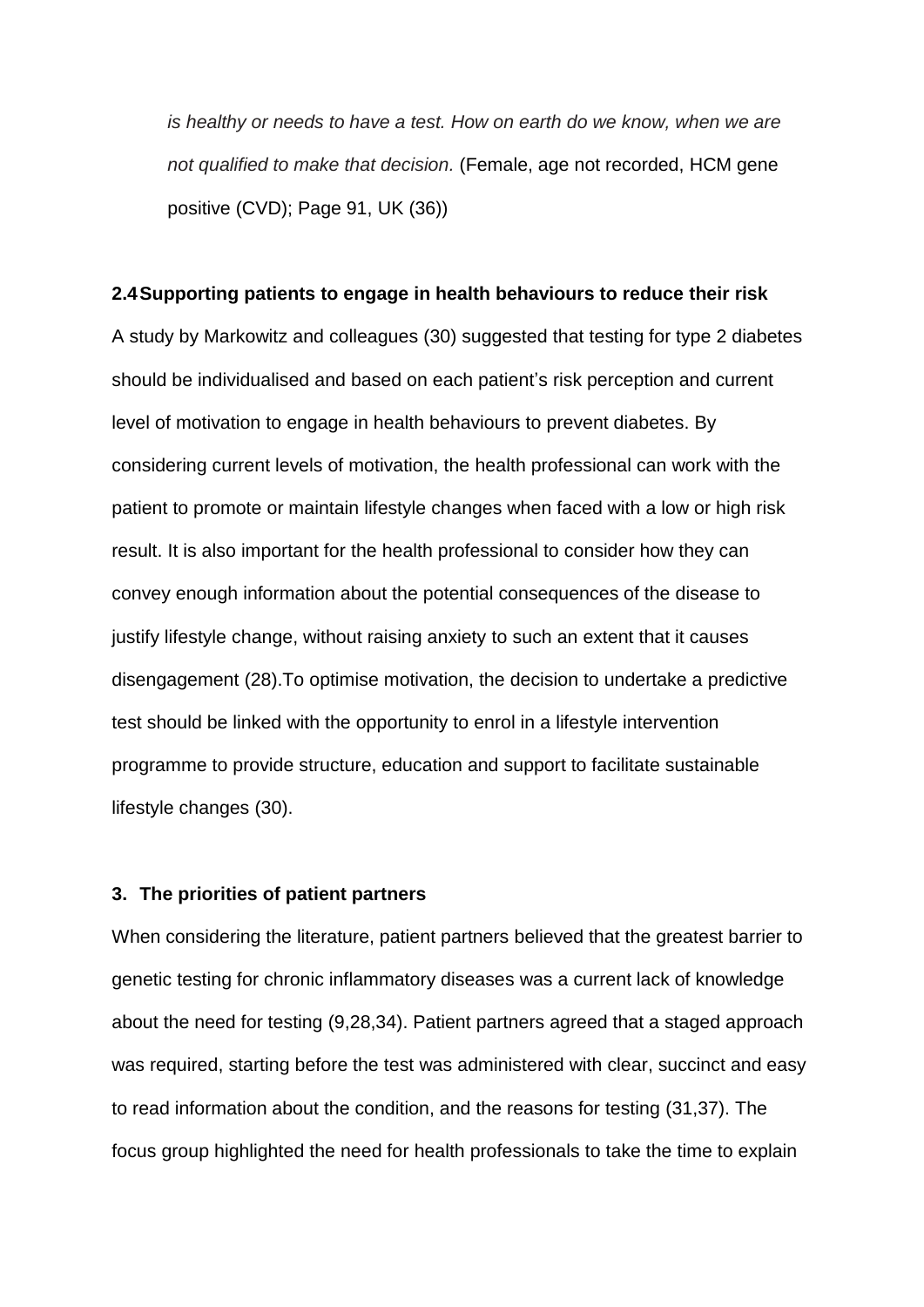the meaning of risk information, clearly stating what percentage or figure represents a 'high risk'. A written summary of the results for the patient to take away also aids understanding and communication with family members (31).

An additional consultation to discuss possible lifestyle intervention programmes and the impact of these results on family members was also seen as good practice (30). The patient partners suggested that this session could be run by a psychologist who had skills in motivating behaviour change. This follow up care was seen as a priority in order to manage the emotional impact of the result.

#### **Discussion**

The current meta-synthesis of the qualitative literature highlights that predictive testing can be viewed by those at risk of developing chronic inflammatory disease as a reliable way to ease concerns about the risk of developing a condition, or gain valuable information to motivate behaviour change (28). However, a number of papers discuss a lack of understanding about the type of information that a predictive test can provide, what that information means in terms of level of risk and how to reduce that risk (28,31,37). These perceptions may have a negative impact on how predictive testing for chronic inflammatory disease is viewed and utilised by those at risk.

In order to reduce the barriers to the uptake to predictive testing, the literature suggests that a patient centred approach is required at each stage of the process. This can be achieved in the following ways. Firstly, there is a need for readily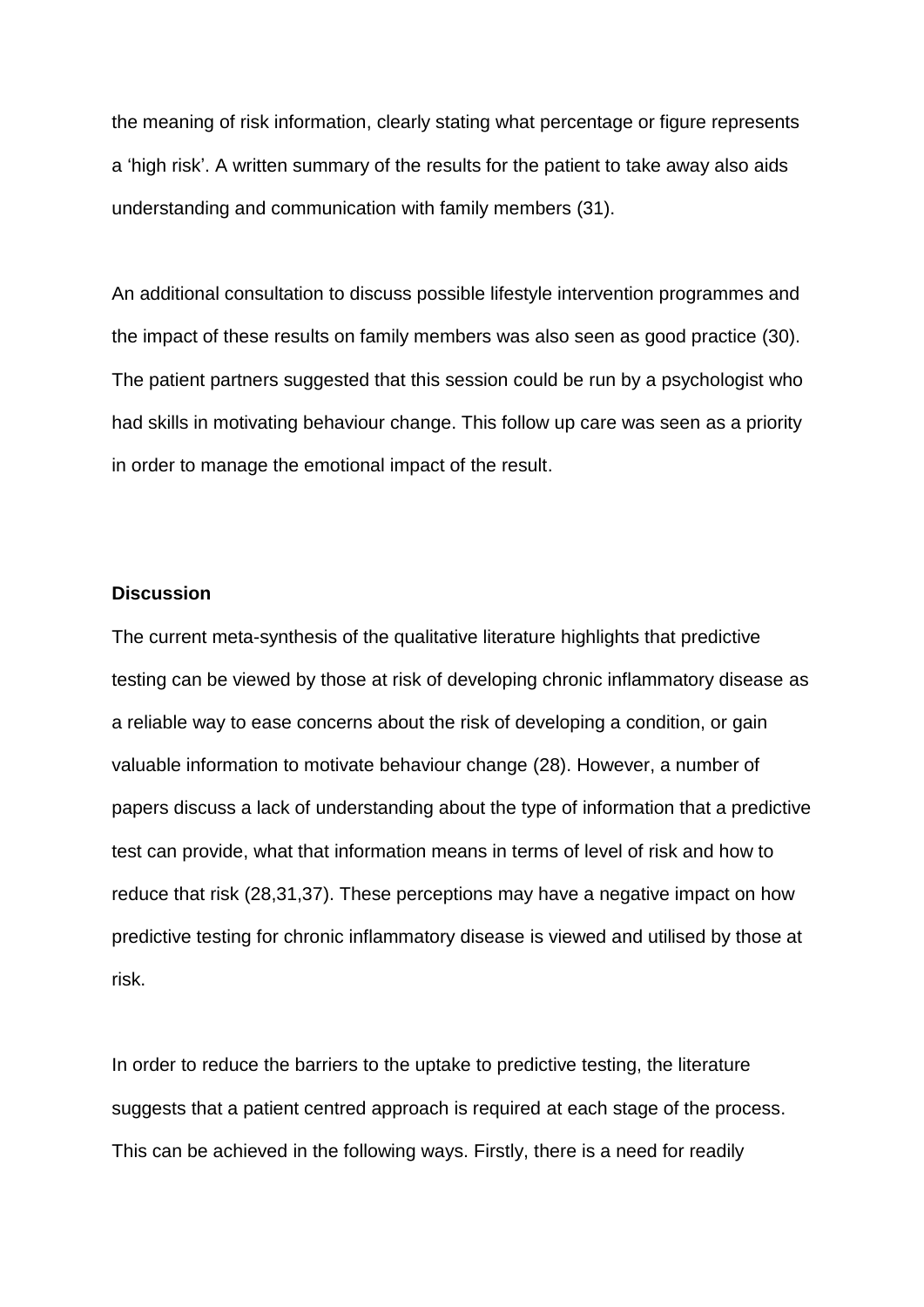available and easy to understand pre-test information (34). This should include information on genetics and inheritance, and address current concerns that the results of predictive tests are inaccurate, lack meaning or are not confidential (28,30,32,33). Further research is required to work with patients and members of the public to design an informational resource that describes technical aspects of testing, what a predictive test can tell you and how the results will be used. This will support the individual to make an informed decision about whether to engage in a predictive test (9,28,34,36). Information is also required about the condition the individual is being tested for, and the risks and benefits of a predictive test for that condition. For example, Wijdenes-Pijl et al. (28) found that people with first-hand experience of a condition are more likely to engage with predictive testing; therefore a resource such as a short film may increase understanding of the potential benefits of a predictive test and early intervention.

Perceptions of predictive testing become more positive when health professionals tailor their approach to specific groups (37). A number of variables were found to impact on an individual's decision to engage in genetic testing including age, ethnicity, current lifestyle, individual differences in the level of motivation for change and level of anxiety (33). Accessibility can be improved by taking predictive tests into the community (35), while a stepwise approach, where participants visit their health professional a number of times, has also been found to be effective at reducing anxiety (37). Further research is needed to explore the needs of different groups to understand the potential barriers to accessing predictive tests.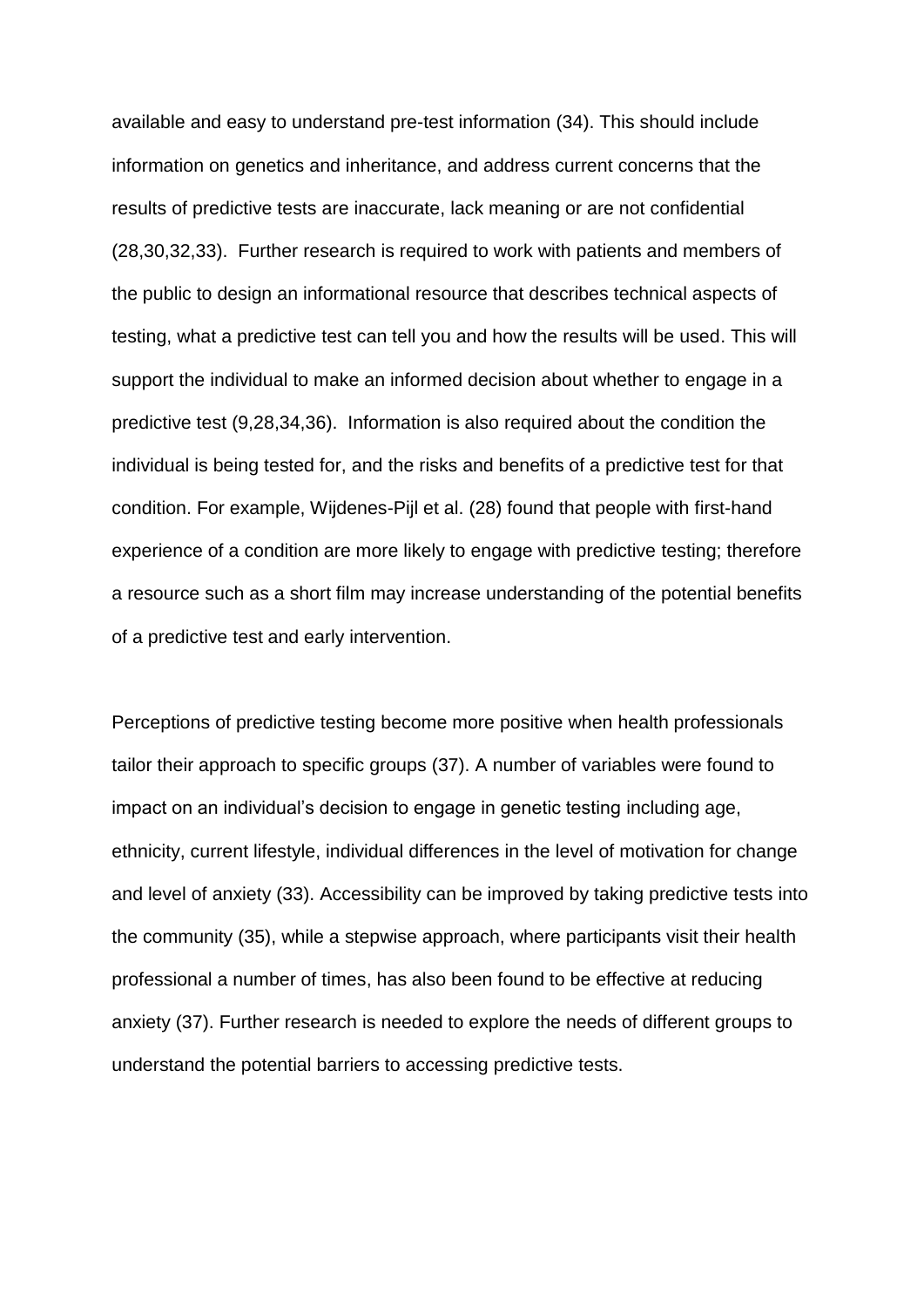Once an individual has engaged with a predictive test, the health professional can work to maximise the impact of the test results by discussing what the level of risk means (31). Health professionals can also offer support to patients on how to deal with the implications of their results for themselves and their family. This may include developing a resource that provides further information on referrals, post-test counselling and support groups (32,34).

Finally, when considering the long-term impact of a predictive test, it is important to address questions about if and how risk would decline if an individual were to improve their lifestyle (31). Where appropriate the development of condition specific lifestyle intervention programmes would provide structure, education and support to facilitate sustainable lifestyle changes (30). By considering current levels of motivation, the health professional can also work with the patient to promote or maintain lifestyle changes when faced with a low or high risk result. Once again, further research is required to explore the potential barriers to implementing change to manage risk among different groups.

#### *Comparisons with existing literature*

Qualitative studies on the perceptions of predictive testing have been undertaken in the field of cancer (17). Similarities between this condition and chronic inflammatory diseases include the need for health professionals to facilitate family communication when an individual is faced with a high risk result (16,17, 28). Tensions can arise when informing family members about their practical risk, and there is little guidance on how this information should be shared (16). Heshka and colleagues (17) also found that genetic testing had little effect on behaviour, and did not change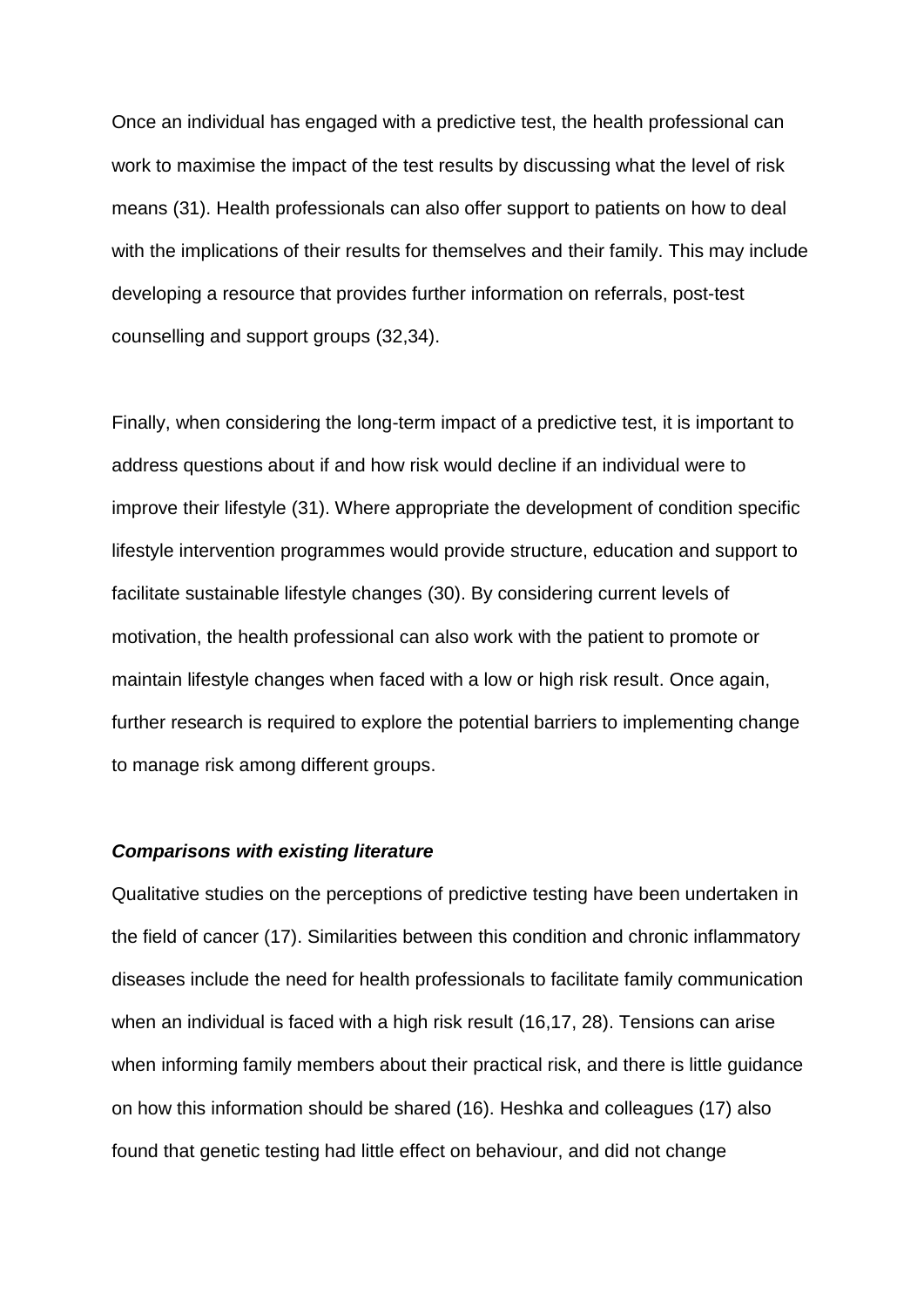perceived risk of cancer. This highlights the importance of the development of pre and post-test patient education strategies as recommended in the current metasynthesis**.** Our paper also identified recommendations for practice that have not been presented in the cancer literature. These include the idea that patient groups are more likely to engage in testing if it is conducted outside of primary or secondary care, and the promotion of a lifestyle intervention programme to motivate patients to change their behaviour and reduce risk. However, there are limitations when drawing comparisons between the chronic inflammatory diseases reviewed here and the findings of cancer studies as those at risk of cancer may have greater knowledge and more complete prototypical beliefs. Furthermore perceptions of severity are usually more severe in the context of cancer (18,19,28).

#### *Limitations*

The aim of this meta-synthesis was to systematically describe the perceptions of genetic testing for chronic diseases of inflammatory origin in the general public and make recommendations for the development of future predictive tests. The review procedure only found studies from developed countries (UK, USA and the Netherlands) that explored genetic testing for diabetes, cardiovascular disease and inflammatory bowel disease, and our findings may not be generalizable to other cultures.

It is interesting to note that our search strategy failed to identify any studies that explored the views of predictive testing among patients with a range of common chronic inflammatory diseases in particular the chronic inflammatory rheumatic disease (RA, ankylosing spondylitis, SLE and Sjogren's syndrome), psoriasis and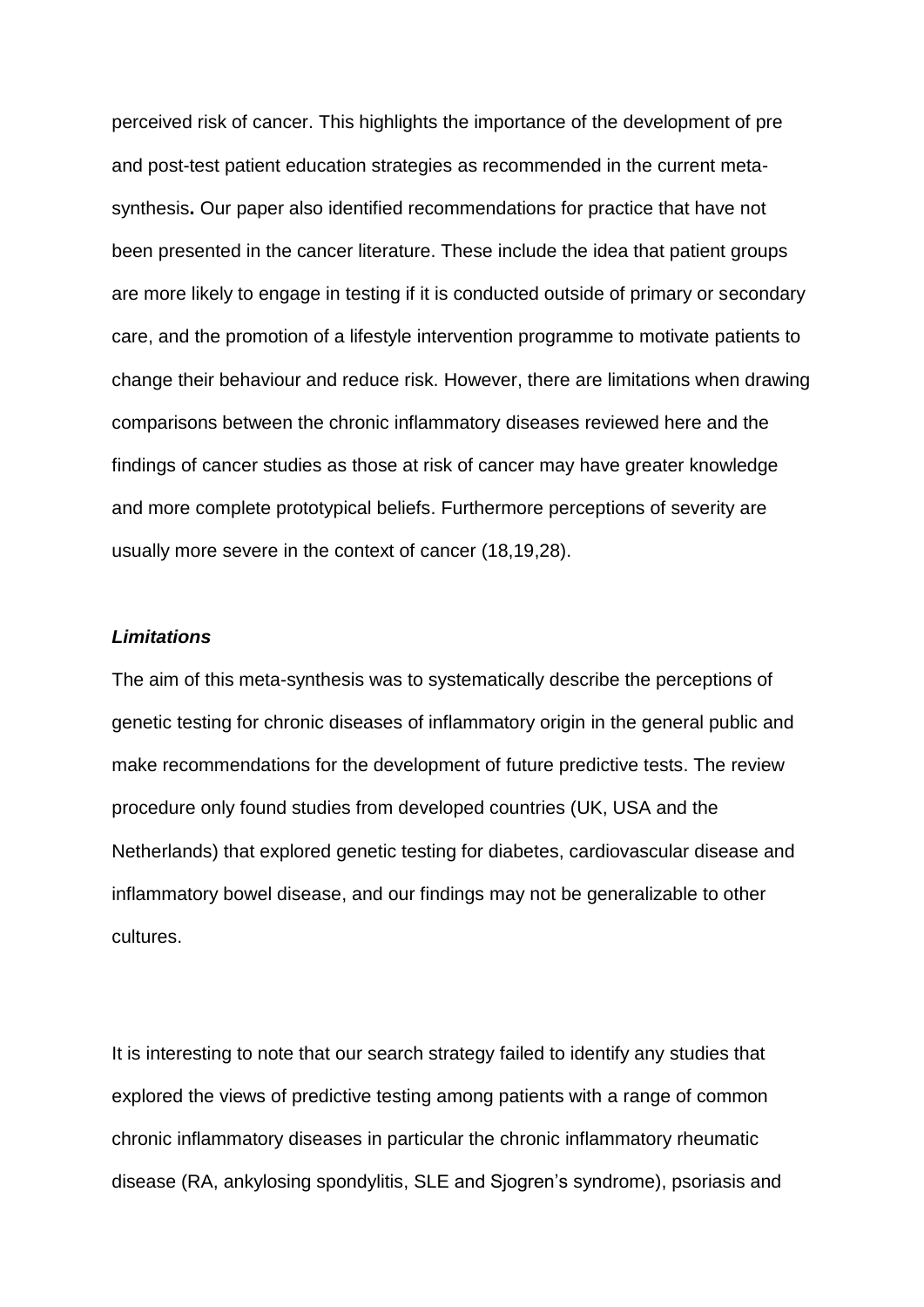MS, despite ongoing work to quantify disease risk in individuals from high risk populations (38). The patient research partners highlighted that RA has a number of unique features when compared to the diseases which the studies captured in this meta-synthesis focussed on. For example, deformity and chronic pain are not typically associated with diabetes and coronary heart disease. Furthermore an evidence base does not yet exist for the primary or secondary prevention of RA even if an individual is identified as being at high risk (although a number of intervention studies are ongoing in this field). Such disease specific features may influence an individual's decision as to whether or not to undergo a predictive test. Further research is needed to explore variations in perceptions of predictive testing across different disease contexts in order to develop to recommendations for practice that are specific to each condition. This meta-synthesis has also grouped different predictive tests together. Future work should compare the views of at risk subjects on different types of tests.

The authors focused on peer reviewed, published papers only. The grey literature was therefore not included. It is possible that there are other relevant studies that were not identified by our search strategy.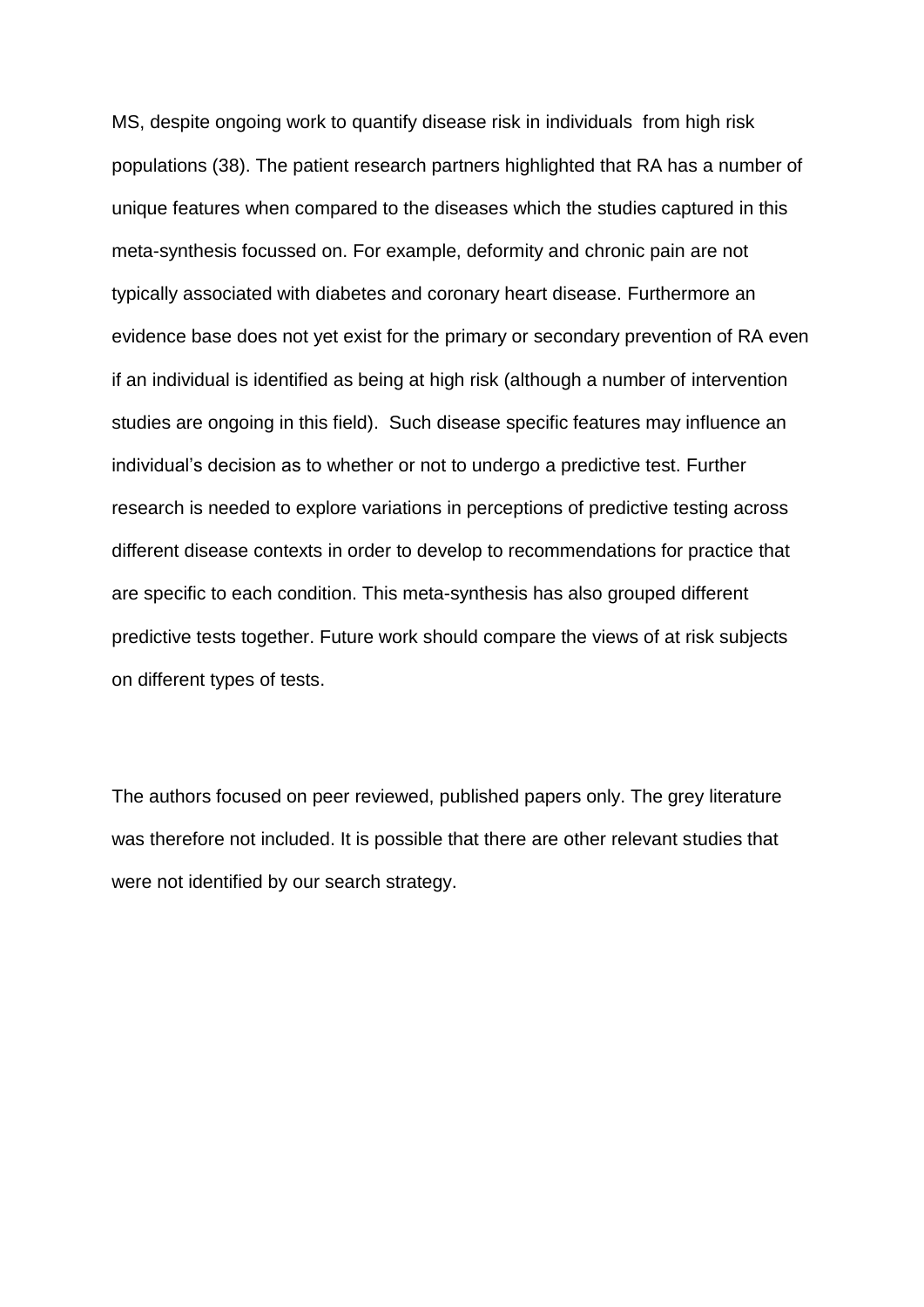#### **Competing interests**

The author(s) declare that they have no competing interests.

#### **Authors' contributions**

KB contributed to the research design, completed the literature search, read and analysed each of the articles, completed the quality appraisal and drafted the paper. KR GS, MF, MH and BS contributed to the research design and the writing of the paper. RS designed and managed this meta-synthesis. She contributed to the research design, literature search, quality appraisal, analysis and writing of the paper. GS contributed to the writing of the paper. All authors read and approved the final manuscript.

#### **Acknowledgements**

This work was supported within the FP7 HEALTH programme under the grant agreement FP7-HEALTH-F2-2012-305549 (Euro-TEAM) and by Riksbankens Jubileumsfond (The Swedish Foundation for Humanities and Social Sciences) under Grant M13-0260:1 'Mind the Risk'. The authors would like to thank the seven EuroTeam patient partners: Codruta Zabalan, Daniela Winkels, Di Skingle, Eva Johansson, Hayley Marie Rose, Tina Jasinski, Marie Fincher; and also Susan Moore (University of Manchester RA user group) for their involvement in this metasynthesis.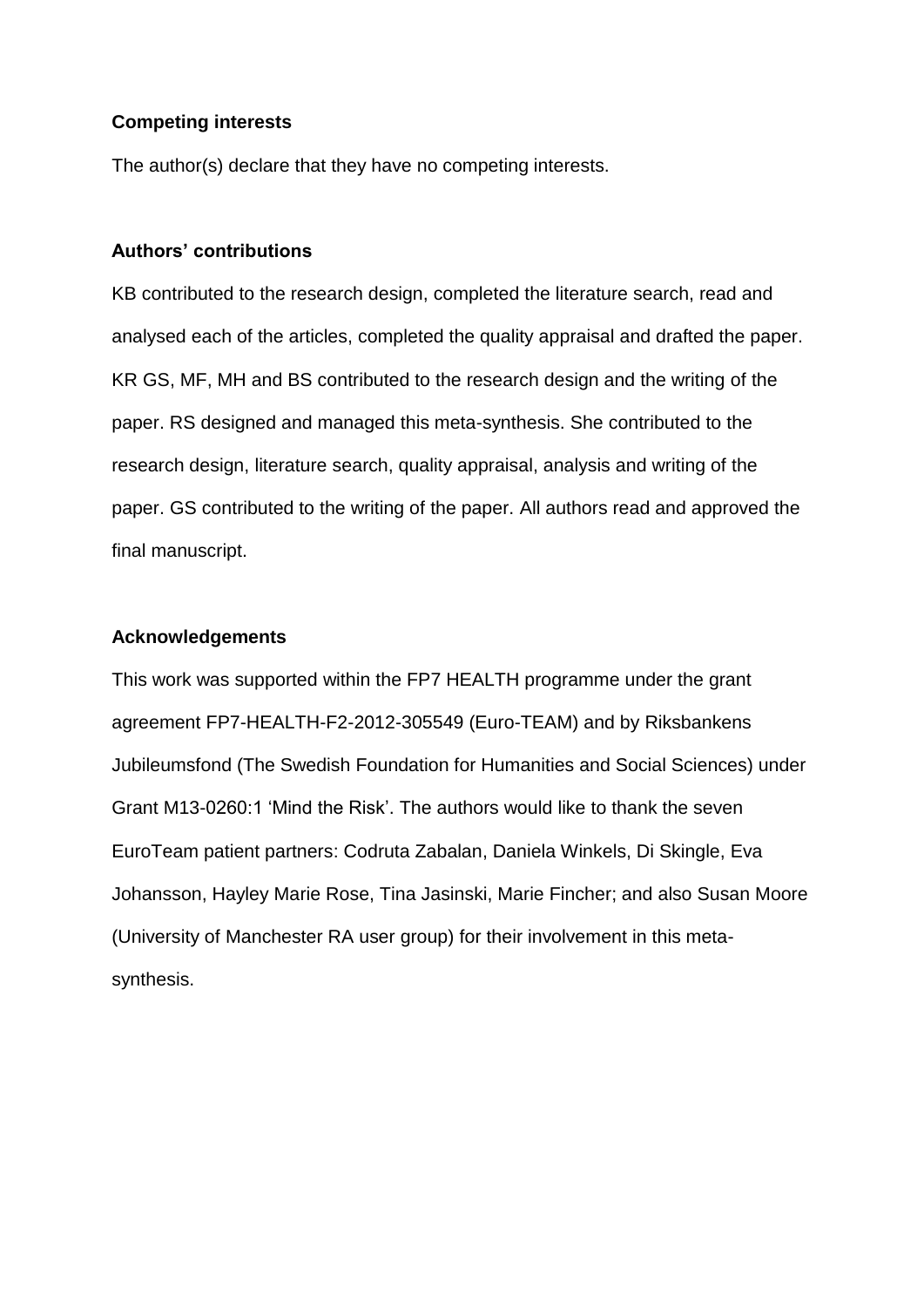#### **Reference List**

(1) Heap GA, van Heel DA. 2009. The genetics of chronic inflammatory diseases. *Hum Mol Genet* 18(R1):101- 106.

(2) Van der Linden MP, Le Cessie S, Raza K, et al *.* 2010*.* Long-term impact of delay in assessment of patients with early arthritis. *Arthritis Rheum* 62:3537–46.

(3) Raza K*.* 2010*.* The Michael Mason prize: early rheumatoid arthritis – the window narrows. *Rheumatology (Oxford)* 49:406–103

(4) Kumar K,Daley E, Carruthers DM, et al. 2007. Delay in presentation to primary care physicians is the main reason why patients with rheumatoid arthritis are seen late by rheumatologists. *Rheumatology (Oxford)* 46:1438-40.

(5) Raza K, Stack R, Kumar K et al. 2011. [Delays in assessment of patients with](http://ard.bmj.com/content/70/10/1822.short)  [rheumatoid arthritis: variations across Europe.](http://ard.bmj.com/content/70/10/1822.short) *Ann Rheum Dis* 70:1822-1825

(6) Atkinson MA, *Eisenbarth GS, Michels AW.* 2013*. Type 1 Diabetes. Seminar.* 

Published online July 26, 2013 http://dx.doi.org/10.1016/S0140-6736(13)60591-7

(7) Zieglar AG, Rewers M, Simell O et al. 2013. Seroconversion toMultiple Islet

Autoantibodies and Risk of Progression to Diabetes in Children. *JAMA* 309

(23):2473-2479

(8) Skyler JS, Greenbaum CJ, Lachin JM et al. 2008. Type 1 Diabetes TrialNet–An International Collaborative Clinical Trials Network. *Immunology of Diabetes V: Ann. N.Y. Acad. Sci* 1150:14–24.

(9) Shepherd M, Ellis I, Ahmad A, Todd P, Bowen-Jones D, Mannion G, et al. 2001 Predictive genetic testing in maturity-onset diabetes of the young (MODY). *Diabetic Medicine* 18:417-21.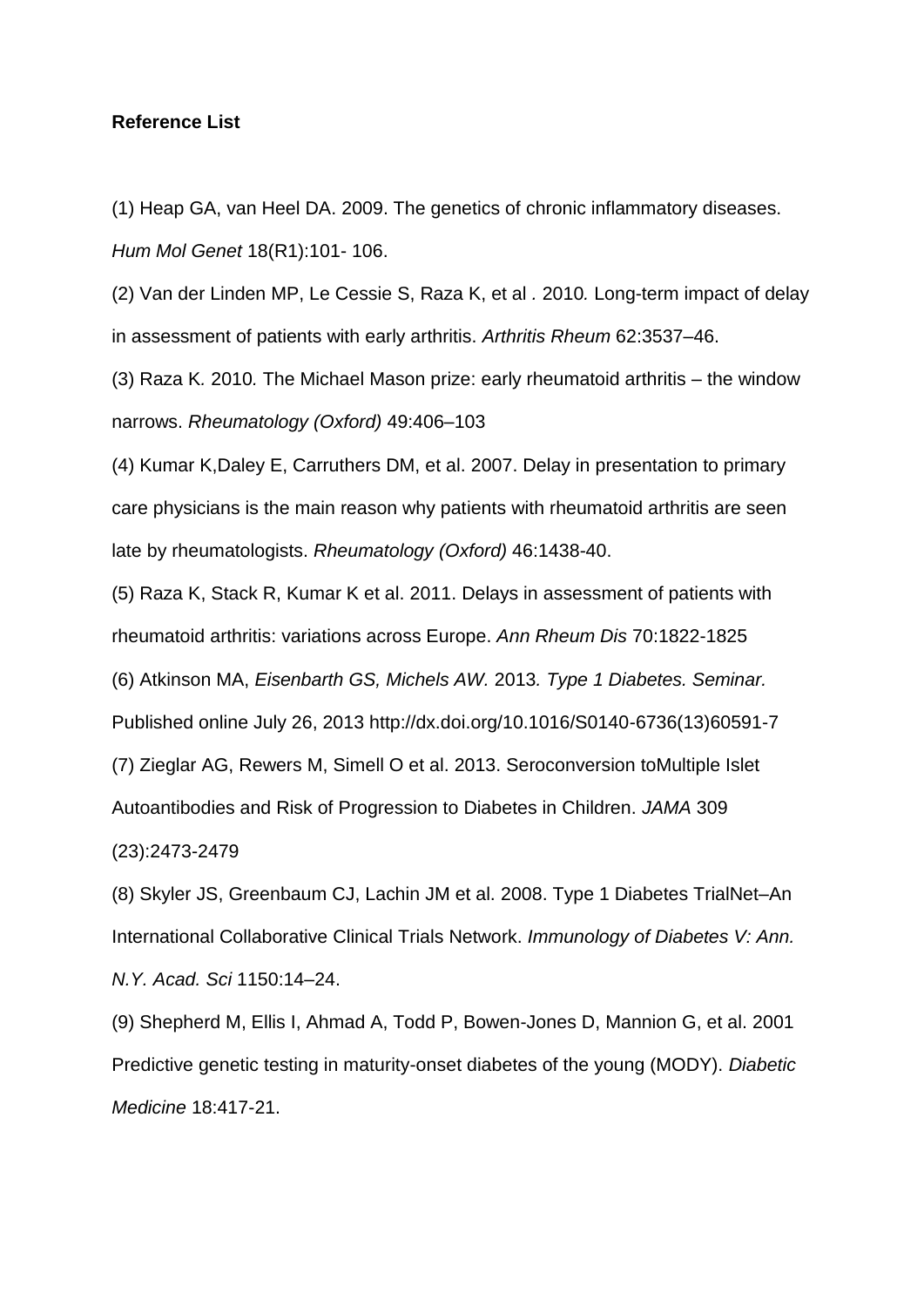(10) [Taylor](http://www.hindawi.com/42021637/) P, [Gartemann](http://www.hindawi.com/72145346/) J, [Hsieh](http://www.hindawi.com/21583434/) J, and [Creeden](http://www.hindawi.com/46065405/) J. 2011. A systematic review of serum biomarkers anti-cyclic citrullinated peptide and rheumatoid factor as tests for rheumatoid arthritis Autoimmune diseases. [doi.org/10.4061/2011/815038](http://dx.doi.org/10.4061/2011/815038)

(11) Karlson EW, Chibnik LB, Tworoger SS. 2009. Biomarkers of inflamation and development of rheumatoid arthritis in women from two prospective cohort studies. *Arthritis and Rhumatology* 60(3):641-652

(12) Trouw LA and Mahler M. 2012. Closing the serological gap. promising novel biomarkers for the early diagnosis of rheumatoid arthritis. *Autoimmunity reviews* 12(2):318-322

(13) Annas GJ, Elias S. 2014. Me and the FDA. *N Engl J Med* 13;370(11):985-8.

(14) Gerlag DM, Raza K, van Baarsen LG, Brouwer E, Buckley CD, Burmester GR, et al. 2012 EULAR recommendations for terminology and research in individuals at risk of rheumatoid arthritis: report from the Study Group for Risk Factors for Rheumatoid Arthritis. *Ann Rheum Dis* 71(5):638-41.

(15) Wasson K, Sanders TN, Hogan NS, Cherny S, Helzlsouer KJ. 2013. Primary care patients' views and decisions about, experience of and reactions to direct-to consumer genetic testing: a longitudinal study. *J Community Genet* 4(4):495-505. (16) [Seymour](http://link.springer.com/search?facet-author=%22Kim+Chivers+Seymour%22) KC, [Addington-Hall](http://link.springer.com/search?facet-author=%22Julia+Addington-Hall%22) J, Lucassen AM, [Foster](http://link.springer.com/search?facet-author=%22Claire+L.+Foster%22) CL. 2010. What Facilitates or Impedes Family Communication Following Genetic Testing for Cancer Risk? A Systematic Review and Meta-Synthesis of Primary Qualitative Research. *Journal of Genetic Counselling* 19(4):330-342.

(17) Heshka JT, Palleschi C, Howley H, Wilson B and Wells PS. 2008. A systematic review of perceived risks, psychological and behavioral impacts of genetic testing. *Genetics in Medicine* 10:19–32.

(18) Smith LK, Pope C, BJ. 2005. Patients' help-seeking experiences and delay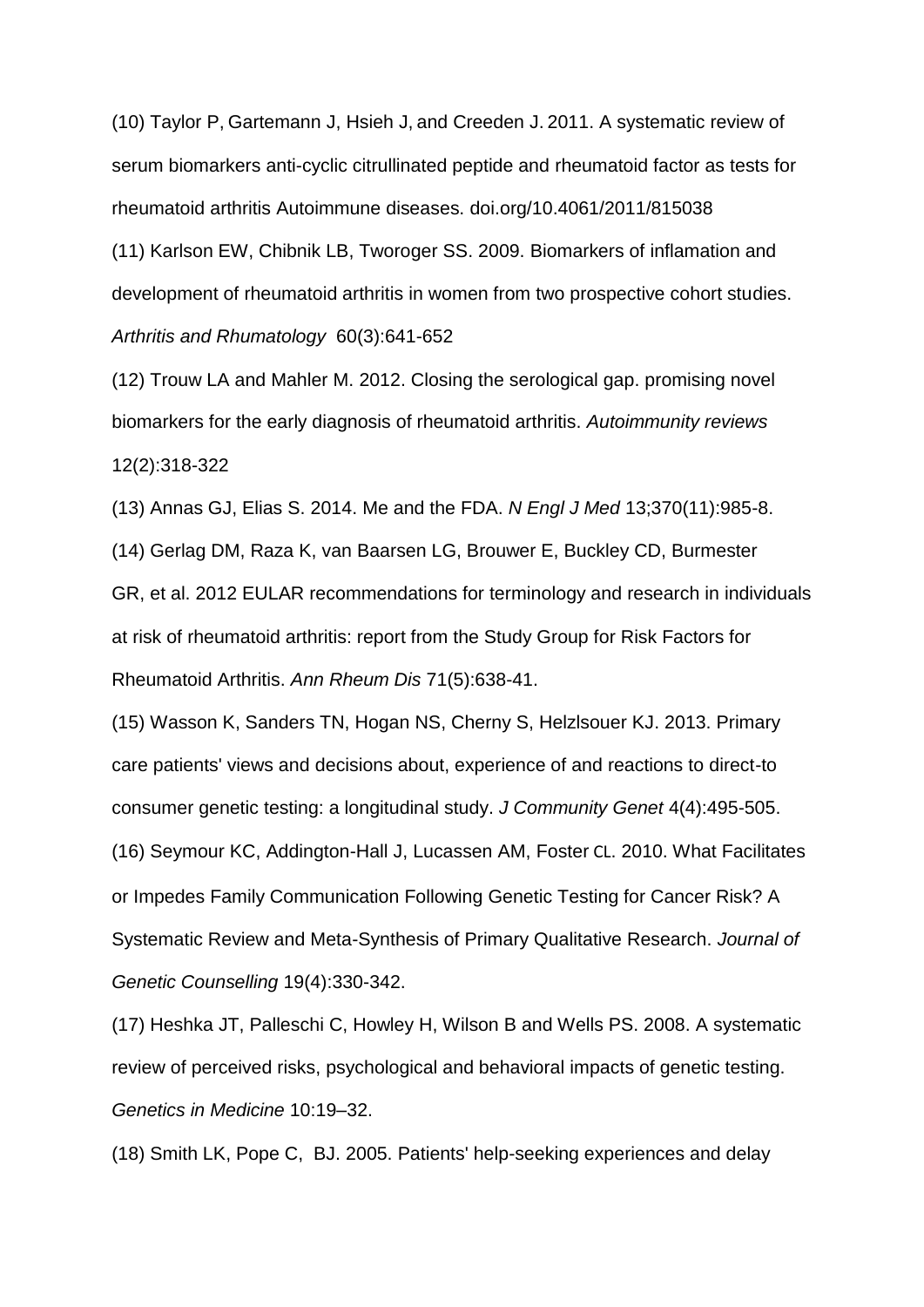in cancer presentation: a qualitative synthesis. *Lancet* 366(9488):825-31.

(19) Jensen JD, Scherr CL, Brown N, Jones C, Christy K. 2013. Public

perception of cancer survival rankings. *Health Educ Behav* 40(6):721-9.

(20) Stack RJ, Simons G, Kumar K, Mallen CD, Raza K. 2013. Patient delays in seeking help at the onset of rheumatoid arthritis: the problem, its causes and potential solutions. *Aging Health* 9(4):425-35.

(21) Capener E ., Gallimore K. 2014. Knowledge and Perception of

Consequences of Type 2 Diabetes: A Cross-sectional Study . *European Journal of Nutrition & Food Safety* 4(3):261-2.

(22) Nic Gabhainn S, Kelleher CC, Naughton AM, Carter F, Flanagan M, McGrath MJ. 1999. Socio-demographic variations in perspectives on cardiovascular disease and associated risk factors. *Health Educ Res* 14(5):619-28.

(23) Critical Appraisal Skills Programme (CASP). Qualitative Qualitative Research Checklist 28.03.15.

http://media.wix.com/ugd/dded87\_29c5b002d99342f788c6ac670e49f274.pdf . 2014. Ref Type: Online Source

(24) Britten N, Campbell R, Pope C, Donovan J, Morgan M, Pill R. 2002. Using meta ethnography to synthesise qualitative research: a worked example. *J Health Serv Res Policy* 7(4):209-15.

(25) Stack RJ, Shaw K, Mallen C, Herron-Marx S, Horne R, Raza K. 2012.

Delays in help seeking at the onset of the symptoms of rheumatoid arthritis: a systematic synthesis of qualitative literature. *Ann Rheum Dis* 71(4):493-7.

(26) Stack RJ, Shani M, Mallen CD, Raza K. 2013. Symptom complexes at the earliest phases of rheumatoid arthritis: a synthesis of the qualitative literature. *Arthritis Care Res* 65(12):1916-26.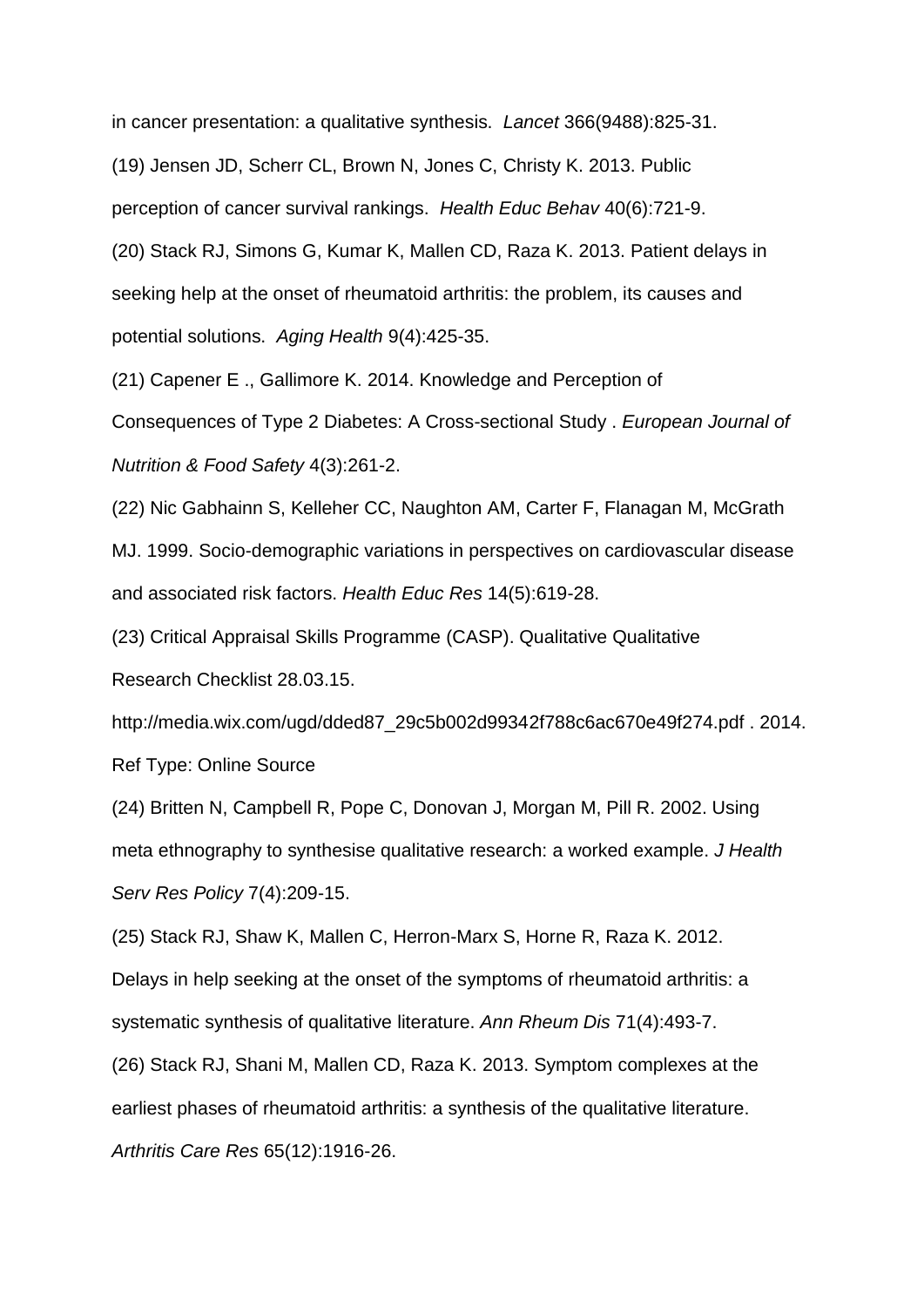(27) Noblitt G, Hare R. 1988. Meta-Ethnography: Synthesizing Qualitative Studies. Publications. Sage; 1988.

(28) Wijdenes-pijl M, Dondorp WJ, Timmermans DR, Cornel MC, Henneman L. 2011. Lay perceptions of predictive testing for diabetes based on DNA test results versus family history assessment: a focus group study. *BMC public health* 11(535).

(29) Adriaanse MC, Snoek FJ, Dekker JM, van der Ploeg HM, Heine RJ. 2001.

Screening for Type 2 diabetes: an exploration of subjects' perceptions regarding diagnosis and procedure. *Diabet Med* 19:406-11.

(30) Markowitz SM, Park ER, Delahanty LM, O'Brien KE, Grant RW. 2011.

Perceived impact of diabetes genetic risk testing among patients at high phenotypic risk for type 2 diabetes. *Diabetes Care* 34(3):568-73.

(31) Honey S, Hill K, Murray J, Raigs C, Ouse A. 2014. Patients' responses to the communication of vascular risk in primary care:a qualitative study. P*rimary Health Care Research & Development Epub ahead of print:*1-10.

(32) Lewis Jr, Konda V, Rubin DT.2009. Genetic Testing for Inflammatory Bowel Disease:Focus Group Analysis of Patients and Family Members. *Genetic testing and molecular biomarkers* 13(4):495-503.

(33) Eborall H, Stone M, Aujla N, Taub N, Davies M, Khunti K. 2012. Influences on the uptake of diabetes screening: a qualitative study in primary care. *British Journal of General Practice* 204-11.

(34) Rosedale MT, Strauss SM. 2012. Diabetes screening at the periodontal visit: patient and provider experiences with two screening approaches. *International Journal of Dental Hygiene* 10(4):250-8.

(35) Eastwood S, Rait G, Bhattacharyya M, Nair D, Walters K. 2013.

Cardiovascular risk assessment of South Asian populations in religious and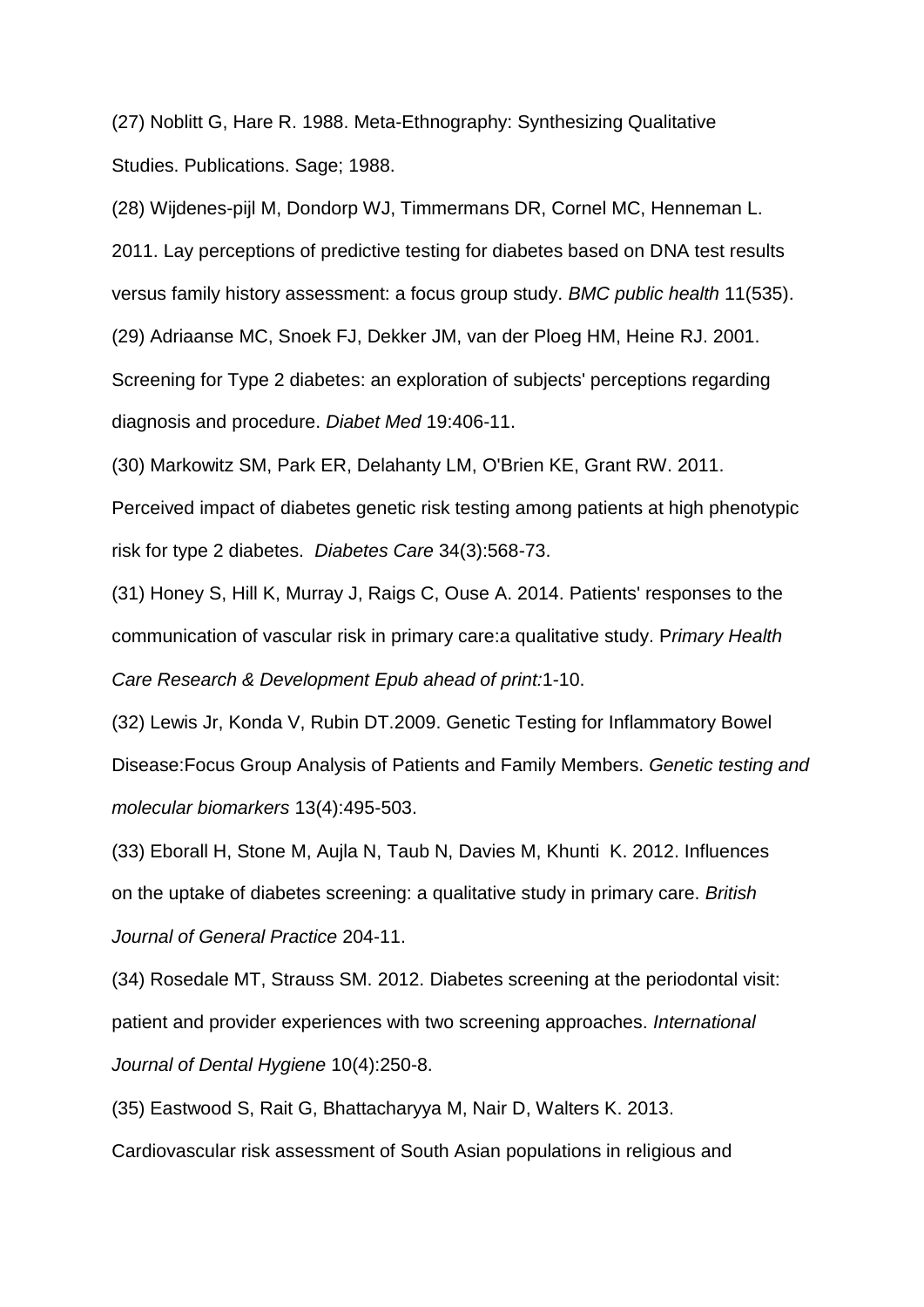community settings: a qualitative study. *Fam Pract* 30(4):466-72.

(36) Ormondroyd E, Oates S, Parker M, Blair E, Watkins H. 2014. Pre-symptomatic genetic testing for inherited cardiac conditions: a qualitative exploration of psychosocial and ethical implications. *European Journal of Human Genetics* 22:88-93.

(37) Eborall H, Davies R, Kinmonth A, Griffin S, Lawton J. 2014. Patients' experiences of screening for type 2 diabetes:prospective qualitative study embedded in the ADDITION (Cambridge) randomised controlled trial. *BMJ ONLINE FIRST bmj com* 1-6.

(38) Sparks JA, Iversen MD, Miller KR, Mahmoud TG, Triedman NA, Kalia SS et al. 2014. Personalized Risk Estimator for Rheumatoid Arthritis (PRE-RA) Family Study: rationale and design for a randomized controlled trial evaluating rheumatoid arthritis risk education to first-degree relatives. *Contemp Clin Trials* 39(1):145-57.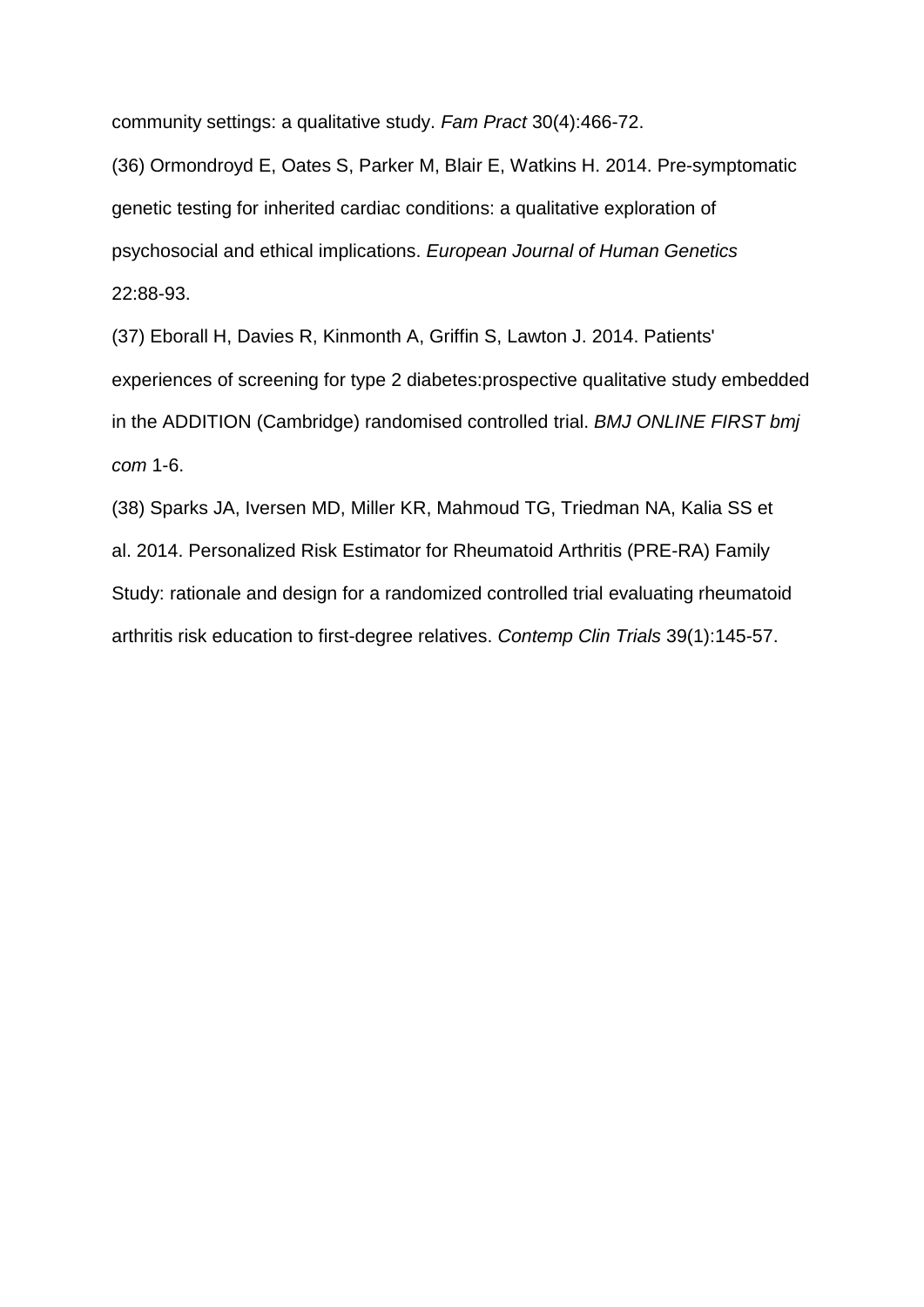| Table 1. Characteristics of papers included in the meta-synthesis |  |  |
|-------------------------------------------------------------------|--|--|
|-------------------------------------------------------------------|--|--|

| Paper           | <b>Participants</b>        | <b>Country</b> | <b>Primary objectives</b>    | <b>Methods and</b> | <b>Type of test used</b> | <b>Score</b> |
|-----------------|----------------------------|----------------|------------------------------|--------------------|--------------------------|--------------|
| (Diabetes)      |                            |                |                              | analysis           |                          |              |
| Adriaanse et    | 20 type 2 diabetes         | <b>NL</b>      | Explore the psychological    | Methods: semi      | <b>Symptom Risk</b>      | $2 - 1 - 1$  |
| al., 2002 (29)  | patients (10 male, 10      |                | impact of a stepwise         | structured         | Questionnaire            |              |
|                 | female).                   |                | population-screening         | interviews         | Various glucose          |              |
|                 | 20 persons at increased    |                | project for Type 2 diabetes  | <b>Analysis:</b>   | screening tests          |              |
|                 | risk of diabetes (10 male, |                |                              | content            |                          |              |
|                 | 10 female).                |                |                              | analysis           |                          |              |
| Eborall et al., | 13 persons without a       | <b>UK</b>      | Explore the perceptions of   | <b>Methods:</b>    | Oral glucose             | $2 - 2 - 2$  |
| 2012 (33)       | diabetes diagnosis who     |                | those invited to attend the  | semi-structured    | tolerance screening      |              |
|                 | attended a diabetes        |                | MY-WAIST screening           | interviews         | test                     |              |
|                 | screening                  |                | study for type 2 diabetes    | <b>Analysis:</b>   |                          |              |
|                 | 11 persons without a       |                | (i.e. explanations for (non) | constant           |                          |              |
|                 | diabetes diagnosis who     |                | attendance; views on the     | comparative        |                          |              |
|                 | did not attend the         |                | specific screening           | method             |                          |              |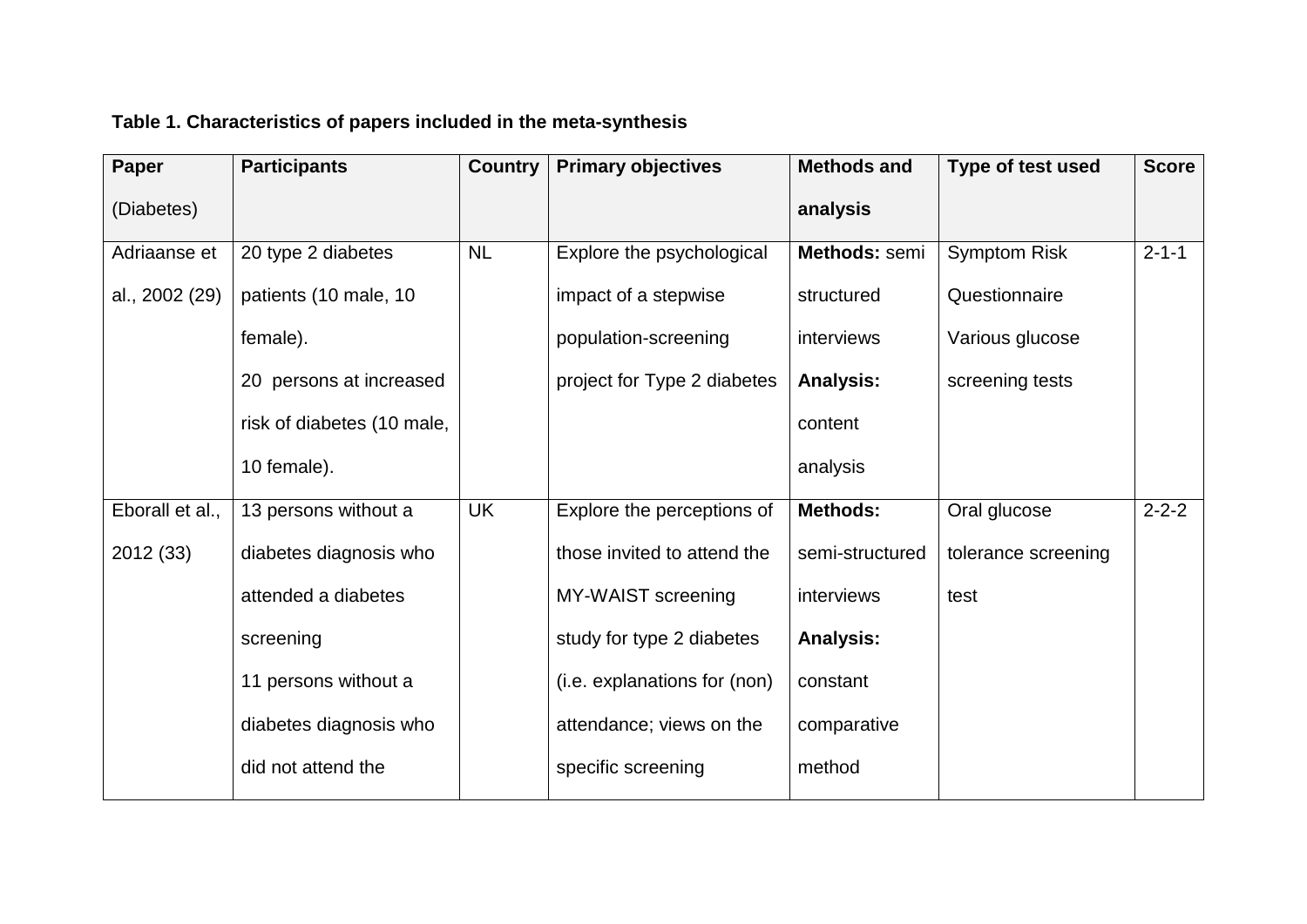|                 | screening (gender          |            | strategy).                  |                  |                    |             |
|-----------------|----------------------------|------------|-----------------------------|------------------|--------------------|-------------|
|                 | breakdown not provided).   |            |                             |                  |                    |             |
| Eborall et al., | 23 persons without         | <b>UK</b>  | 1. Provide insight into     | <b>Methods:</b>  | Various glucose    | $2 - 2 - 2$ |
| 2014 (37)       | diagnosis of diabetes      |            | factors that contribute     | prospective      | screening tests    |             |
|                 | attending type 2 diabetes  |            | might contribute to anxiety | qualitative      |                    |             |
|                 | screening process (14      |            | as a result of screening    | interview        |                    |             |
|                 | male, 9 female).           |            | 2. To explore expectations  | <b>Analysis:</b> |                    |             |
|                 |                            |            | of and reactions to the     | Thematic         |                    |             |
|                 |                            |            | screening experience of     | analysis.        |                    |             |
|                 |                            |            | patients with positive,     |                  |                    |             |
|                 |                            |            | negative, and intermediate  |                  |                    |             |
|                 |                            |            | results.                    |                  |                    |             |
| Markowitz et    | 22 overweight              | <b>USA</b> | 1. Explore perceptions of   | <b>Methods:</b>  | Genetic test       | $2 - 2 - 2$ |
| al., 2011 (30)  | participants at high       |            | diabetes genetic risk       | semi-structured  | & non-genetic risk |             |
|                 | phenotypic risk for type 2 |            | testing compared to risk    | interviews using | factors            |             |
|                 | diabetes (13 male, 9       |            | testing using non-genetic   | hypothetical     |                    |             |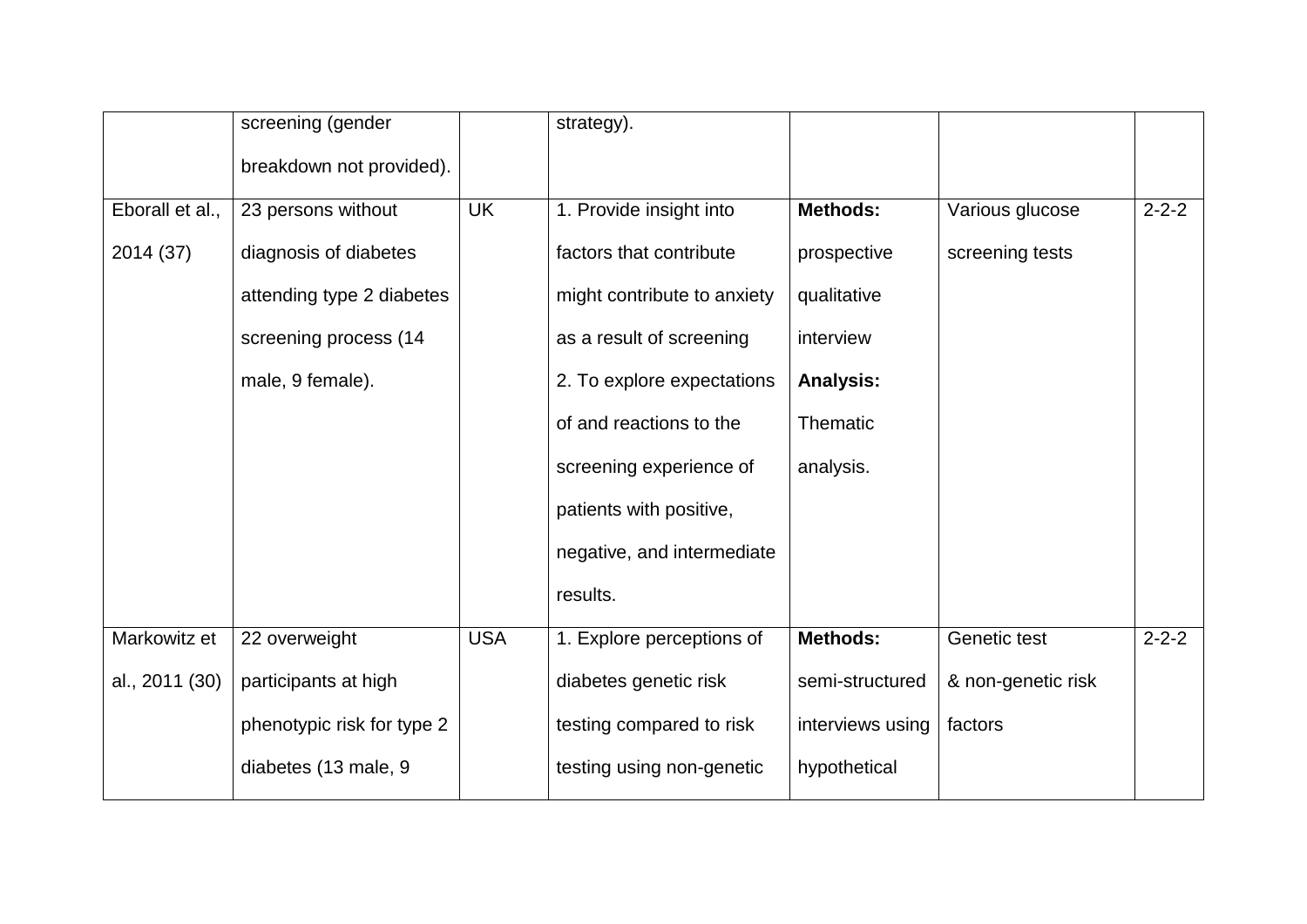|                | female).                |            | risk factors                | scenarios.        |                    |             |
|----------------|-------------------------|------------|-----------------------------|-------------------|--------------------|-------------|
|                |                         |            | 2. To explore the impact of | <b>Analysis:</b>  |                    |             |
|                |                         |            | test results on motivation  | thematic          |                    |             |
|                |                         |            | for behaviour change.       | analysis          |                    |             |
| Rosedale et    | 9 diabetes patients     | <b>USA</b> | <b>Explore patient</b>      | Methods: semi     | Blood glucose test | $2 - 2 - 2$ |
| al., 2012 (34) | (gender breakdown not   |            | experiences of diabetes     | structured        |                    |             |
|                | provided).              |            | screening during            | <b>Interviews</b> |                    |             |
|                |                         |            | periodontal visit (e.g.     | <b>Analysis:</b>  |                    |             |
|                |                         |            | thoughts about              | constant          |                    |             |
|                |                         |            | combination with dental     | comparative       |                    |             |
|                |                         |            | visit; preferences          | analysis          |                    |             |
|                |                         |            | regarding FSB glucose       |                   |                    |             |
|                |                         |            | testing compared with       |                   |                    |             |
|                |                         |            | GCB glucose testing)        |                   |                    |             |
| Shepherd et    | 4 family members of     | <b>UK</b>  | To explore the perceptions  | <b>Methods:</b>   | Genetic test       | $2 - 1 - 1$ |
| al., 2000 (9)  | young person at risk of |            | genetic testing of a family | Open-ended        |                    |             |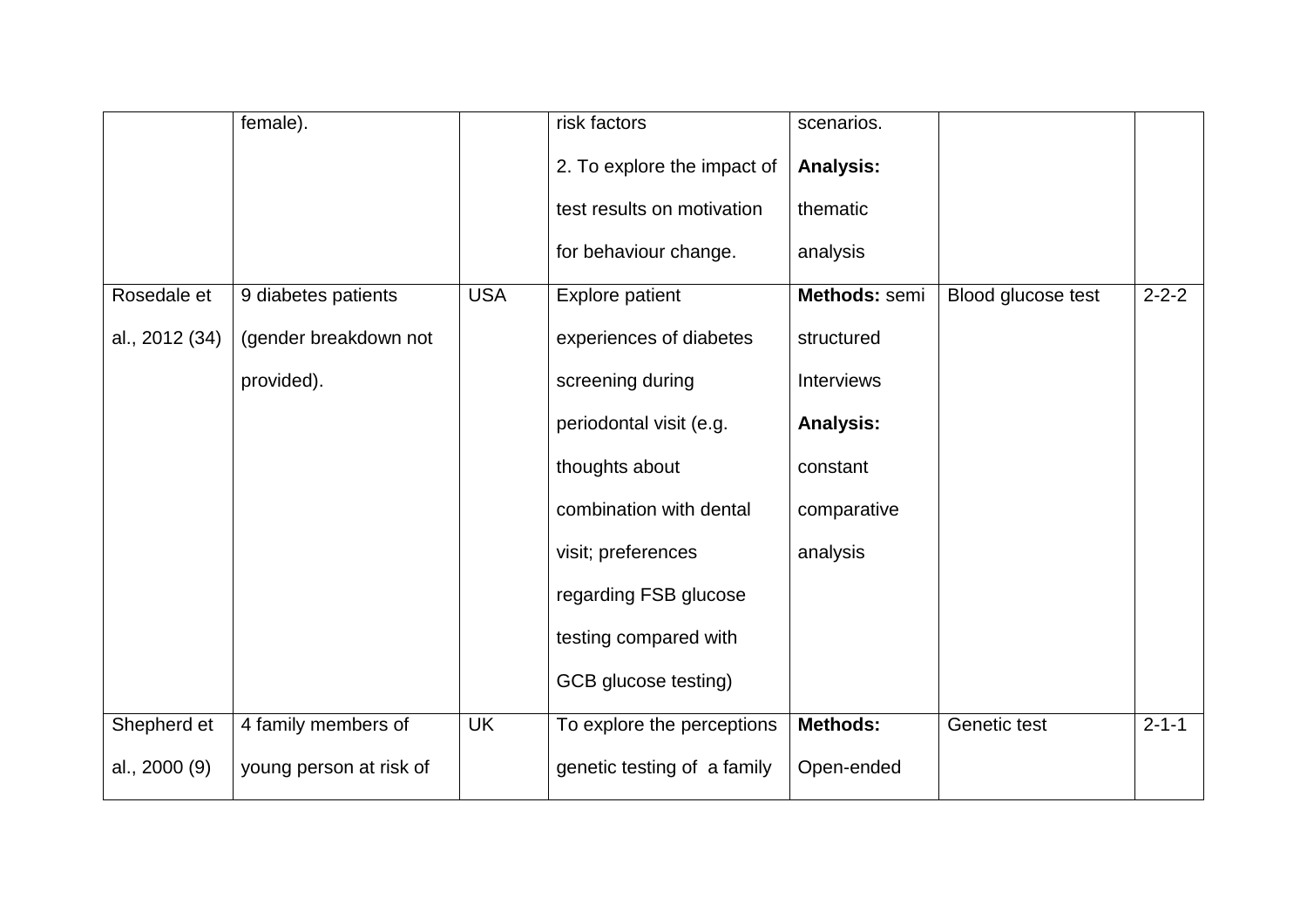|               | MODY (1 male, 3            |                | affected by MODY and the    | qualitative        |                   |              |
|---------------|----------------------------|----------------|-----------------------------|--------------------|-------------------|--------------|
|               | female).                   |                | healthcare professionals    | interviews prior   |                   |              |
|               | 6 health specialists       |                | involved                    | and post           |                   |              |
|               | (consultant, geneticist,   |                |                             | genetic test       |                   |              |
|               | genetics nurse specialist, |                |                             | <b>Analysis:</b>   |                   |              |
|               | diabetologist,             |                |                             | Content            |                   |              |
|               | paediatrician, paediatric  |                |                             | analysis           |                   |              |
|               | specialist nurse. Gender   |                |                             |                    |                   |              |
|               | breakdown not provided).   |                |                             |                    |                   |              |
| Wijdenes-Pijl | 27 persons with a family   | <b>NL</b>      | Explore perceptions of      | <b>Methods:</b>    | Genetic test and  | $2 - 2 - 2$  |
| et al., 2011  | history of diabetes        |                | predictive testing based on | Focus groups       | family history    |              |
| (28)          | 18 persons without a       |                | DNA test results and        | <b>Analysis:</b>   | assessment        |              |
|               | family history (11 male,   |                | family history assessment.  | thematic           |                   |              |
|               | 34 female).                |                |                             | analysis           |                   |              |
| Paper         | <b>Participants</b>        | <b>Country</b> | <b>Primary objectives</b>   | <b>Methods and</b> | Type of test used | <b>Score</b> |
| (CVD)         |                            |                |                             | analysis           |                   |              |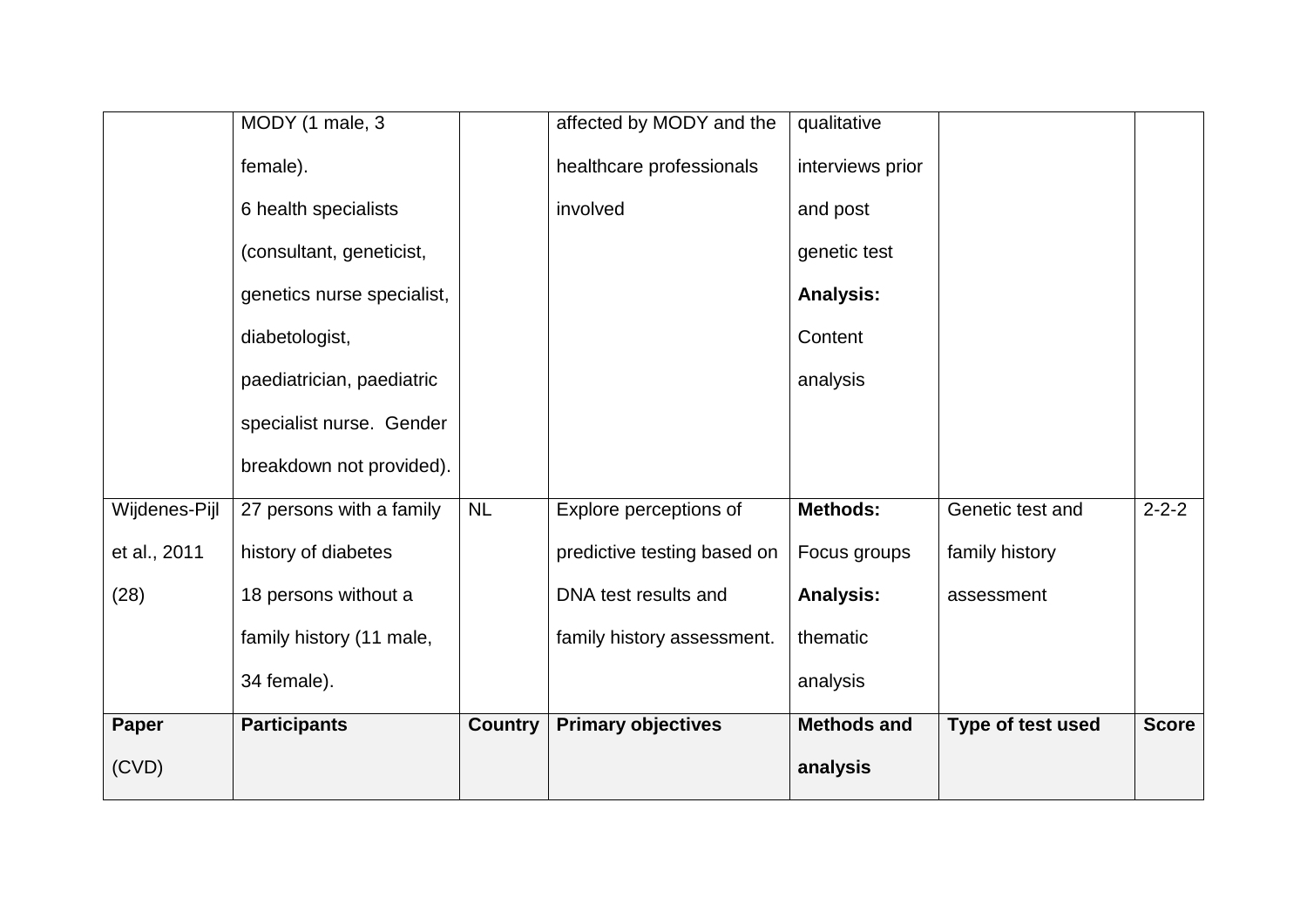| Eastwood et    | 12 persons at risk of    | <b>UK</b> | Explore the feasibility and  | <b>Methods:</b>  | <b>NHS Health Check</b> | $2 - 2 - 1$ |
|----------------|--------------------------|-----------|------------------------------|------------------|-------------------------|-------------|
| al., 2013 (35) | CVD (6 male, 6 female).  |           | potential impact of CVD      | semi-structured  | (anthropometrics,       |             |
|                | 12 health professionals  |           | risk assessment targeting    | interviews       | blood pressure,         |             |
|                | involved in risk         |           | South Asian groups           | <b>Analysis:</b> | cholesterol             |             |
|                | assessments (9 male, 3   |           |                              | thematic         | and glucose testing,    |             |
|                | female).                 |           |                              | framework        | lifestyle assessment,   |             |
|                |                          |           |                              | analysis         | tailored advice)        |             |
| Honey et al.,  | 37 patients at a high    | <b>UK</b> | Explore the perceptions of   | Methods: semi    | NHS health check        | $2 - 2 - 2$ |
| 2014 (31)      | 10-year risk of a        |           | patients identified as being | structured       | (calculates individual  |             |
|                | cardiovascular event (30 |           | at 'high risk' of            | interview        | risk by physical        |             |
|                | male, 7 female).         |           | cardiovascular events, with  | <b>Analysis:</b> | assessment and          |             |
|                |                          |           | particular reference to the  | Thematic         | questions               |             |
|                |                          |           | potential responses to risk  | analysis         | about medical           |             |
|                |                          |           | messages.                    |                  | history, family history |             |
|                |                          |           |                              |                  | and lifestyle)          |             |
| Ormondroyd     | 22 persons eligible for  | <b>UK</b> | Explore perceptions of the   | Methods: Semi    | Genetic test            | $2 - 2 - 2$ |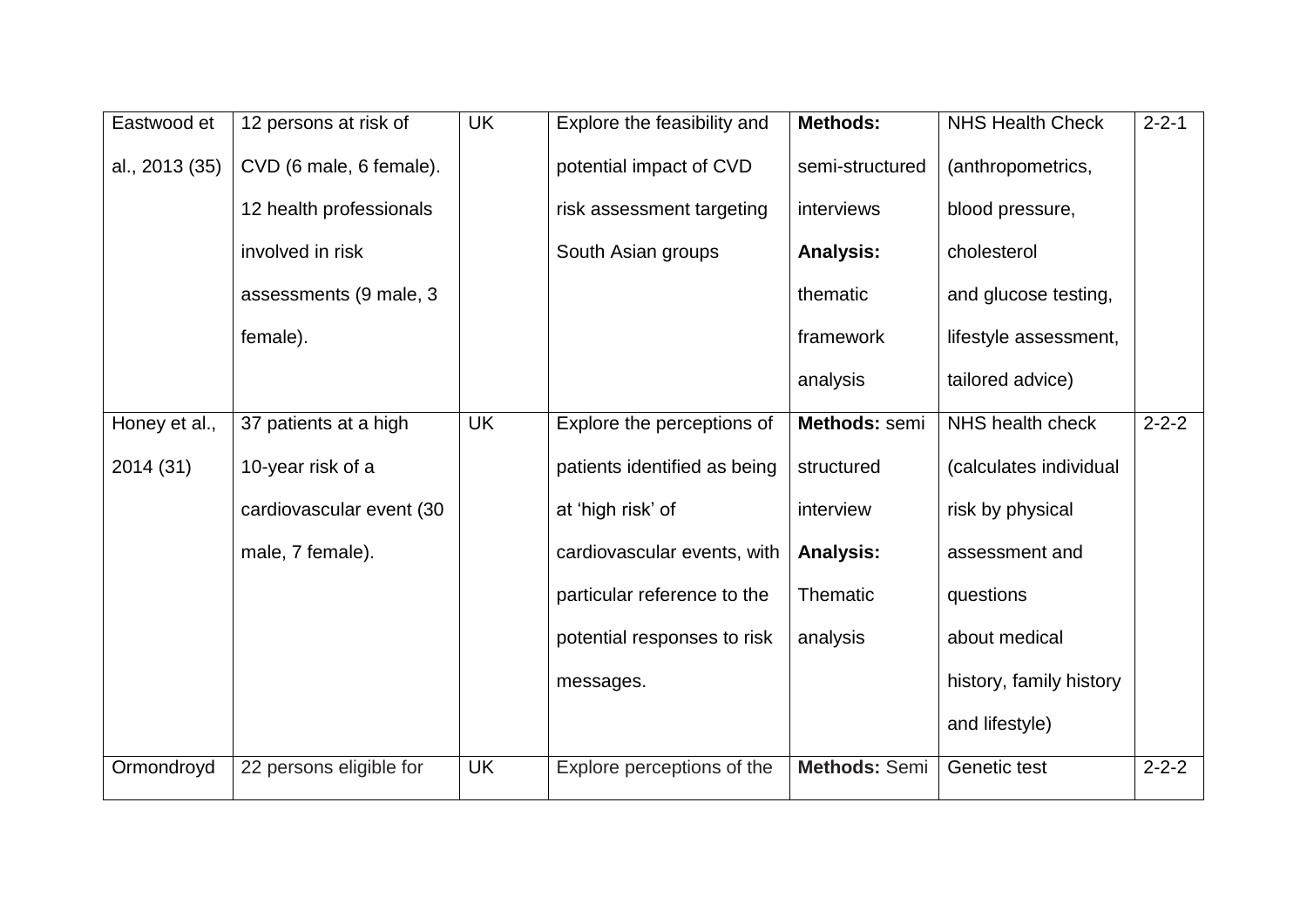| et al., 2014  | pre-symptomatic genetic   |                | cascade testing process,     | structured            |                   |              |
|---------------|---------------------------|----------------|------------------------------|-----------------------|-------------------|--------------|
| (36)          | testing for Hypertrophic  |                | impact of pre-symptomatic    | interviews.           |                   |              |
|               | Cardiomyopathy or Long    |                | genetic testing and          | <b>Analysis:</b>      |                   |              |
|               | QT syndrome (9 male,      |                | attitudes towards direct     | thematic              |                   |              |
|               | 13 female).               |                | contact as an alternative to | analysis              |                   |              |
|               |                           |                | family-mediated              |                       |                   |              |
|               |                           |                | dissemination for inherited  |                       |                   |              |
|               |                           |                | cardiac conditions.          |                       |                   |              |
|               |                           |                |                              |                       |                   |              |
| <b>Paper</b>  | <b>Participants</b>       | <b>Country</b> | <b>Primary objectives</b>    | <b>Methods and</b>    | Type of test used | <b>Score</b> |
| (IBD)         |                           |                |                              | analysis              |                   |              |
| Lewis et al., | 30 IBD patients (14 male, | <b>USA</b>     | Explore the perceptions,     | <b>Methods: focus</b> | Genetic test      | $2 - 2 - 2$  |
| 2009 (32)     | 16 female).               |                | preferences, knowledge       | groups                |                   |              |
|               | 18 unaffected first-      |                | and needs surrounding        | <b>Analysis:</b>      |                   |              |
|               | degree family members     |                | genetic testing for IBD      | thematic              |                   |              |
|               | /spouses (6 male, 12      |                |                              | analysis              |                   |              |